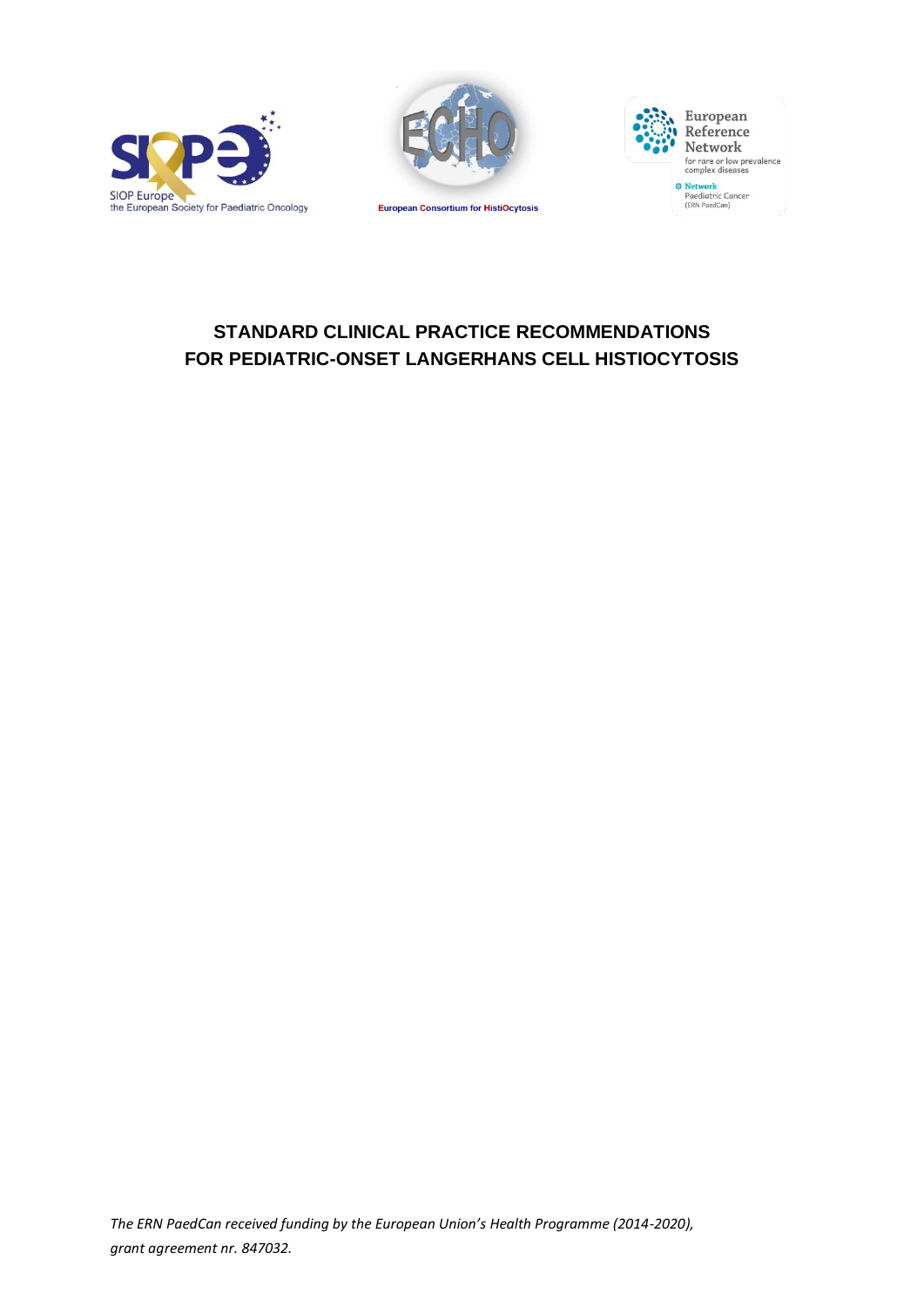### **DISCLAIMER:**

These ESCP guidance documents were produced by the relevant tumour group or specialist committee as recommendations on current best practice. The ESCP guidance documents are not clinical trial protocols.

The interpretation and responsibility of the use of ESCP guidance documents lies fully with the user who retains full responsibility for the use of these guidance documents and his actions and (treatment) decisions based thereon, such as, but without limitation thereto: checking and prescribing certain doses, checking prescriptions, etc. A user should never base its decision solely on the content of these guidance documents and should always check any other relevant medical information that is available and make appropriate use of all relevant medical information.

These guidance documents have been made publicly available by SIOP Europe – the European Society of Paediatric Oncology and the European Reference Network for Paediatric Oncology (ERN PaedCan). It is the responsibility of the user who downloads these documents to make sure that:

- · their use within the Paediatric Clinical Unit / Hospital is approved according to the local clinical governance procedures.
- · appropriate document control measures are in place to ensure that the most up to date locally approved versions are considered.
- · any anomalies or discrepancies within the documents are immediately brought to the attention of the relevant special interest group chair and the European Clinical Study Group who has developed the ESCP guidance document.

Every care has been taken whilst preparing these documents to ensure that they are free of errors. Nonetheless, SIOP Europe and ERN PaedCan cannot be held liable for possible errors or mistakes in these guidance documents, nor can SIOP Europe and ERN PaedCan be held liable for any kind of damage resulting out of the use of these guidance documents.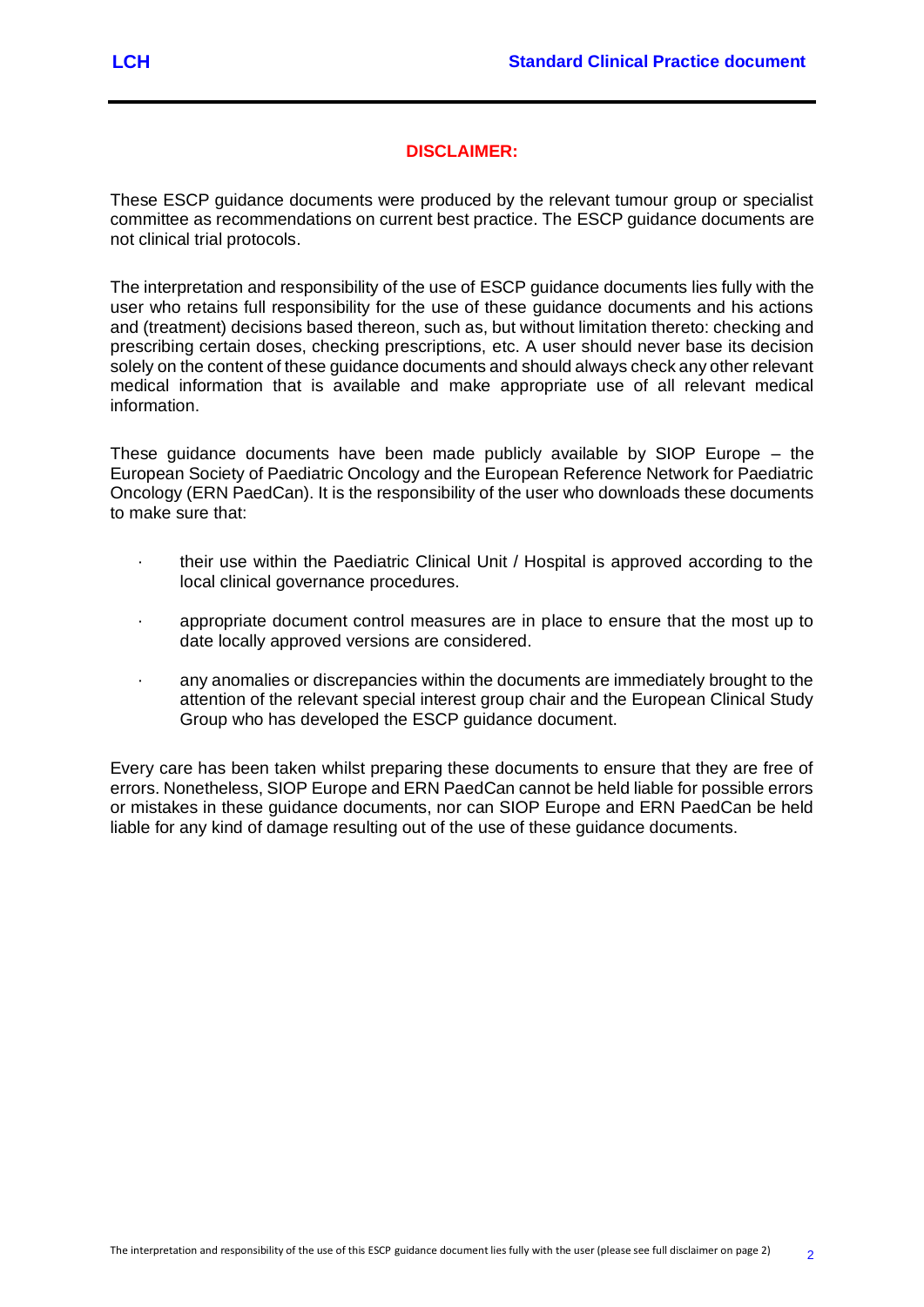## **INTRODUCTORY PAGES**

- Guidelines for diagnosis, clinical work-up, and treatment of children and adolescents with Langerhans cell histiocytosis
- Guidelines for pediatric-onset LCH
- Version 1.2, Oct 30, 2020

**This document has been developed by: the European Consortium for Histiocytosis (ECHO), WP Treatment of Pediatric-onset LCH:** Jean Donadieu (France), Jan-Inge Henter (Sweden), Thomas Lehrnbecher (Germany), Milen Minkov (Austria), Elena Sieni (Italy), Vassilios Papadakis (Greece), Karel Svojgr (Czech Republic), Cor van den Bos (The Netherlands), Johannes Visser (UK).

**Corresponding authors:** Karel Svojgr (Young SIOPE member) & Milen Minkov (President of ECHO)

**Planned review date: Oct 2023**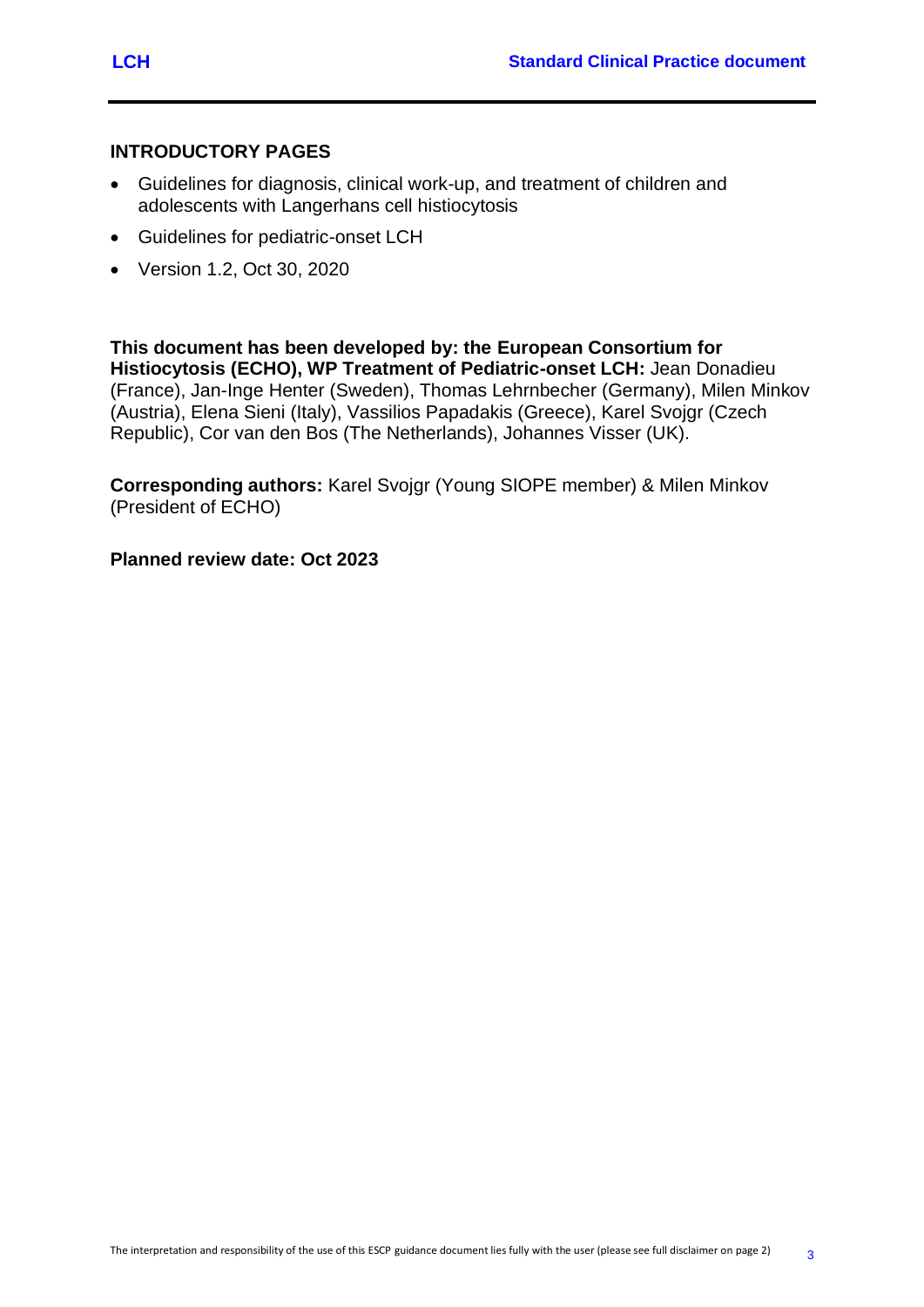| <b>Table of contents</b>                                                                   |  |
|--------------------------------------------------------------------------------------------|--|
|                                                                                            |  |
| 1.1                                                                                        |  |
|                                                                                            |  |
| 2.1                                                                                        |  |
|                                                                                            |  |
|                                                                                            |  |
| 2.2                                                                                        |  |
|                                                                                            |  |
|                                                                                            |  |
|                                                                                            |  |
|                                                                                            |  |
| Diagnostic evaluation and clinical classification pre-treatment and at relapse<br>2.3<br>7 |  |
|                                                                                            |  |
|                                                                                            |  |
|                                                                                            |  |
|                                                                                            |  |
|                                                                                            |  |
|                                                                                            |  |
|                                                                                            |  |
| 3.1                                                                                        |  |
|                                                                                            |  |
|                                                                                            |  |
| 3.2                                                                                        |  |
| 3.2.1 Response categories of the LCH Working Group of the Histiocyte Society<br>20         |  |
|                                                                                            |  |
| Summary of known adverse events associated with treatment<br>3.3                           |  |
|                                                                                            |  |
|                                                                                            |  |
|                                                                                            |  |
|                                                                                            |  |
| 3.4                                                                                        |  |
|                                                                                            |  |
|                                                                                            |  |
| 3.5                                                                                        |  |
|                                                                                            |  |
|                                                                                            |  |
|                                                                                            |  |
|                                                                                            |  |
| 3.6                                                                                        |  |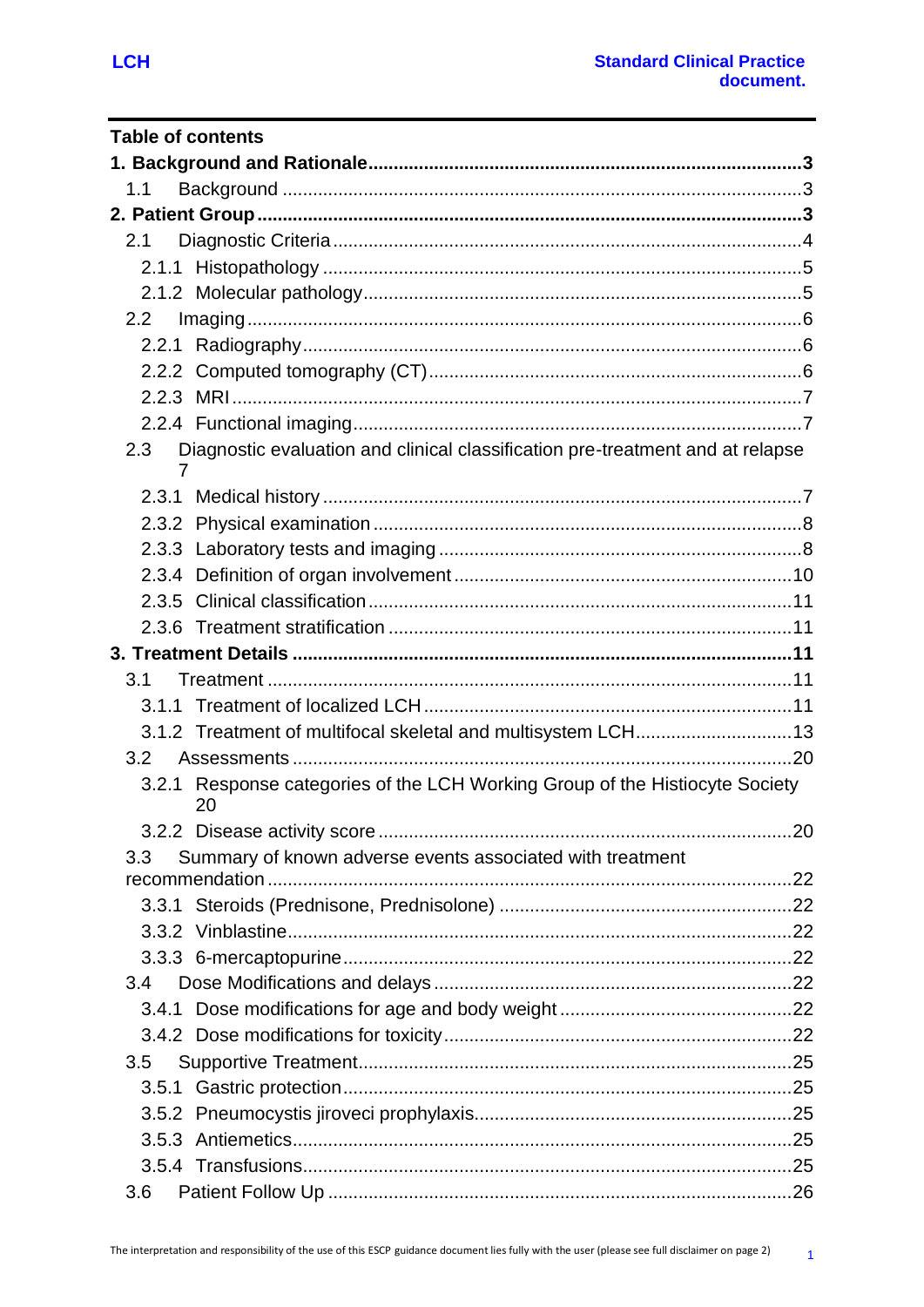| Appendix 3 – Assessment of Disease activity and treatment response38 |  |
|----------------------------------------------------------------------|--|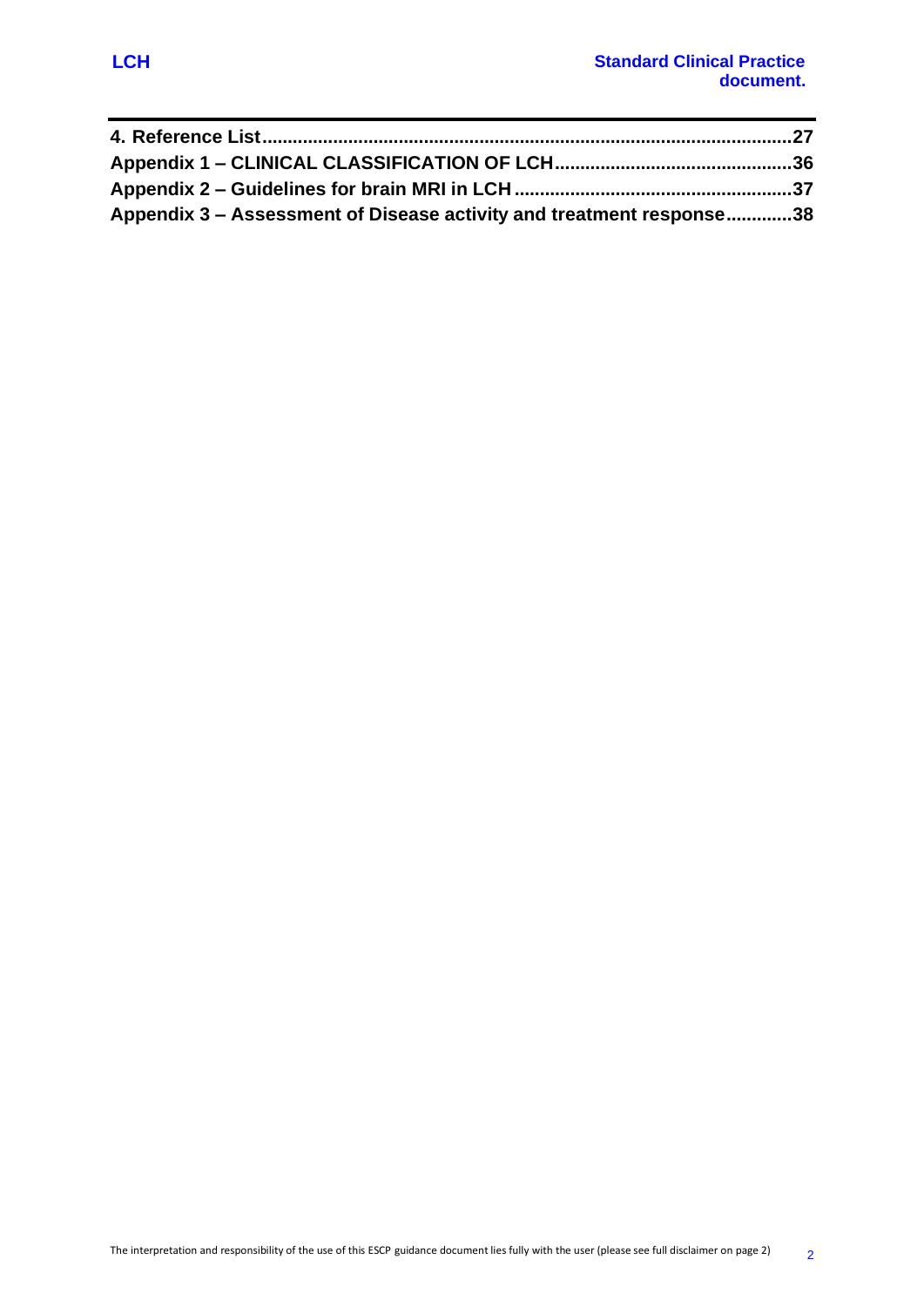## <span id="page-5-0"></span>**1. BACKGROUND AND RATIONALE**

#### <span id="page-5-1"></span>**1.1 Background**

Langerhans cell histiocytosis (LCH) is a heterogeneous disease, characterized by accumulation of clonal, CD1a+/CD207+ dendritic cells in various organs. LCH can affect any organ or system of the human body, but those more frequently involved are the skeleton (80% of cases), the skin (33%), and the pituitary (25%).<sup>1</sup> Other organs involved are the liver, spleen, the hematopoietic system and the lungs (15% each), lymph nodes (5–10%), and the central nervous system other than the pituitary (2–4%). The clinical course may vary from a self-limiting single-system disease to a rapidly progressive multisystem one that, might lead to death. Between 30% and 40% of patients may develop permanent disease-related sequelae. Treatment options vary depending on extent and disease severity at onset. Response to front-line treatment is used to adapt the therapeutic strategy. As LCH is a rare disease, only a limited number of randomized prospective clinical trials are available and some aspects of the patient management remain controversial. Particularly challenging remain patients with multisystem LCH not responding to conventional first-line therapy, those with destructive pulmonary LCH, and those with LCH of the central nervous system of neurodegenerative type (ND-CNS-LCH), and patients with multiple low-risk (e.g. skeletal) relapses.

The presented guidelines are based on published evidence and the collective experience of an expert group. They provide guidance with respect to diagnosis and clinical work-up of LCH manifesting in pediatric and adolescent age. Further, they provide recommendations for front-line treatment based on evidence derived from the prospective clinical trials of the Histiocyte Society and some national groups.<sup>2-9</sup> Second-line and salvage treatment options are less well established in LCH, and therefore, in this regard the current guidelines provide general guidance and expert opinion only. The recommendations can neither replace the physician's own professional judgement nor consider all special clinical circumstances, which may apply to individual cases.

#### <span id="page-5-2"></span>**2. PATIENT GROUP**

This document refers to Langerhans cell histiocytosis with onset in childhood and adolescence (age < 18 years).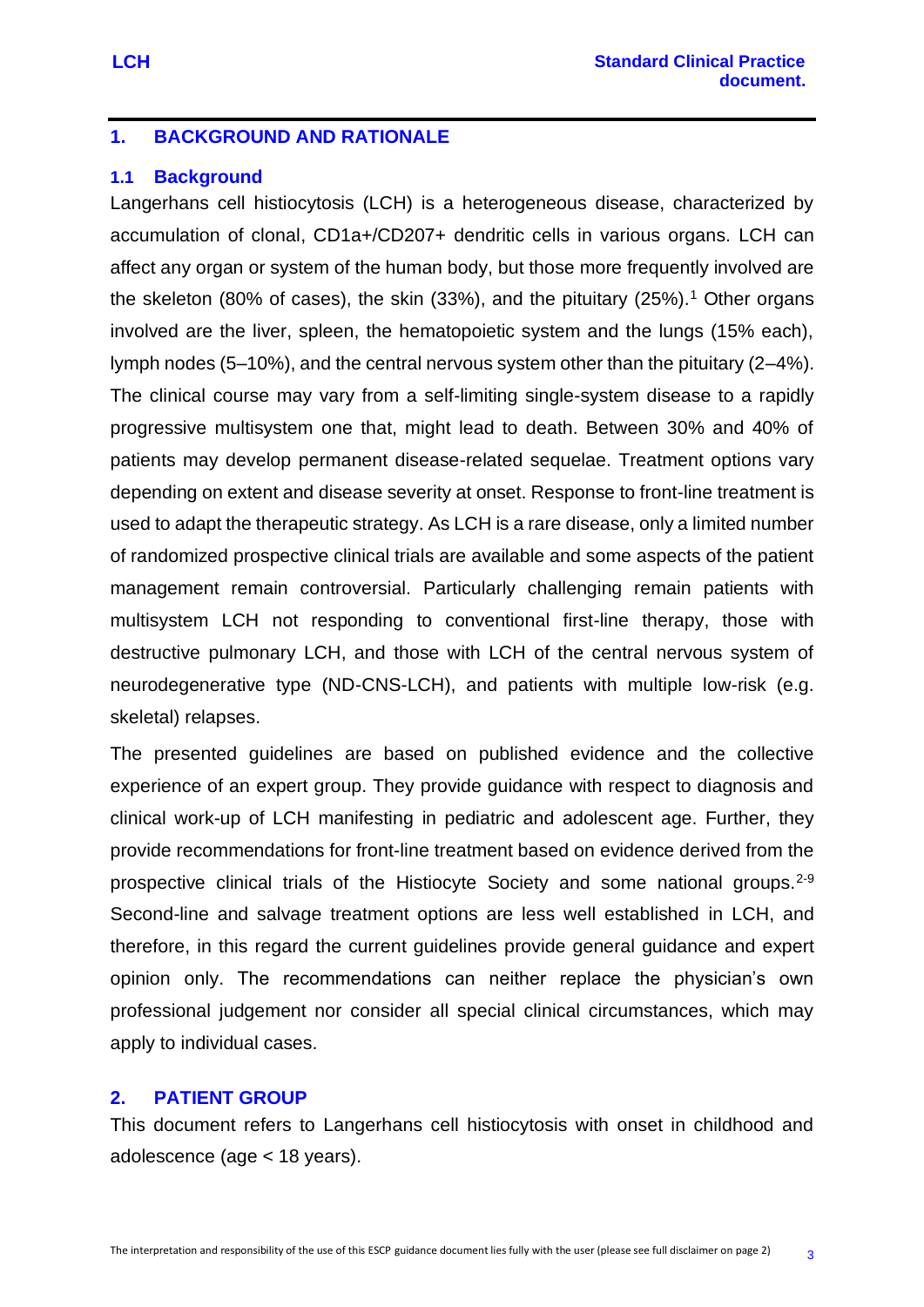#### <span id="page-6-0"></span>**2.1 Diagnostic Criteria**

Since LCH may affect any organ or system of the body, the disease requires high index of suspicion whenever suggestive clinical manifestations or imaging findings occur. Table I shows a list of common differential diagnoses depending on presenting complaints, signs, or symptoms.

## **Table I. Common differential diagnoses of LCH**

| Affected organ | Manifestation /finding                                                                                                     | <b>Differentials</b>                                                                                                                                                                                                            |
|----------------|----------------------------------------------------------------------------------------------------------------------------|---------------------------------------------------------------------------------------------------------------------------------------------------------------------------------------------------------------------------------|
| Skin           | Vesicles and bullae (most common in<br>early infancy)                                                                      | Erythema toxicum<br>Herpes simplex<br>Varicella                                                                                                                                                                                 |
|                | Dermatitis (most frequently scalp,<br>diaper area, or axilla) Nodules<br>("blueberry muffin" like)<br>Petechia<br>Pruritus | Seborrheic dermatitis<br>Mastocytosis<br>Juvenile xanthogranuloma<br>Neuroblastoma<br>Infant leukemia<br>Intrauterine infections<br><b>Scabies</b>                                                                              |
| <b>Bone</b>    | Vertebral lesions (vertebra plana)                                                                                         | Ewing sarcoma<br>Septic osteomyelitis<br>Chronic relapsing multifocal<br>osteomyelitis (CRMO)<br>Leukemia / Lymphoma<br>Aneurysmal bone cyst<br>Erdheim-Chester disease<br>Metabolic bone diseases                              |
|                | Temporal bone                                                                                                              | Chronic otitis media<br><b>Mastoiditis</b><br>Cholesteatoma<br>Soft tissue sarcoma                                                                                                                                              |
|                | Orbit                                                                                                                      | Acute infection (preseptal cellulitis)<br>Dermoid cyst<br>Erdheim-Chester disease<br>Pseudoinflammatory tumor<br>Rhabdomyosarcoma<br>Neuroblastoma                                                                              |
|                | Lytic lesions of the long bones                                                                                            | Septic osteomyelitis<br><b>CRMO</b><br>Aneurysmal bone cyst<br>Bone angiomatosis (Gorham disease)<br>Fibrous dysplasia<br>Giant cell tumor of bone<br>Atypical mycobacterial infection<br>Osteogenic sarcoma<br>Ewing's sarcoma |
| Lung           | Respiratory symptoms, reticular<br>lesions (nodules and cysts)                                                             | Mycobacterial or other pulmonary<br>infections<br>Sarcoidosis                                                                                                                                                                   |
| Liver          | Hepatomegaly, jaundice with direct<br>hyperbilirubinemia Hypoalbuminemia                                                   | Chronic destructive cholangitis<br>Metabolic diseases<br>Hepatitis<br>Diseases obstructing biliary tract                                                                                                                        |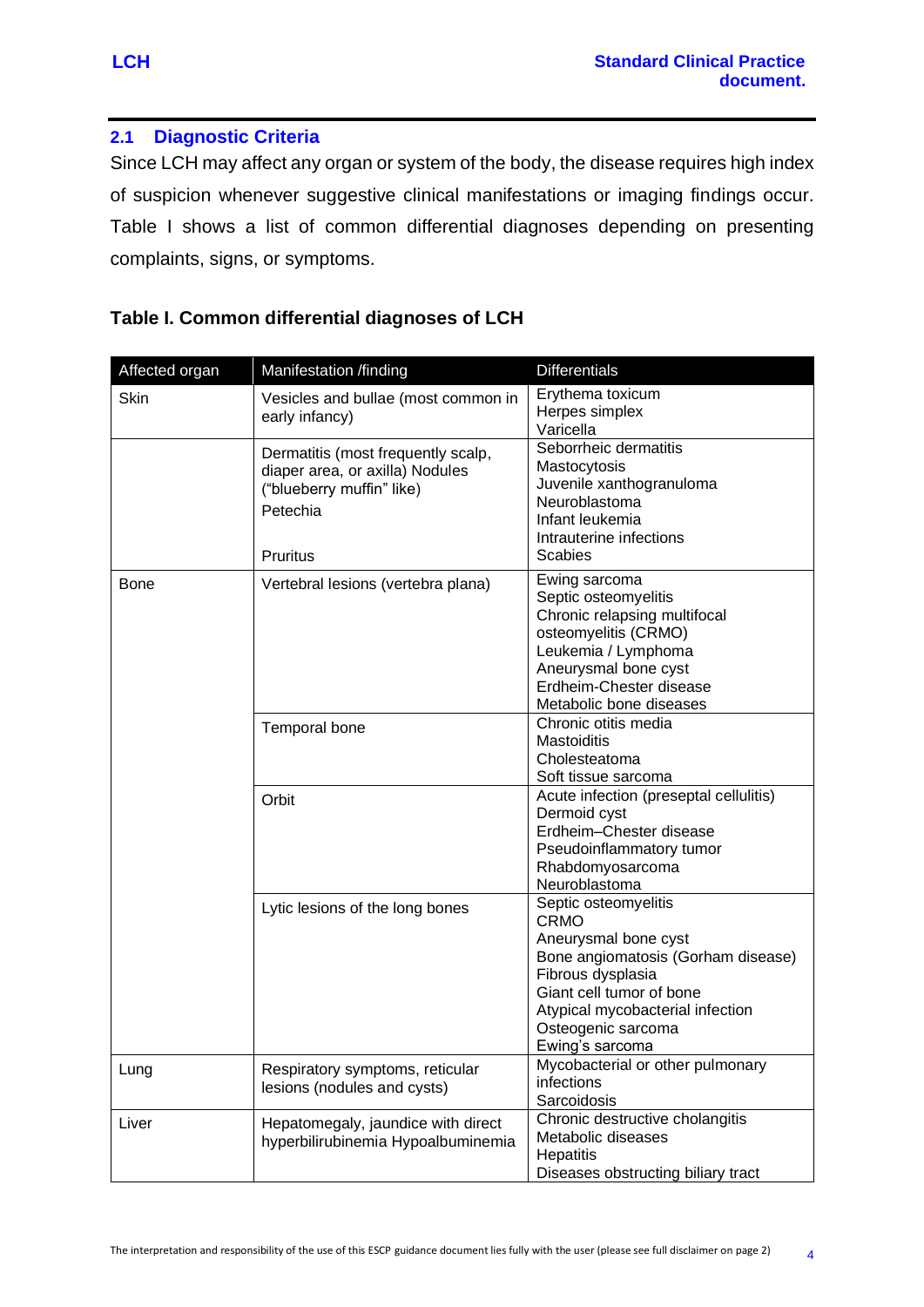|                                          |                                                                      | Inherited diseases of bilirubin<br>conjugation<br>Toxic (Reye syndrome)<br>Neonatal hemochromatosis<br>Chronic inflammatory bowel disease |
|------------------------------------------|----------------------------------------------------------------------|-------------------------------------------------------------------------------------------------------------------------------------------|
| Endocrine glands<br>(pituitary, thyroid) | Polyuria/polydipsia, growth failure,<br>hypothyroidism, hypogonadism | Renal diabetes insipidus<br>Head trauma<br>Germ cell tumors of CNS<br>Lymphatic hypophysitis<br>Non-LCH histiocytoses                     |

# <span id="page-7-0"></span>**2.1.1 Histopathology**

Due to the extremely heterogeneous clinical spectrum of LCH and the nonpathognomonic imaging findings, tissue examination is mandatory for confirmation of the diagnosis. To avoid pitfalls (e.g. reactive changes in skin or regional lymph nodes), however, pathology findings require interpretation in view of the clinical setting.

## 2.1.1.1

The diagnosis of LCH is based on histological and immunohistochemical examination of lesional tissue. The main feature is the morphologic identification of the characteristic LCH cells. Additionally, positive staining of the lesional cells with CD1a and/or Langerin (CD207) is mandatory for definitive diagnosis. <sup>10-12</sup> Since it has been demonstrated that the expression of Langerin confirms the presence of Birbeck granules,<sup>13</sup> the previous diagnostic "gold standard", namely ultrastructural demonstration of cytoplasmic Birbeck granules by electron microscopy, is no longer required.

# 2.1.1.2

In the case of isolated vertebra plana without a soft tissue component the risk of biopsy may outweigh the need for a tissue diagnosis. In this case, biopsy could be waived, but the patient should be closely followed to exclude malignancy. The issue of risky biopsy applies also to cases of isolated pituitary/hypothalamic lesion.<sup>14</sup>

## <span id="page-7-1"></span>**2.1.2 Molecular pathology**

The 2010 landmark paper by Badalian-Very et al describing the presence of BRAF-V600E mutation in CD1a+ histiocytes and some subsequent publications have redefined LCH as a myeloid neoplasia.<sup>15, 16</sup> Genetic profiling has uncovered several additional genomic MAPK alterations in LCH, all of which uniformly result in constitutive ERK activation.17-21 Recent publications suggest that the BRAFV600E mutation is associated with more severe disease phenotype and an increased risk for relapsing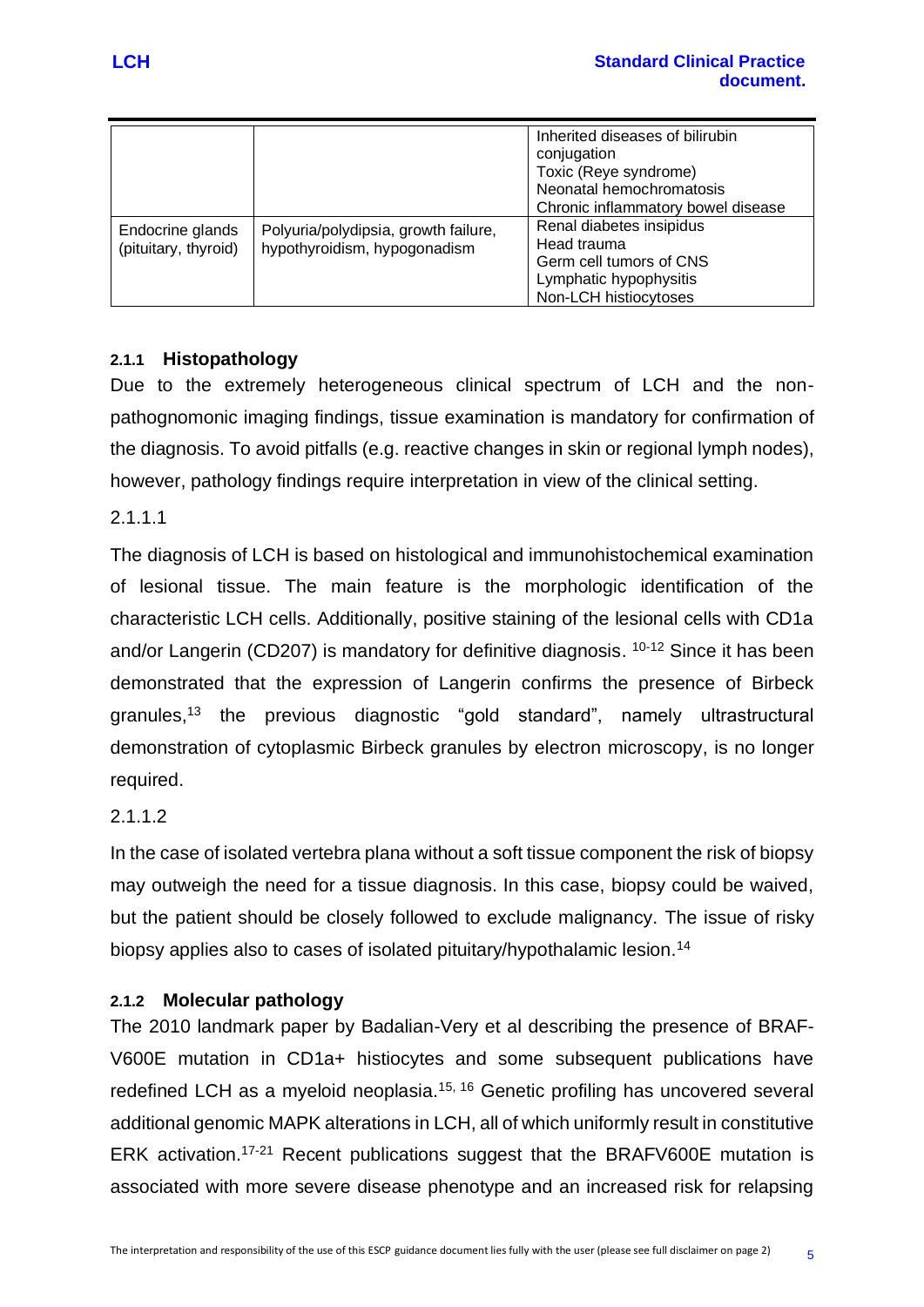course in patients with multisystem LCH.<sup>22-25</sup> Identifying the underlying mutation in each case has an implication for monitoring disease activity /treatment response and well as for targeted salvage therapy in patients who fail standard treatment. Therefore, molecular pathology is required at least if patients with multisystem LCH. In the largest series published to date 50-60% of the patients carry the BRAFV600E mutation and another 15-20% have less common mutations in genes coding proteins of the MAPK pathway. <sup>18</sup> Appropriate sequencing panel should cover BRAF, ARAF, MAP2K1 and MAP3K1 genes.

## <span id="page-8-0"></span>**2.2 Imaging**

Although skeletal lesions are characteristic and often give clue toward LCH, imaging findings are not pathognomonic and are therefore not reliable for diagnostic confirmation.

#### <span id="page-8-1"></span>**2.2.1 Radiography**

At present, the skeletal survey (whole-body X-ray examination) is considered "the gold standard" for detection of skeletal lesions among LCH experts.<sup>1</sup> Major disadvantages of the radiography are the radiation load, the low sensitivity for early lesions and for certain locations (e.g. skull base and vertebral column).

The LCH osseous lesions present on conventional radiography as "punched-out" osteolytic areas. In the long bones, periosteal reaction can be present. The lesion characteristics change depending on the healing phase, so that the process of healing in the X-ray image is visible.

The superiority of conventional radiography in the detection of LCH lesions compared to Technetium<sup>99</sup> (Te<sup>99</sup>) scan is well documented.

## <span id="page-8-2"></span>**2.2.2 Computed tomography (CT)**

Bone lesions are well seen on CT. Therefore, CT is a useful investigation to delineate uncertain lesions on radiographs. Contrast images delineate the soft tissue involvement and periosteal reaction. The main disadvantage of CT is its considerable radiation load and its inferiority to MRI for the imaging of brain and soft tissue masses.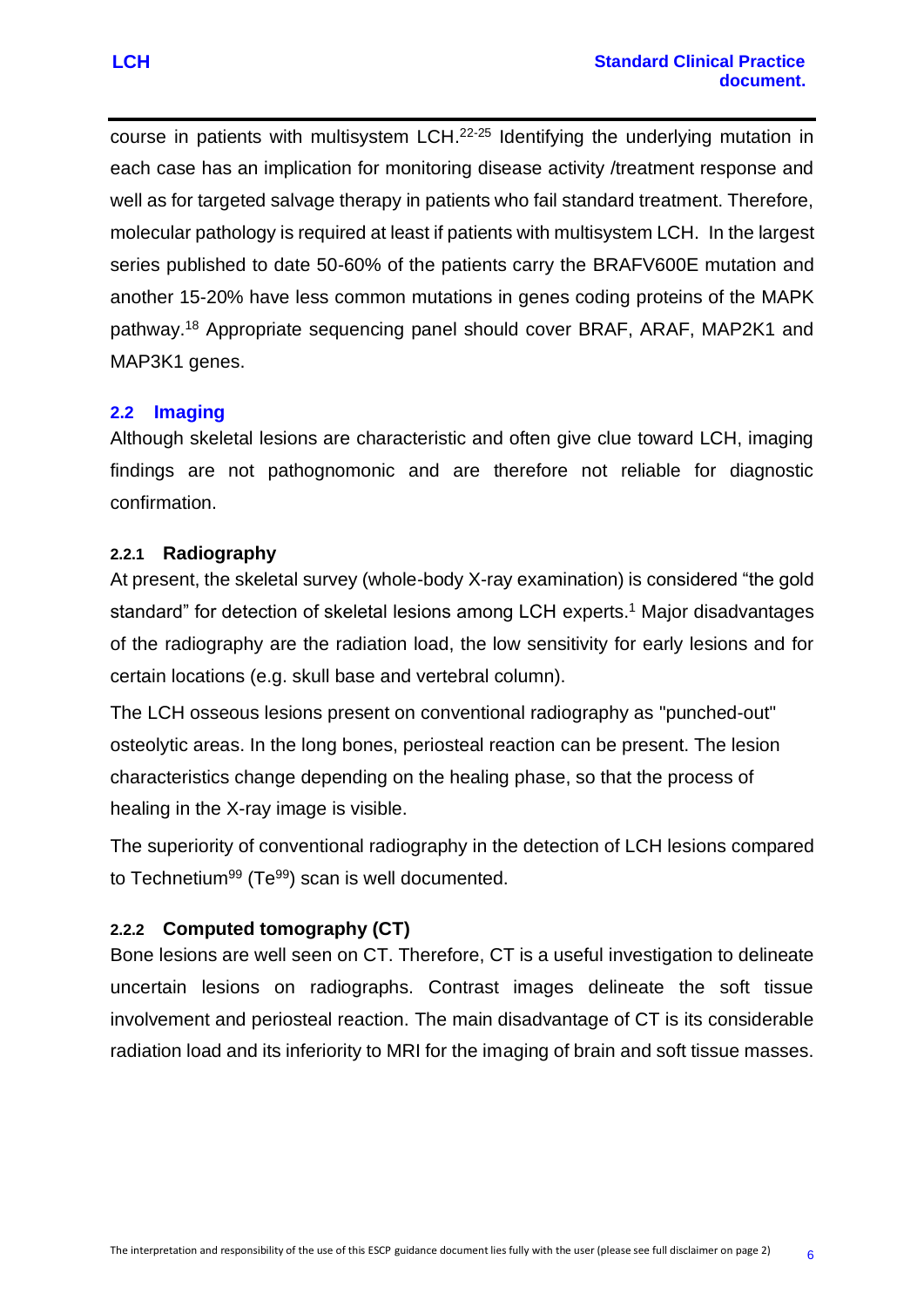## <span id="page-9-0"></span>**2.2.3 MRI**

The advantage of MRI is the detection of both osseous and extra-osseous lesions without radiation exposure. Due to the encouraging experience in pediatric solid tumors,26-29 whole body MRI (WB-MRI) is increasingly used for initial and follow-up evaluation of the extent of disease in LCH patients. While the superiority of MRI compared to conventional radiography is undisputable, the excellent prognosis of nonsystemically treated patients with unifocal skeletal LCH (as detected by skeletal survey) should be kept in mind.<sup>30</sup> The higher sensitivity of WB-MRI may result in staging upgrade, and thus in unnecessary overtreatment of patients compared to historical controls.

## <span id="page-9-1"></span>**2.2.4 Functional imaging**

Technetium<sup>99</sup> scans are less sensitive than radiography, particularly in the assessment of the spine and the pelvic bones. Therefore, technetium scan is considered as a complementary technique only.

FDG-PET is a sensitive technique for identifying active lesions. PET scans have the advantage to differentiate active from non-active bone lesions, and seems to be the optimal technique for assessing treatment response of skeletal lesions. It demonstrates normalization of uptake in a treated lesion earlier than bone scan and radiography.<sup>31</sup> PET, particularly used concomitantly with fusion of CT and MRI, may be a useful modality to evaluate therapy, but radiation burden, need for sedation, cost, and availability limit its usefulness.

## <span id="page-9-2"></span>**2.3 Diagnostic evaluation and clinical classification pre-treatment and at relapse**

After confirmation of the diagnosis, it is important to collect further baseline information in order to decide on a therapeutic approach.

#### <span id="page-9-3"></span>**2.3.1 Medical history**

A complete history should include special reference to: duration of symptoms, pain, swelling, skin rashes, ear discharge, irritability, fever, loss of appetite, weight loss or poor weight gain, growth failure, polydipsia, polyuria, diarrhea, changes in activity level, dyspnea, cigarette smoke exposure, behavioral and neurological changes.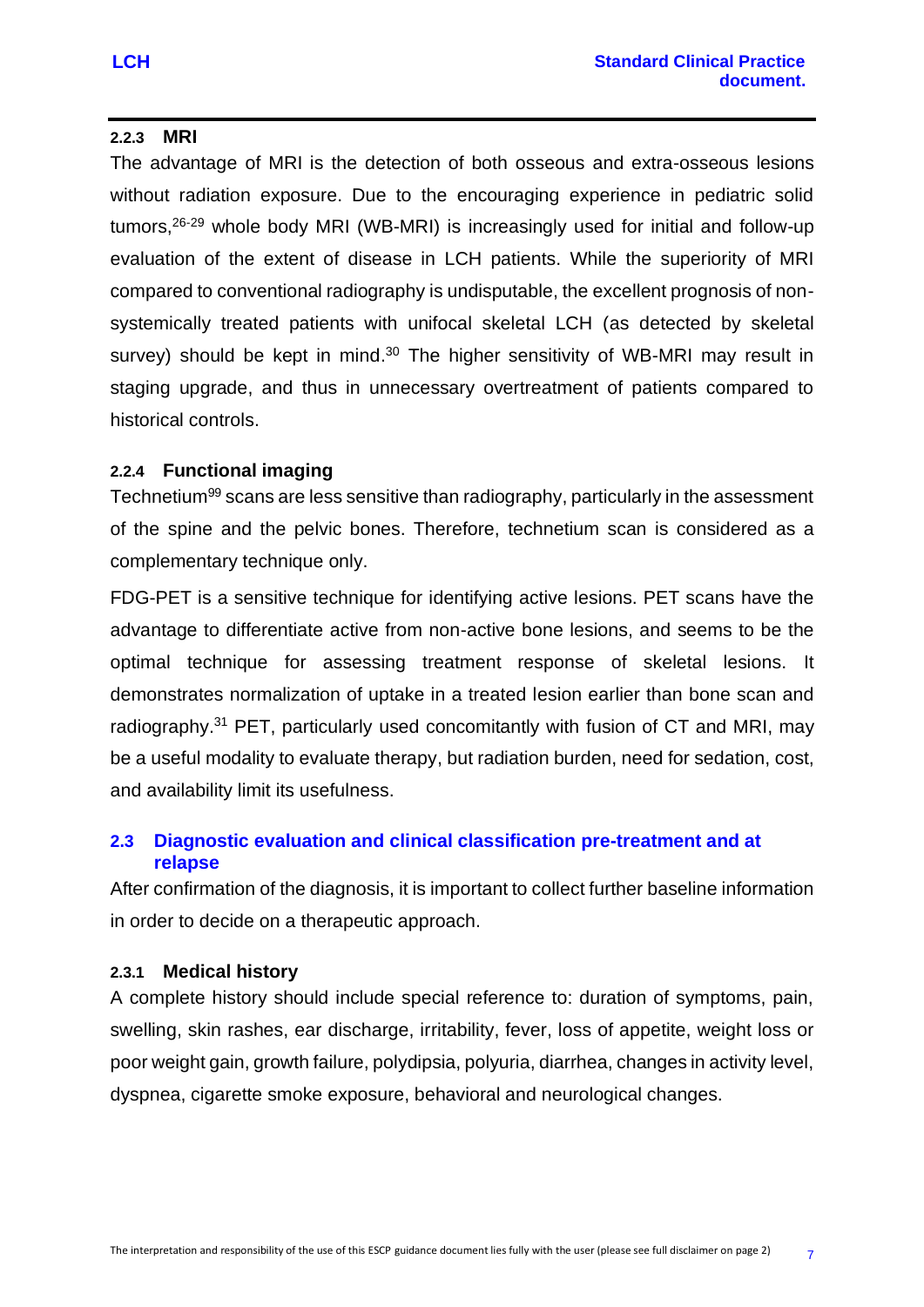### <span id="page-10-0"></span>**2.3.2 Physical examination**

The complete physical examination should include measurement of temperature, height, and weight. Special attention should be paid to pubertal status (Tanner staging), characterization of skin and scalp rashes, presence of jaundice, pallor, edema, lymphadenopathy, ear discharge, orbital abnormalities, gum and palatal lesions, dentition, soft tissue swelling, lesions on the genital and anal mucosa, tachypnea, intercostal retractions, ascites, liver and spleen size, presence of neurological signs and/or symptoms.

#### <span id="page-10-1"></span>**2.3.3 Laboratory tests and imaging**

#### **2.3.3.1 Mandatory baseline evaluation**

The investigations listed in [Table I](#page-10-2) are mandatory for all patients at initial presentation, as well as at disease progression or relapse.

## <span id="page-10-2"></span>**Table I: Mandatory baseline evaluation upon initial diagnosis, progression or relapse**

#### **Complete blood counts:**

- Hemoglobin, white blood cell and differential count, platelet count
- ESR

#### **Blood chemistry:**

- Total protein, albumin, bilirubin, ALT (SGPT), AST (SGOT), alkaline phosphatase, γGT
- BUN, creatinine, electrolytes
- Ferritin

#### **Coagulation studies:**

• PT, APTT/PTT, fibrinogen

#### **Early morning urine sample:**

Specific gravity and osmolality (morning urine sample)

#### **Abdominal ultrasound:**

Size and structure of liver and spleen

**Chest radiograph (CXR)**

#### **Skeletal radiograph survey\***

\* Only bone lesions confirmed by x-ray, CT, functional imaging (bone scan or PET), and/or pathology count for stratification. Marrow signal alterations detected by MRI need confirmation by x-ray, CT, functional imaging or pathology.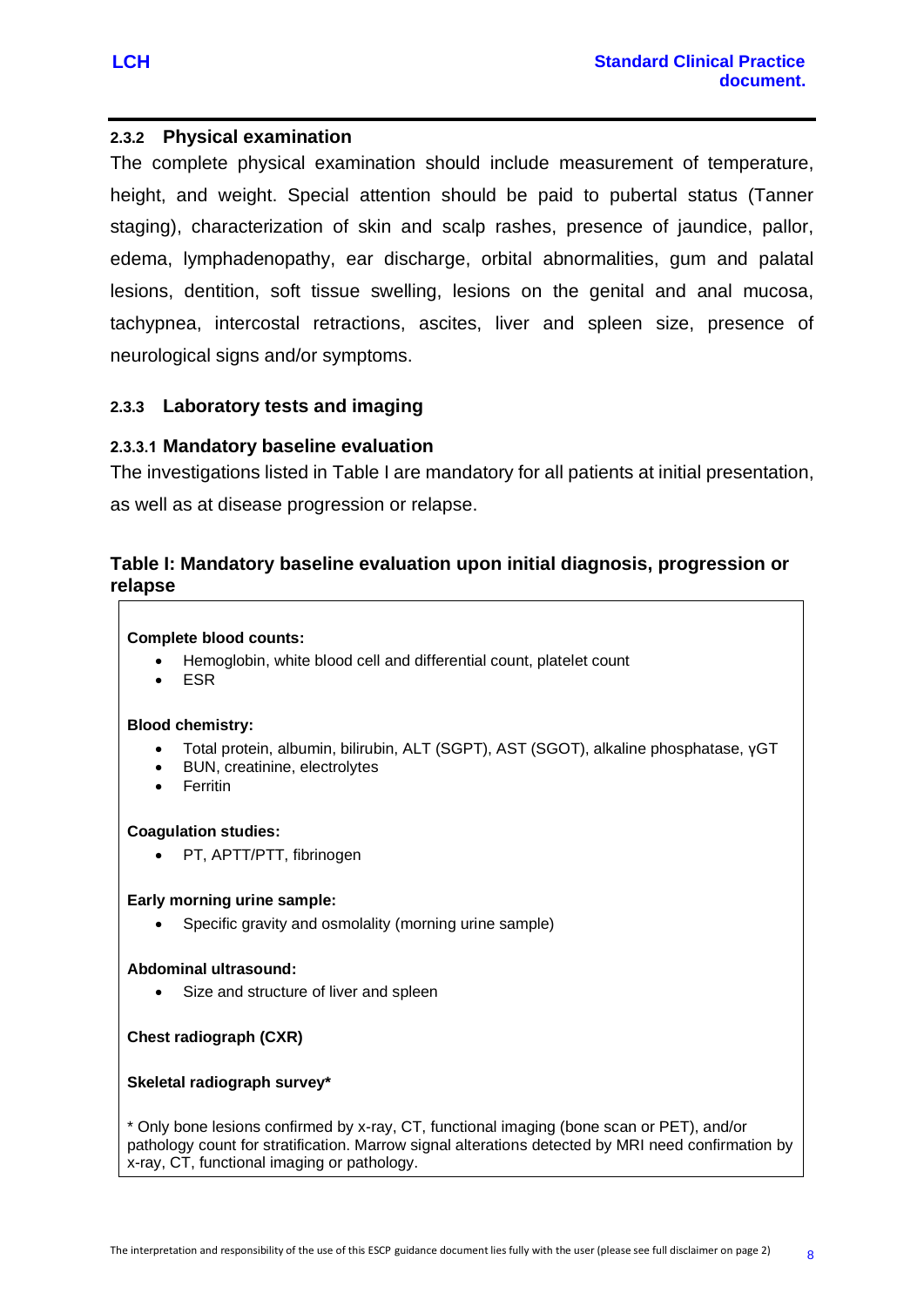### **2.3.3.2 Investigations upon specific indications**

Specific indications may require additional tests. Those are summarized in Table III.

## **Table III: Laboratory investigations and imaging recommended upon specific indications**

| <b>Indication</b>                                                                                                                                                                                                             | <b>Assessment test</b>                                                                                                                                                                                       |
|-------------------------------------------------------------------------------------------------------------------------------------------------------------------------------------------------------------------------------|--------------------------------------------------------------------------------------------------------------------------------------------------------------------------------------------------------------|
| <b>Risk organ involvement</b>                                                                                                                                                                                                 | HLA tissue typing<br>$\bullet$                                                                                                                                                                               |
| Bi- or pancytopenia, or persistent<br>unexplained single cytopenia                                                                                                                                                            | Bone marrow aspirate & trephine biopsy to also<br>$\bullet$<br>exclude causes other than LCH                                                                                                                 |
| <b>Liver dysfunction</b>                                                                                                                                                                                                      | • Liver biopsy only recommended if there is clinically<br>significant liver involvement and the result will alter<br>treatment <i>i.e.</i> to differentiate between active LCH and<br>sclerosing cholangitis |
| <b>Lung involvement</b><br>(abnormal CXR or symptoms/signs<br>suggestive for lung involvement)                                                                                                                                | Low dose multi-detector volume-CT if available is<br>$\bullet$<br>preferable to high resolution computed tomography<br>(HR-CT) of the lungs<br>Lung function test (if age appropriate)<br>$\bullet$          |
| Abnormal lung CT AND findings not<br>characteristic for LCH or suspicion<br>for atypical infection*                                                                                                                           | Bronchoalveolar lavage (BAL), >5% CD1a-positive<br>$\bullet$<br>cells in BAL fluid is diagnostic in non-smokers<br>Lung biopsy (if BAL not diagnostic)<br>$\bullet$                                          |
| <b>Suspected craniofacial bone lesions</b><br>including maxilla (mandible<br>excluded)                                                                                                                                        | MRI of head**<br>$\bullet$<br>CT could be considered in addition, if needed for better<br>view of skeletal lesions                                                                                           |
| <b>Suspected vertebral lesions</b>                                                                                                                                                                                            | MRI of spine (to exclude spinal cord compression and<br>evaluate soft tissue masses)                                                                                                                         |
| Visual or neurological abnormalities                                                                                                                                                                                          | MRI of head**<br>$\bullet$<br>Neurology assessment<br>$\bullet$<br>Neuropsychometric assessment<br>$\bullet$                                                                                                 |
| <b>Suspected endocrine abnormality</b><br>(i.e. short stature, growth failure,<br>polyuria, polydipsia, hypothalamic<br>syndromes, precocious or delayed<br>puberty) and/or Imaging abnormality<br>of hypothalamus/ pituitary | Endocrine assessment (including water deprivation test<br>$\bullet$<br>and dynamic tests of the anterior pituitary)<br>MRI of head**                                                                         |
| Aural discharge or suspected<br>hearing impairment/mastoid<br>involvement                                                                                                                                                     | Formal hearing assessment<br>MRI of head**<br>$\bullet$<br>CT of temporal bone<br>$\bullet$                                                                                                                  |
| Unexplained chronic diarrhea, failure<br>to thrive or evidence of<br>malabsorption                                                                                                                                            | Endoscopy and biopsy<br>$\bullet$                                                                                                                                                                            |

\* In case of verified LCH in other organs, biopsy is indicated **ONLY** if the pulmonary findings on CT are inconsistent with LCH or atypical infection is suspected

\*\*MRI of the brain to be performed according to the uniform requirements specified in **Appendix 2**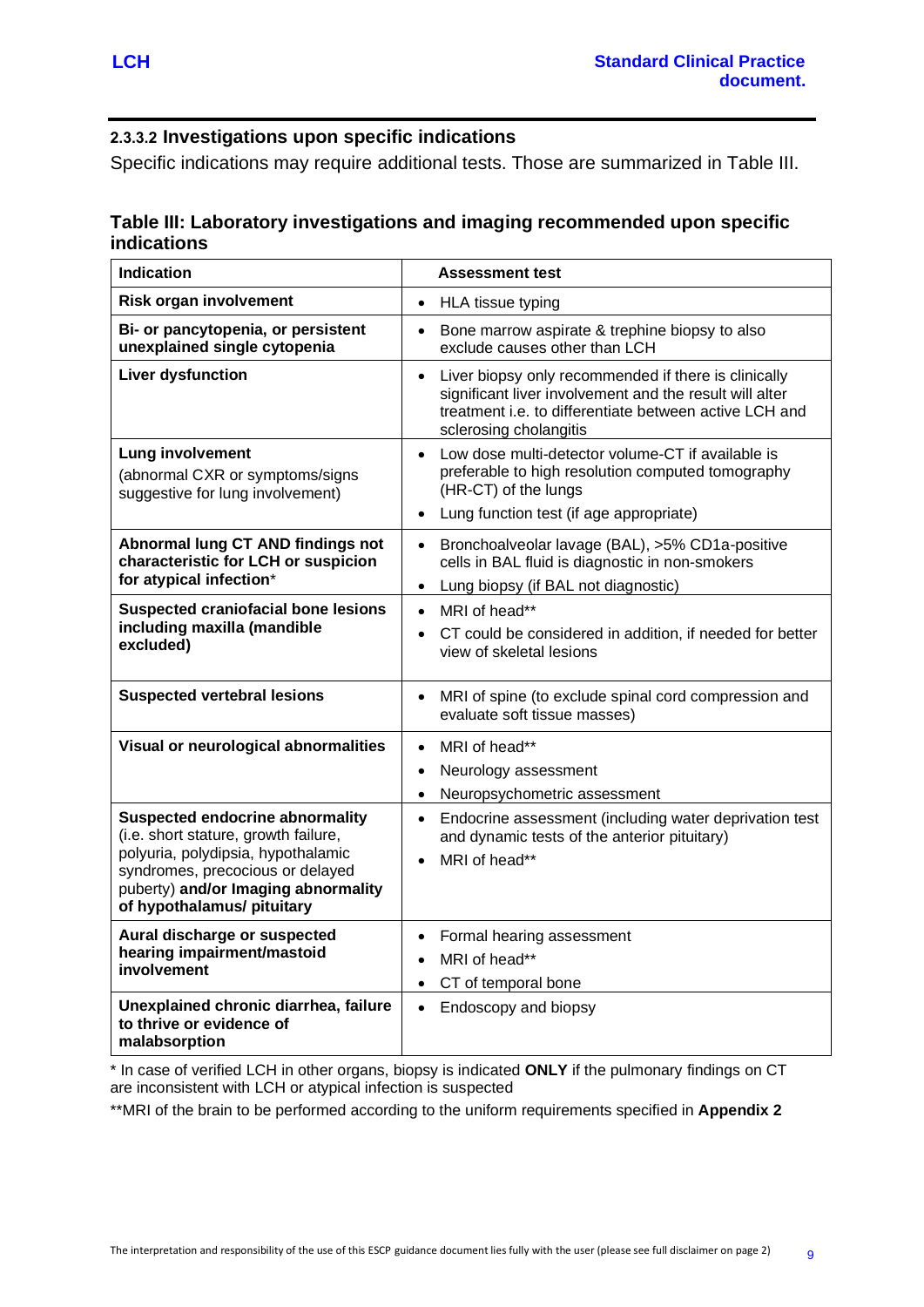### <span id="page-12-0"></span>**2.3.4 Definition of organ involvement**

#### **2.3.4.1 Risk organs**

Risk organs are organs conferring risk for disease-related mortality. Involvement of the hematopoietic system, the liver or the spleen are considered risk organ involvement.  $32, 33$  The lung was previously also considered a risk organ but more recently, analysis of a large cohort questioned the independent prognostic value of lung involvement.<sup>34</sup> Due to the frequent association of pulmonary involvement with involvement of other risk organs, the low relative hazard ratio in a multivariate analysis, and finally yet importantly, the very difficult and subjective assessment of disease activity and therapy response in this organ, lungs is no longer counted to the risk organs. For current definition of risk organs see **Appendix 1**.

#### **2.3.4.2 Non-risk organs**

#### **Lung involvement**

Lung involvement in patients with verified LCH is defined by computer tomography (HR-CT or in small children preferably low dose multi-detector volume-CT) $^{35}$ . In a case of verified LCH in other organs, biopsy is indicated only if the pulmonary CT findings are considered atypical or inconsistent with LCH.

Histopathological confirmation is obligatory in patients with isolated pulmonary LCH.

#### **Skeletal involvement**

Involvement of two or more anatomically separate bones is categorized as "multifocal bone disease". Involvement of a single bone is categorized as "single site bone disease" independent of the number of lesions. A retrospective data analysis of a large international cohort suggested that involvement of the craniofacial bones (i.e. orbit, temporal bone, mastoid, sphenoid, zygomatic, ethmoid, maxilla, paranasal sinuses, or cranial fossa) with or without intracranial soft tissue extension, is associated with increased risk for neurological and endocrine sequelae, and thus the term "CNS-risk lesions" was coined for lesions in those bones  $36, 37$ 

#### **Brain involvement**

**Granulomatous (tumorous) lesions** of the CNS are defined as space-occupying lesions involving brain structures. Any of the following brain regions may be involved either by isolated lesions or in the context of multisystem disease: hypothalamicpituitary region (HPR), pineal gland, meninges or choroid plexus.36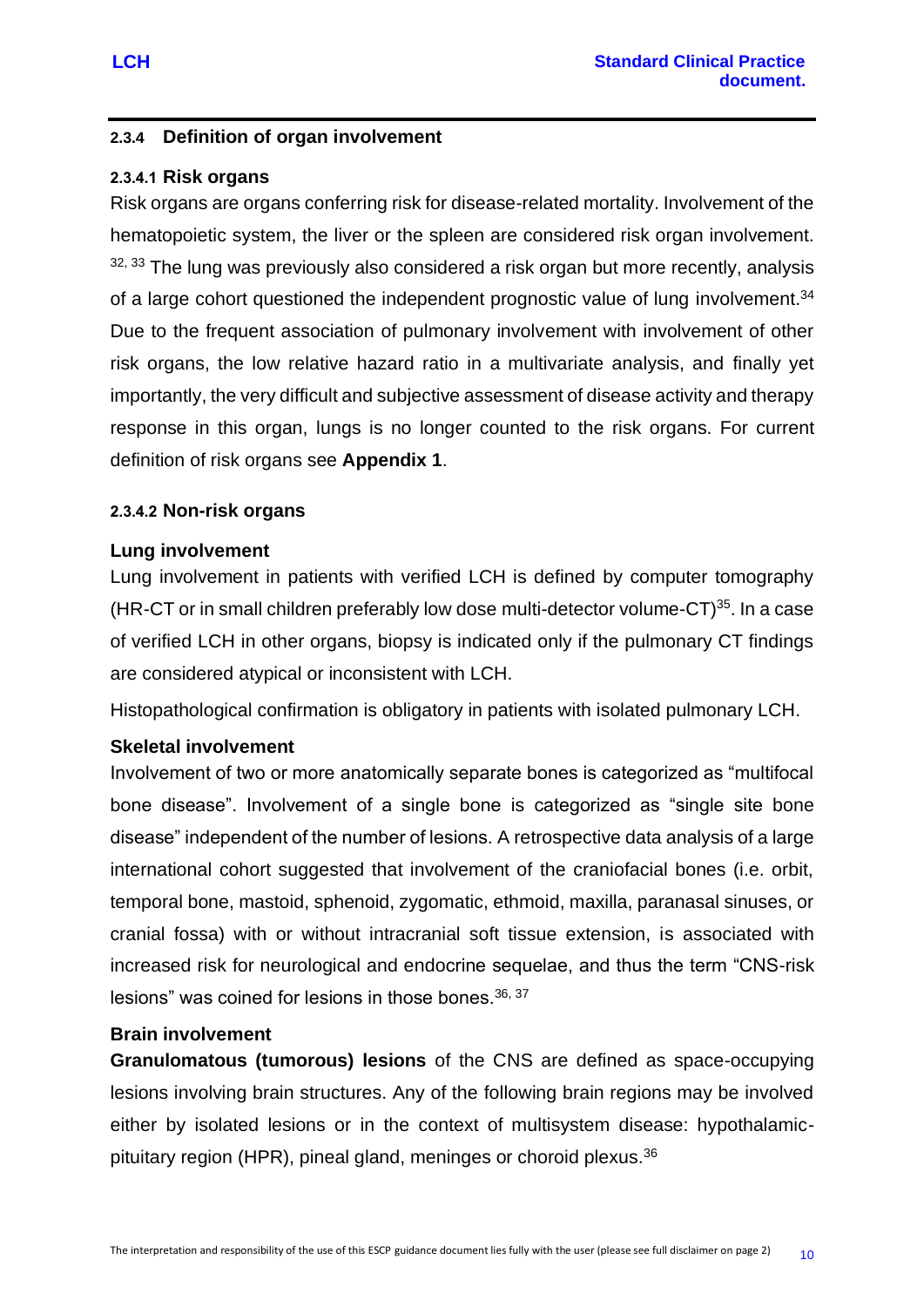*This definition does not include dural enhancement caused by a skull lesion, as often seen in skull vault lesions.*

## **Non-granulomatous (neurodegenerative) lesions** encompass **two subtypes**:

- **Radiological neurodegeneration** refers to typical signal changes <sup>38</sup> on 2  $\mathbf{r}$ consecutive MRI scans performed within an interval of at least 3 months without related clinical manifestations.
- **Clinical neurodegeneration** is defined as the presence of manifest neurological or neuropsychological deficits in the context of consistent radiological findings. <sup>38</sup>

## <span id="page-13-0"></span>**2.3.5 Clinical classification**

The clinical classification of LCH is provided in **Appendix 1.**

## <span id="page-13-1"></span>**2.3.6 Treatment stratification**

Patients with single skeletal lesions other than "CNS-risk lesions" usually do not need systemic treatment (except for large symptomatic lesions or lesions in weight-bearing bones, which are not easily accessible for surgical treatment). Treatment of isolated cutaneous LCH is controversial, but if topical treatments fail, systemic treatment should be considered in infants.

Multisystem LCH and multifocal skeletal disease indicate systemic treatment.

# <span id="page-13-2"></span>**3. TREATMENT DETAILS**

The experience from institutional cohorts, registries and clinical trials has unequivocally proven that treatment of LCH has to be tailored to disease extent and severity and to take into account mortality risk. For this purpose, standardized clinical evaluation of each patient at initial diagnosis and relapse is mandatory.<sup>1, 39, 40</sup>

## <span id="page-13-3"></span>**3.1 Treatment**

## <span id="page-13-4"></span>**3.1.1 Treatment of localized LCH**

Randomized prospective trials for the treatment of localized LCH are not available. Therefore, current treatment recommendations for localized LCH based on experience gained from retrospective cohorts.<sup>7, 30, 41-46</sup> According to existing clinical experience, the majority of patients with localized LCH (mostly confined to skeleton) do not need systemic treatment. Established treatment options range from expectant attitude,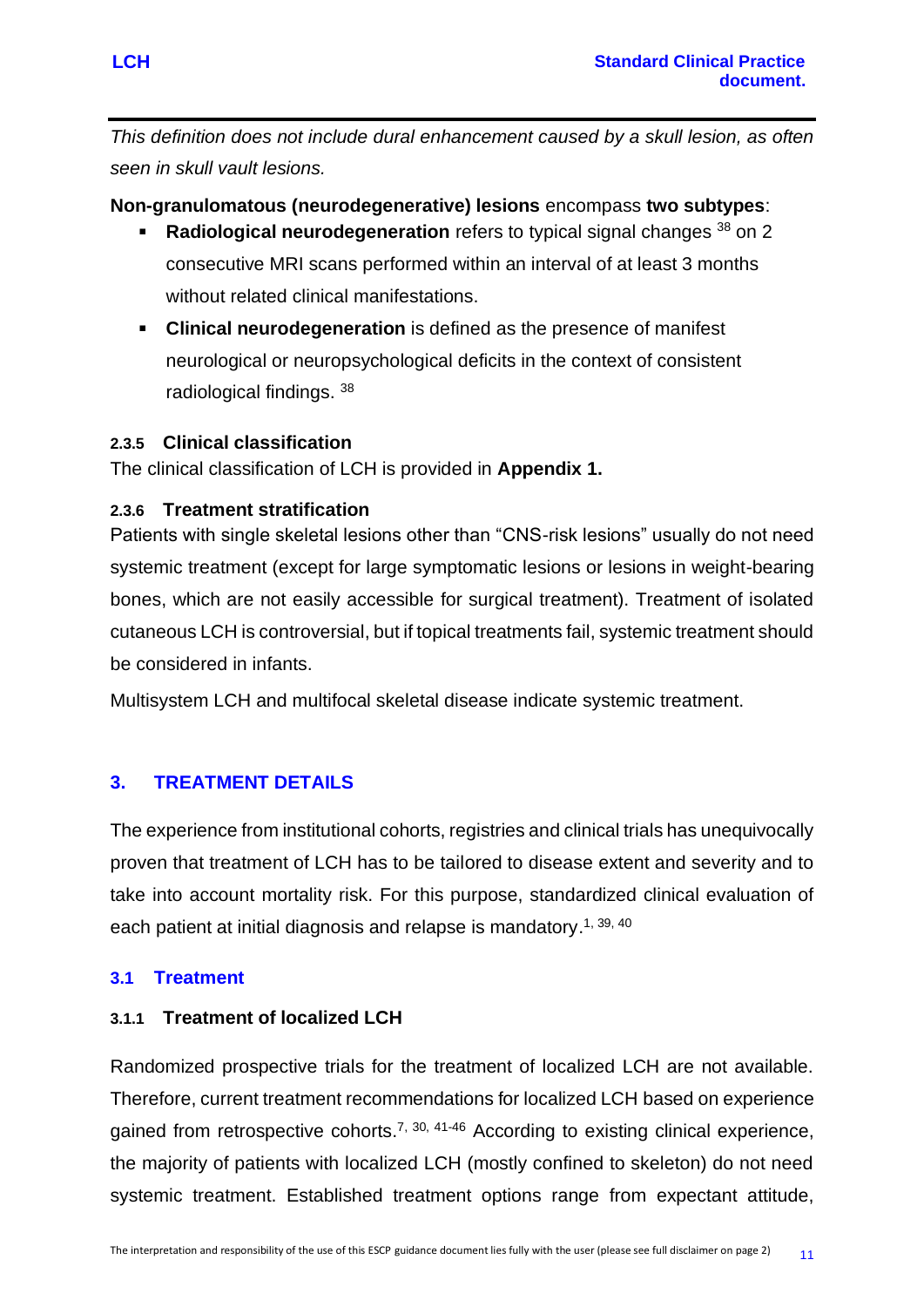through surgery or topical drug application, to systemic therapy in selected cases. Decisive for the treatment decision in unifocal skeletal LCH is the location (weightbearing bones or imminent compression of adjacent structures), the size, the surgical accessibility, the presence of considerable adjacent soft-tissue mass, pain or functional impairment, and the risk of permanent consequences.<sup>47</sup>

#### **3.1.1.1 Wait and see**

A "wait and see" approach is justified in small asymptomatic osseous or cutaneous lesions in view of the high likelihood for spontaneous healing.

#### **3.1.1.2 Surgery**

Surgical procedures such as biopsy, curettage, or resection are used to treat solitary bone lesions, solitary affected lymph nodes, or solitary circumscribed nodular skin lesions. A biopsy is necessary to confirm the diagnosis and at the same time represents a healing stimulus. Clinical experience showed that radical surgery is not necessary and usually not useful in localized LCH.<sup>1, 39</sup> Wide surgical resection is particularly harmful in skull vault and jawbone lesions, as it impedes bone remodelling and causes permanent defects, which are less often observed in non-resected lesions.

#### **3.1.1.3 Topical steroids**

An intralesional application of crystalline methylprednisolone (100-150mg) in symptomatic bone lesion can quickly bring about a reduction in symptoms and facilitated cure.<sup>48, 49</sup>

#### **3.1.1.4 Radiation therapy**

Because of its potential to induce secondary malignancies, radiotherapy at a low dose (6-10 Gy) is limited to specific indications (for example, imminent compression of vital structures (e.g. the spinal cord or the optic nerve). It is generally avoided.

#### **3.1.1.5 Systemic therapy**

In case of large, symptomatic lesions, which are not easily accessible and bear high likelihood for pathologic fractures and permanent consequences, mild systemic treatment of short duration (3-6 months) using the same regimens as in disseminated LCH, may be the preferable option for local disease control. A best practice based treatment approach to SS-LCH is depicted on **Figure 1**.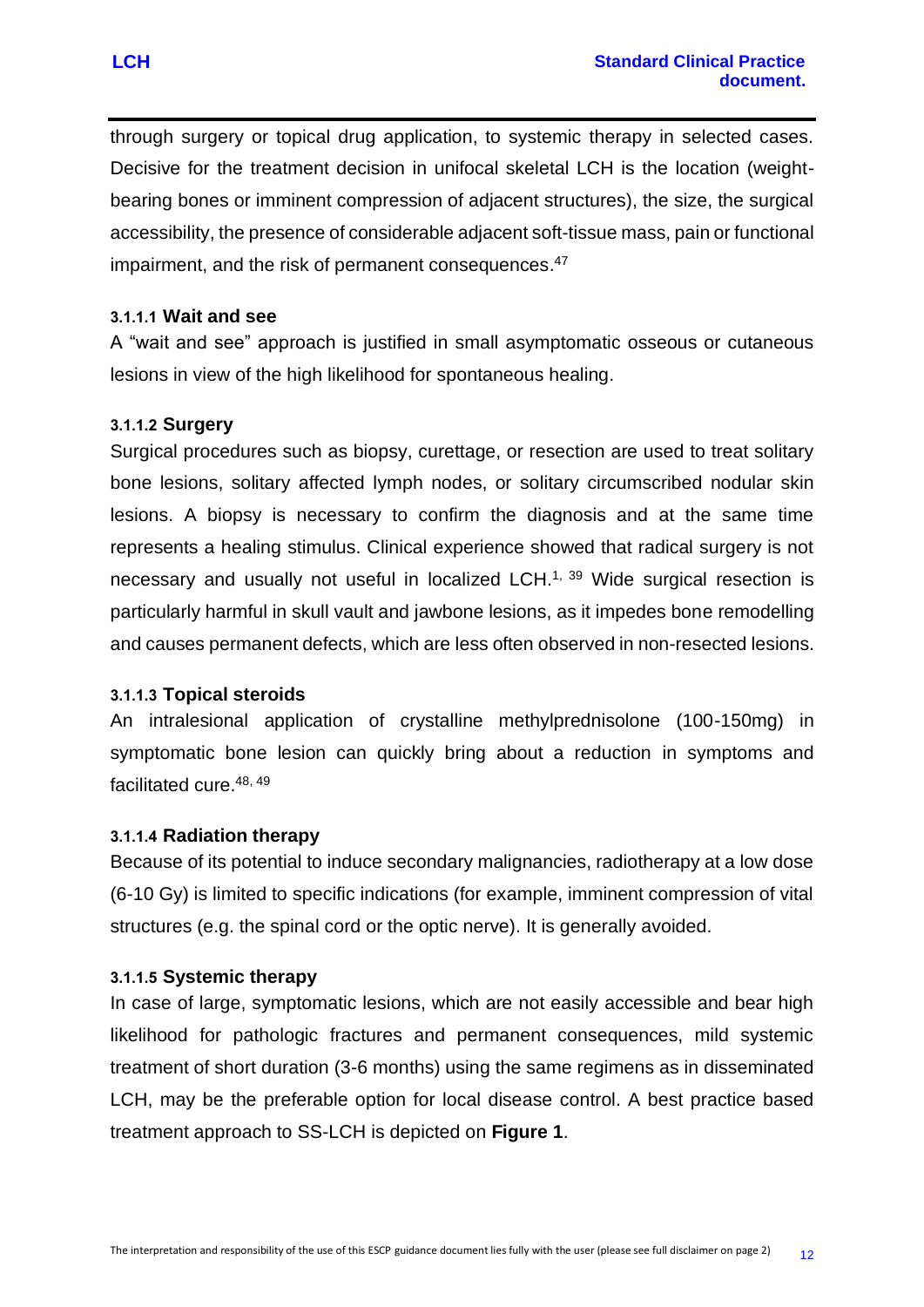

**Figure 1.** Treatment approach to single-system LCH

# <span id="page-15-0"></span>**3.1.2 Treatment of multifocal skeletal and multisystem LCH**

Multifocal skeletal and multisystem LCH (earlier unified under the term disseminated LCH) have been traditionally considered an indication for systemic treatment. While there is a general agreement on the indication of systemic therapy for patients with MS-LCH<sup>50-54</sup>, the value of systemic therapy for multifocal skeletal SS-LCH is less well documented and still needs evaluation in controlled prospective trials.

Most trials before the era of international cooperation under the umbrella of the Histiocyte Society have pooled patients with varying clinical presentation, course, and prognosis in order to collect higher numbers.<sup>55</sup>

Regarding individual drugs, drug combinations and regimens with established activity in disseminated LCH we refer to respective extensive reviews.<sup>39, 50, 53, 54, 56</sup> The following review focuses on the results of the clinical trials of the Histiocyte Society 3-5, <sup>57-59</sup>. Finally, we will provide the current standard of care, based on the evidence those trials have provided.

The LCH-I trial (1991-1995) was the first international randomized trial for MS-LCH. It compared the effectiveness of vinblastine and etoposide in the treatment of patients with MS-LCH and the main conclusion was that these drugs are equivalent single-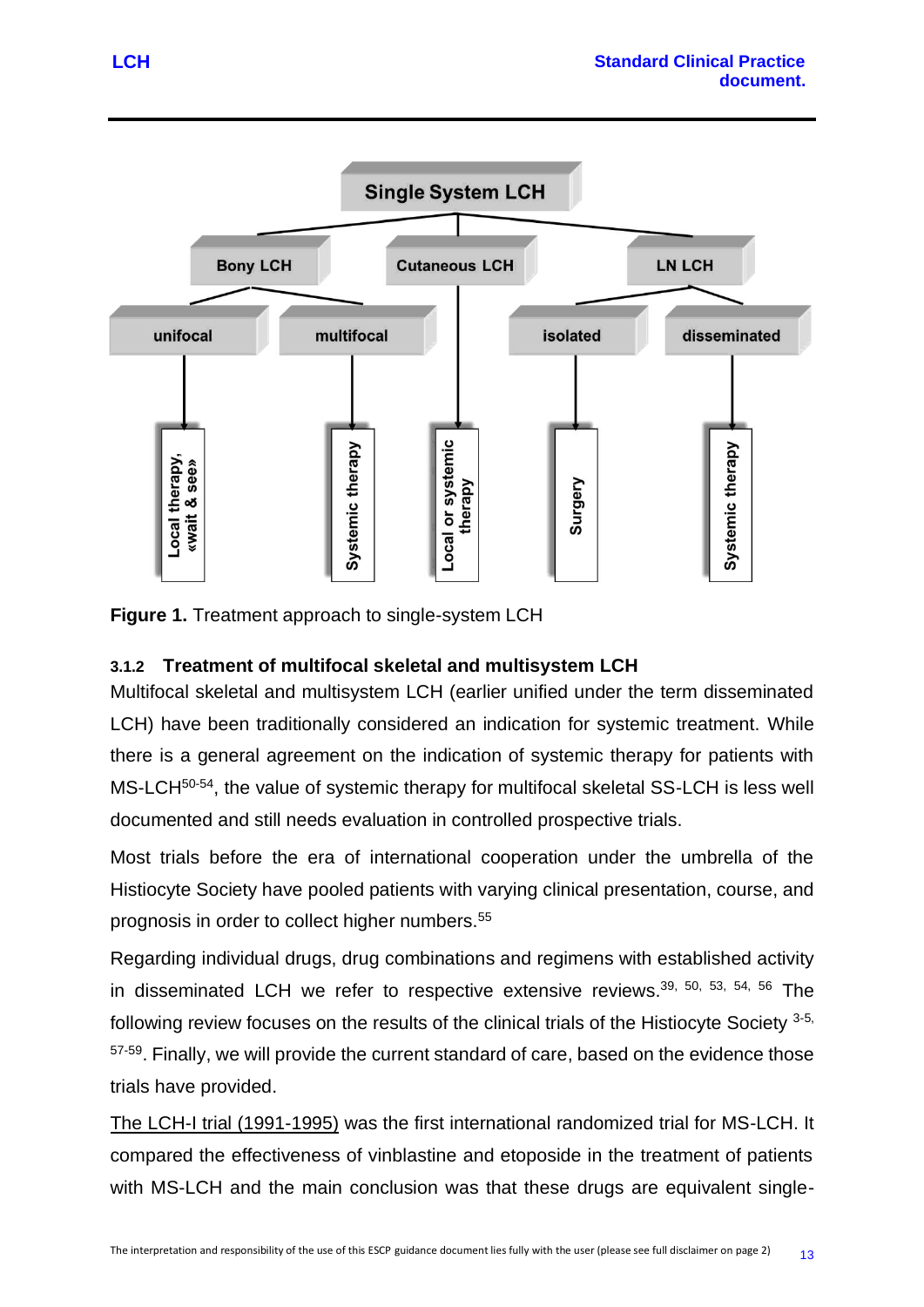agent treatments for children with MS-LCH. $3$  In addition this trial has proven that based on age and organ involvement at diagnosis, it is possible to define a subgroup of MS-LCH with survival probability of 100% (low risk group) and a subgroup at risk for mortality (risk group).<sup>3</sup>

The LCH-II trial (1996-2000) explored the value of the addition of etoposide to a standard initial therapy combination of prednisolone and vinblastine in patients with risk MS-LCH.<sup>4</sup> The continuation therapy included oral mercaptopurine and pulses of prednisolone and vinblastine for total treatment duration of 6 months. The outcomes in the standard and the experimental arm were similar with respect to response at week 6 (63% vs. 71%), 5-years survival (74% vs. 79%), reactivation frequency (46% vs. 46%), and permanent consequences (43% vs. 37%). This trial proved that the stratification in low risk and risk group based solely on organ involvement at time of diagnosis (age did not prove to have an independent prognostic value) is feasible.

In the LCH-III (2001-2008) trial patients with MS-LCH were divided into two groups (low-risk and risk) depending on risk for mortality. In the low-risk group, the value of the continuation therapy (6 months vs. 12 months) was studied with respect to reactivation rate and sequelae. In the risk group, the value of the addition of intermediate-dose methotrexate to the standard combination of prednisolone and vinblastine was studied with respect to early response and mortality. A second 6-week course of initial therapy was delivered in patients without optimal response in both groups. The results of the risk group trial did not prove superiority of the experimental arm (addition of methotrexate) with respect to initial response, overall and reactivationfree survival and toxicity.<sup>5</sup> In the low-risk group, prolongation of the treatment duration resulted in reduced risk for reactivation (0.50 in the 6-month vs. 0.35 in the 12-month arm).<sup>5</sup> Overall, the LCH-III study concluded that early intensification with a second induction phase for patients with slow responses, and therapy prolongation result in significantly improved outcomes for patients with MS-LCH.

The cumulative experience of the prospective clinical trials conducted by the Histiocyte Society can be summarized as follows:

• Risk organ involvement at diagnosis (defined as at least one of the following: peripheral blood cytopenia and/or liver enlargement ± organ dysfunction and/or spleen enlargement) allows stratification of MS-LCH into low risk (probability of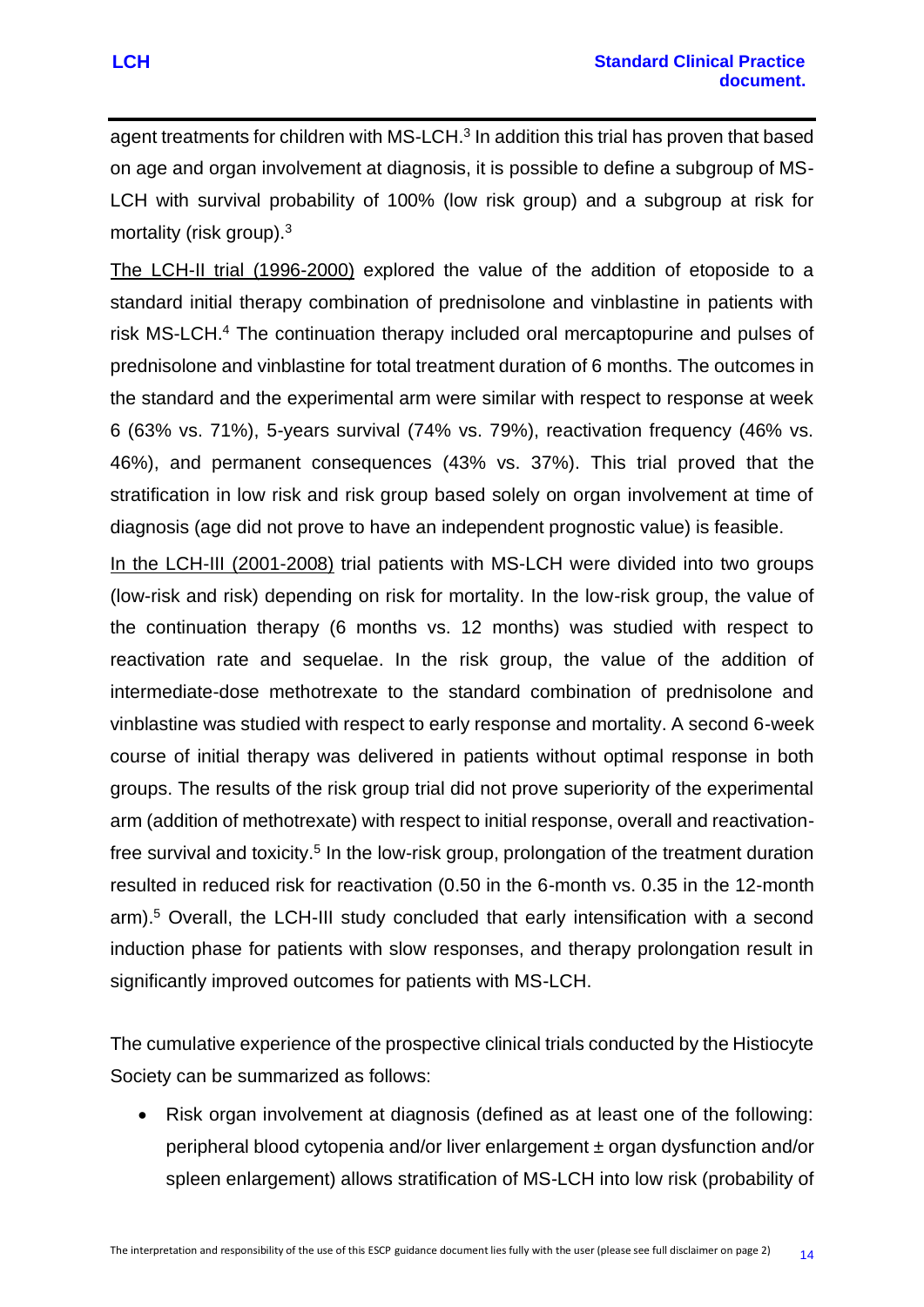survival of nearly 100%) and risk group (probability of survival of 80-90%). Patients with risk organ involvement (particularly those with bi-, pancytopenia and liver dysfunction), who do not respond to 6 weeks of standard treatment have particularly dismal prognosis (survival less than 50%). This small subgroup categorized as "very high risk" deserves treatment intensification. As continuing standard treatment usually fails to change the outcome for those patients, experimental approaches targeting improved survival seem justified. To date only few options have shown promising results in the treatment of severe progressive LCH in small series and pilot trials.<sup>57, 60-62</sup> Their applicability is limited by either high toxicity or availability of matched donors, as well as by the need of highly specialized expertise for treatment delivery.

- The standard front-line therapy for patients with MS-LCH treated outside of controlled clinical trials should consist of a 6-12 weeks of initial therapy (oral steroids and weekly vinblastine injections), followed by pulses of prednisolone/vinblastine every 3 weeks, for a total treatment duration of 12 months.
- A standard of care for patients who fail front-line therapy (suboptimal response, disease progression or relapse) but the disease is not life-threatening (low risk LCH), remains to be established. Controlled prospective trials with appropriate endpoints (prevention of subsequent relapses and permanent consequences, as well as, improvement of quality of life) are still lacking.
- The same is true for some specific or rare clinical scenarios, i.e. isolated destructive pulmonary LCH, sclerosing cholangitis, LCH reactivation presenting with isolated diabetes insipidus, CNS-LCH of neurodegenerative type.

A currently ongoing international trial of the Histiocyte Society (LCH-IV International Collaborative Treatment Protocol for Children and Adolescents with Langerhans Cell Histiocytosis; NCT02205762) with a complex design (5 interventional and 2 observational strata) is looking for improvement of relapse-free survival and quality of life by targeting still unsolved clinical issues.<sup>55, 56</sup>

#### **3.1.2.1 Front-line treatment**

The combination of prednisolone plus vinblastine is the most extensively studied firstline therapy in pediatric-onset LCH.<sup>4, 5, 9, 63-65</sup> The major advantages are its extensively documented activity, its favorable toxicity profile and good tolerability in children, and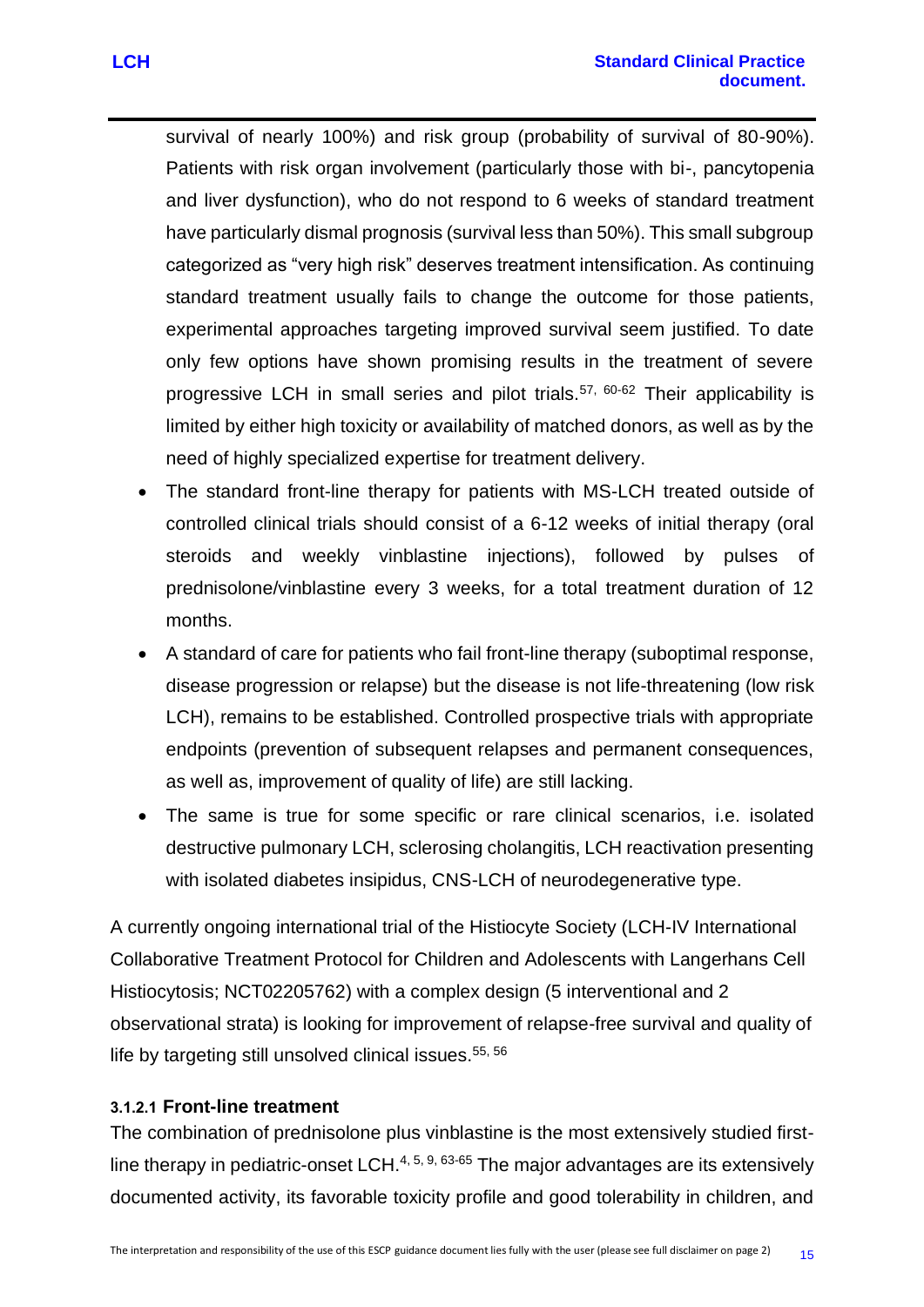its moderate costs, which make this treatment applicable even in countries with limited health-care resources.<sup>55</sup> In 'high-risk' patients of the LCH-III trial, the prednisolone plus vinblastine combination has induced response in risk organs in 70% of the patients after 6–12 weeks of treatment, and resulted in an overall 5-year survival of 84%, and a reactivation-free survival of 73%.<sup>5</sup>

This regimen is the current standard frontline therapy for pediatric patients with multifocal and multisystem LCH treated outside of clinical trials (**Figures 2 and 3**). It consists of 6–12 weeks of initial therapy (oral steroids and weekly vinblastine injections), followed by a continuation therapy given to total treatment duration of 12 months. The continuation therapy consists of prednisolone (day 1–5)/ vinblastine (day 1) pulses given every 3 weeks.



**Figure 2.** Initial treatment for multisystem LCH



**Figure 3.** Continuation treatment for multisystem LCH

## **3.1.2.2 Second-line treatment options for non-risk LCH relapses**

There are still no published prospective trials on treatment of LCH relapses. Relapses of LCH, however, are associated with an increased risk of permanent consequences.<sup>66-</sup> <sup>68</sup> The belief that control of the disease will prevent subsequent relapses and, thus,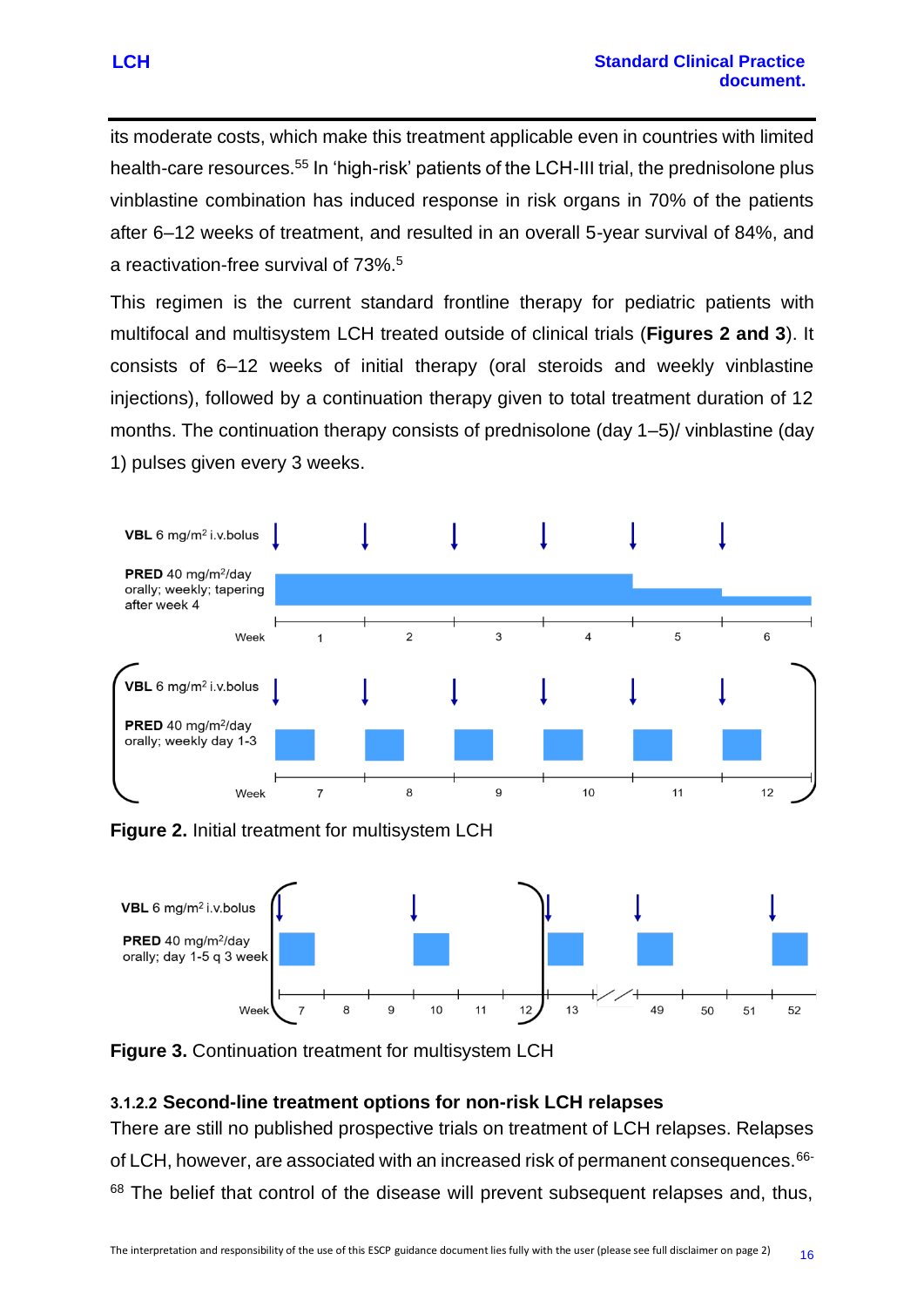related permanent consequences, prompts physicians to use systemic chemotherapy for 'low-risk' multisystem LCH.

Patients with low-risk disease, particularly those, who have a relapse after complete resolution, can be cured by repetition of the front-line regimen, or by application of a number of other single drugs or drug combinations.<sup>50, 54, 56, 59, 66-68</sup> Therefore, secondline treatment of non-risk LCH and beyond should be offered preferably within controlled trials. Future trials seeking effective treatment for 'low-risk' LCH should focus on appropriate end-points such as quality of life, risk for and severity of permanent consequences, instead on control of active lesions.<sup>69</sup> Such trials are only possible within the frame of a large-scale cooperation and require implementation of innovative study designs and appropriate statistical methods.

For treatment outside of clinical trials, the following regimens seem to be reasonable choices, based existing evidence for activity in LCH or experience from the clinical practice, as well as, justifiable toxicity:

- Patients who recur months or years after stopping prednisone and vinblastine can benefit from re-induction of the first-line regimen.<sup>30</sup>
- An alternative treatment regimen employs vincristine, prednisone, and cytosine arabinoside. <sup>70</sup> This regimen, modified for prednisolone duration, is being prospectively tested in the LCH-IV trial.
- Cytosine-arabinoside has been used with success in patients with extracranial non-risk LCH and in CNS-LCH.39, 71
- 2-Cholorodeoxyadenosine (2-CdA, Cladribine®, Leustatin®) at 5 mg/m2/day for 5 days per course has also been shown to be effective therapy for recurrent low-risk LCH (multifocal bone and low-risk multisystem LCH) with acceptable toxicity.<sup>59</sup> Use of 2-CdA should be limited to a maximum of six cycles to avoid cumulative toxicity and potentially long-lasting or irreversible cytopenias.
- Clofarabine is a proven effective therapy for patients with multiple relapses of low-risk or high-risk organs.<sup>39, 72-74</sup> In LCH it is usually applied at a dose of 25mg/m<sup>2</sup>/day for 5 days every 28 days for six cycles. Depending on hematopoietic toxicity or the need for longer treatment, (further) cycles at the same daily dose, but reduced to 3 days can be given.
- Bisphosphonate therapy has reported effects in treating recurrent skeletal LCH.<sup>75-78</sup> The regimen most commonly used in children consist of six doses of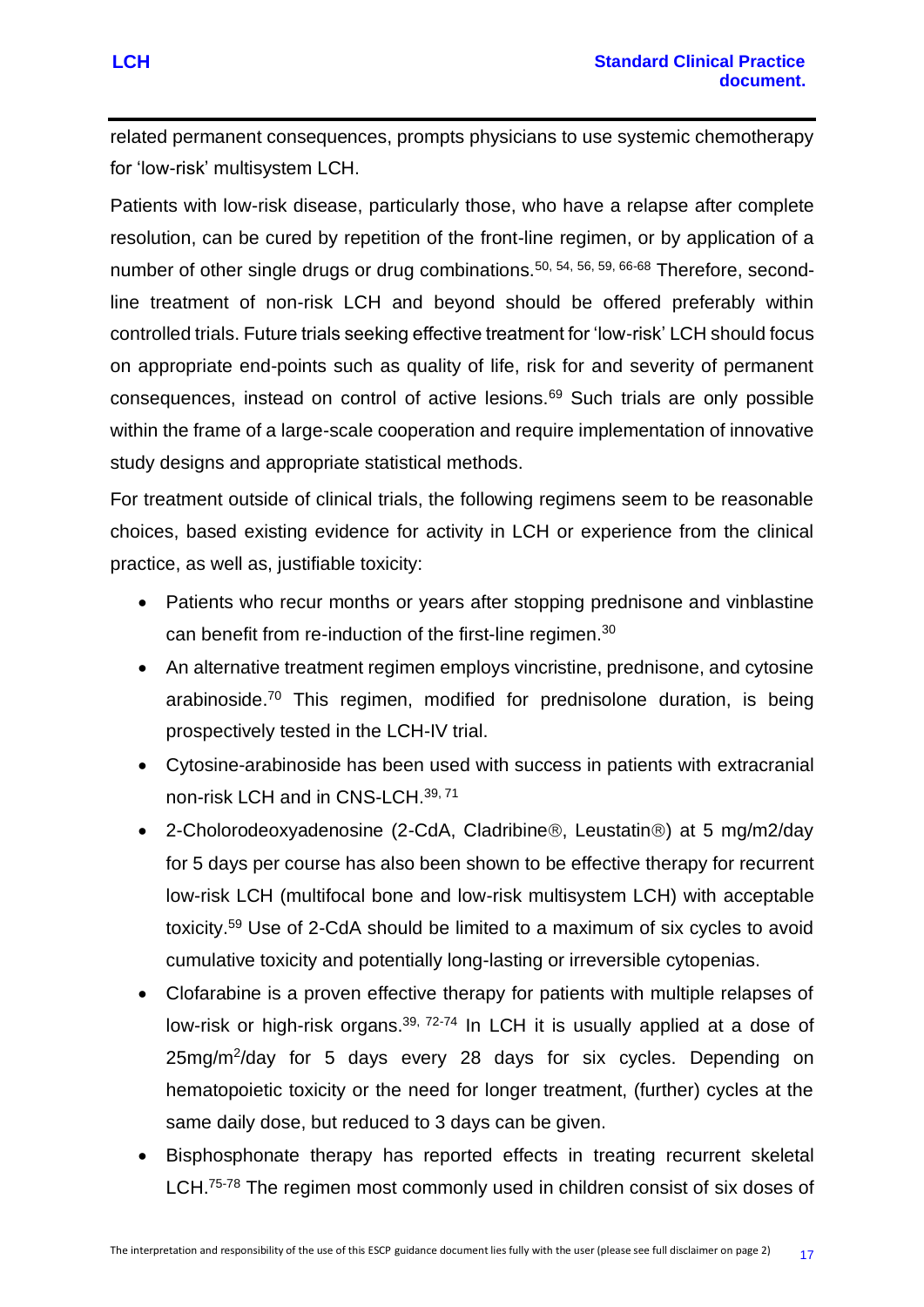pamidronate at 1 mg/kg, given at 4-week intervals. Other bisphosphonates, such as zoledronate and oral alendronate, have also been successful in treating bone LCH.

The choice of an individual drug or regimen requires consideration of preceding treatments, cumulative toxicities and known individual intolerances and side effects. The decision remains on discretion of the treating physician, as the level of published evidence is not sufficient for a clear recommendation of a particular regimen or for a ranked recommendation.

Effective treatments are still not available for the most severe disease-related sequelae (such as neurodegeneration, sclerosing cholangitis, and lung honeycombing).

## **3.1.2.3 Salvage treatment options for severe progressing multisystem LCH (very high risk LCH).**

The curative potential of the combination of 2-CdA and Ara-C in patients with severe refractory to front-line systemic therapy multisystem LCH has been confirmed by two prospective trials**.** 57, 60 Unfortunately, this regimen is highly myelotoxic and associated with treatment-related mortality even if applied with experienced centers.<sup>57</sup> Allogeneic hematopoietic stem cell transplantation is another treatment option for very high-risk multisystem LCH with curative rate comparable to those achieved with 2-CdA and Ara-C. $61, 79$  However, the most optimal conditioning regimen remains to be defined.<sup>79</sup>

## **3.1.2.4 Approaching molecular targets.**

The mitogen-activated protein kinase (MAPK) signalling pathway plays a key role in the regulation of gene expression, cellular growth and survival. A number of activating mutations affecting this pathway result in overactive downstream extracellular-signalregulated kinase (ERK), which proves to be the ultimate driving event in LCH. Both specific inhibition of the mutated kinases, as well as, downstream ERK inhibition (**Figure 4**) are undoubtedly appealing treatment options. 17, 39, 80, 81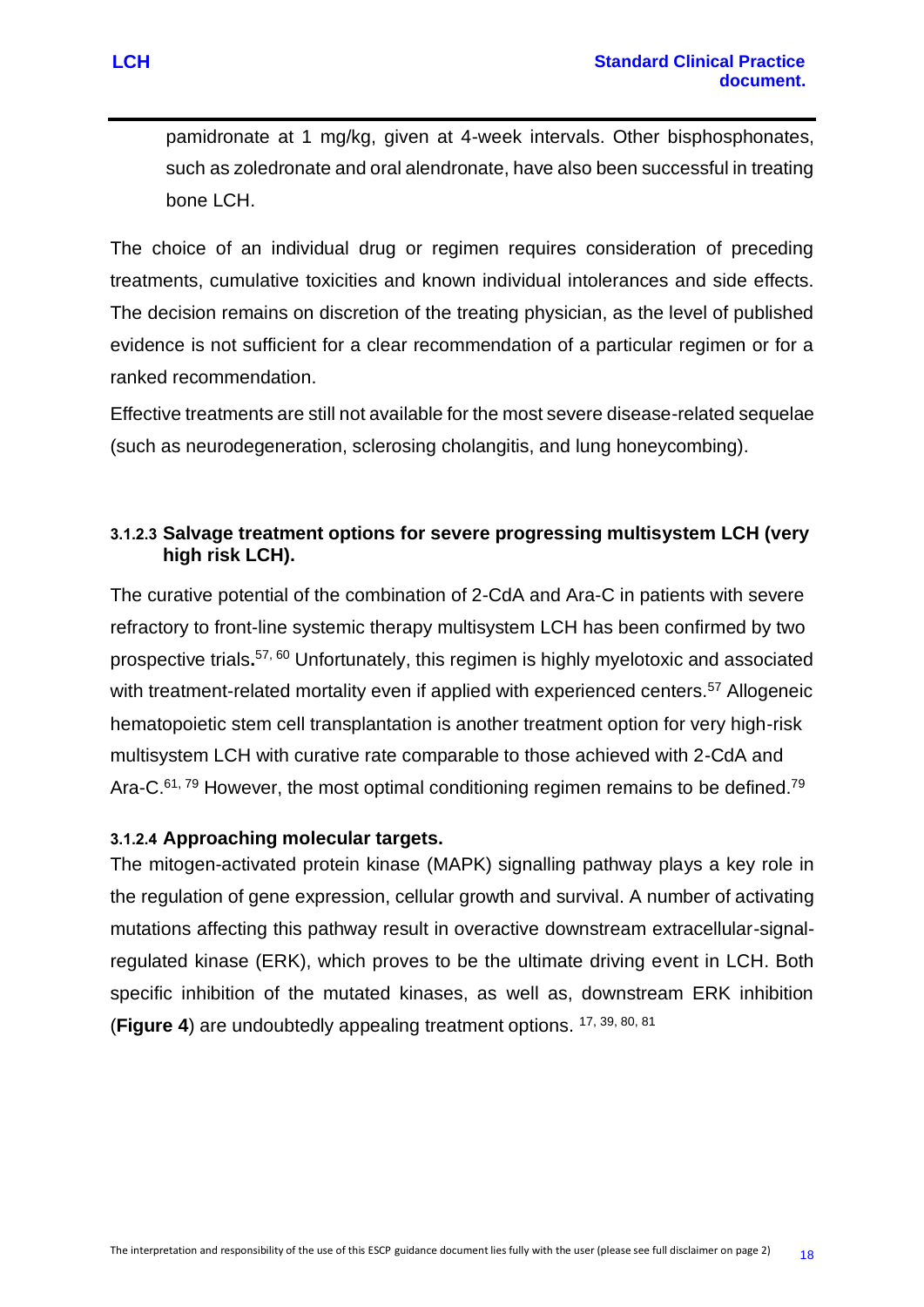

**Figure 4.** Options for targeted LCH treatment

The clinical experience available to date confirmed at least two essential expectations to BRAF inhibitors, namely in vivo activity in patients with LCH and ECD and rapid clinical response.82-86 In patients with severe life-threatening LCH rapid clinical response is of particular importance. Currently published pediatric series show impressive rapid response to vemurafenib and prove that sustainable treatment effect can be achieved with BRAF inhibitors.<sup>25, 87</sup> However, most patients experience disease relapse shortly after treatment discontinuation. Hence, it is currently unclear whether treatment with a single inhibitor can eradicate the disease. The major tasks to be addressed in controlled prospective trials are therefore: finding the most effective and least toxic specific inhibitors, establishing downstream inhibition for patients without known mutations, defining appropriate pediatric dosages, and establishing how long and in which combinations (if any) the drugs should be given.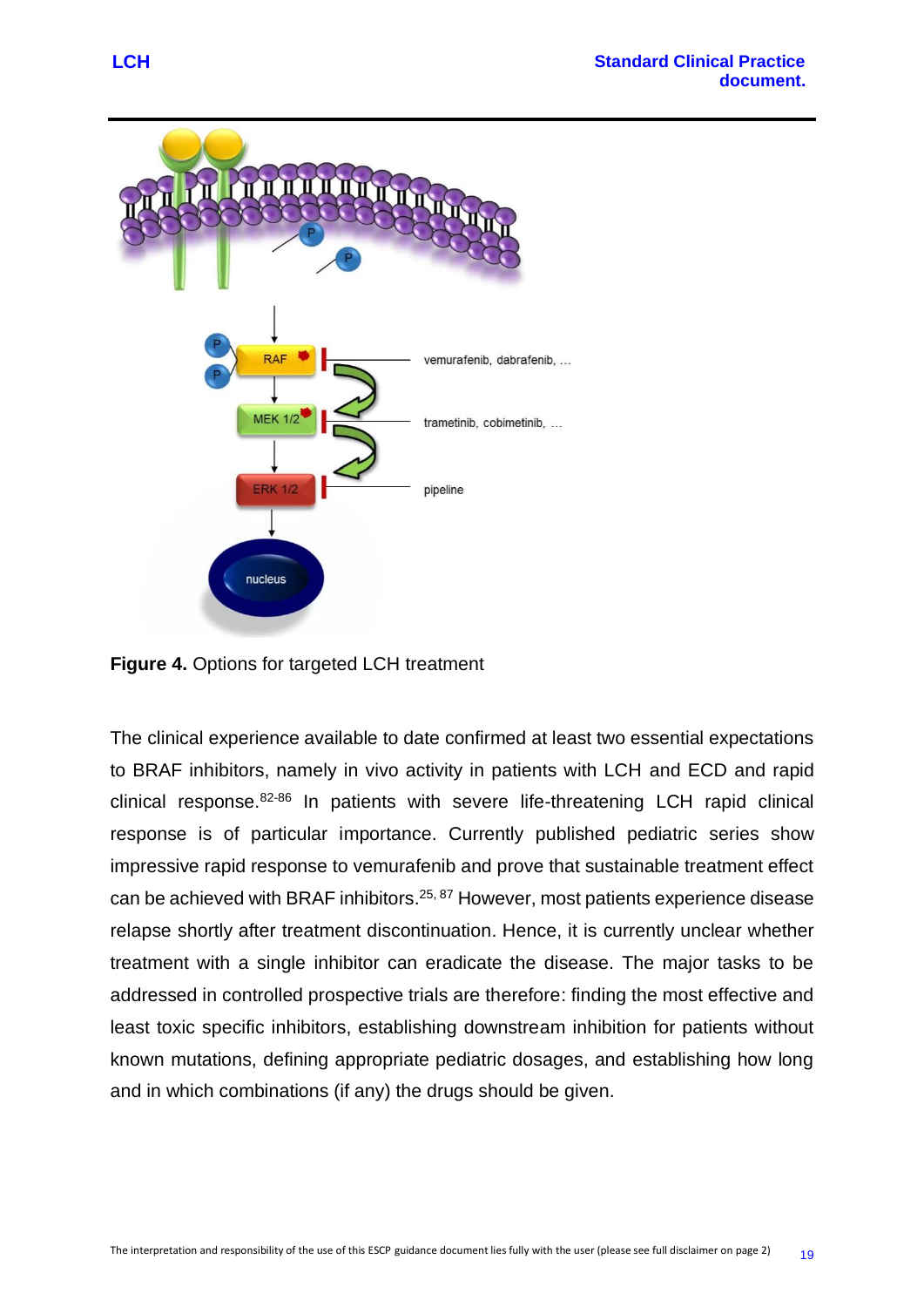### <span id="page-22-0"></span>**3.2 Assessments**

Besides baseline evaluation at initial diagnosis and at relapse (described in Section 2.3), assessment of disease activity, and respectively of response to treatment, are recommended upon completion of initial (week 7 or 13) and of continuation therapy.

The recommended assessment tests and time points are presented in **Appendix 3**

## <span id="page-22-1"></span>**3.2.1 Response categories of the LCH Working Group of the Histiocyte Society**

There are three categories of response: *Better, Intermediate and Worse*. They express a comparison of a current disease state to that at the last previous assessment.

| <b>Response category</b> | <b>Definition</b>                   |  |
|--------------------------|-------------------------------------|--|
|                          | Complete disease resolution (NAD)   |  |
| <b>BETTER</b>            | Regression (AD better)<br>$\bullet$ |  |
| <b>INTERMEDIATE</b>      | Stable (unchanged)<br>$\bullet$     |  |
| <b>WORSE</b>             | Progression*                        |  |

**Table II: Definition of response categories**

**\*** Progression of skeletal lesions is defined as unequivocal enlargement of the size of existing lesions and/or appearance of new lesions; in patients with risk organ involvement the overall response (and hence the therapeutic decision) depends on response in risk organs. Those categories do not apply for evaluation of severity and response in neurodegenerative CNS LCH (ND-CNS-LCH).

#### <span id="page-22-2"></span>**3.2.2 Disease activity score**

The Disease Activity Score (DAS) developed by the French LCH Study Group allows for a more exact and objective assessment of the patient's general condition and of therapy response in cases with very severe disease.

**Table III: Disease Activity Score <sup>88</sup>**

| Variable            | <b>Modality</b>                                                                                                                        | <b>Score</b> |
|---------------------|----------------------------------------------------------------------------------------------------------------------------------------|--------------|
| Bone (a)            | Pain<br>No pain                                                                                                                        | 0            |
| Bone (b)            | Compressing other organs (orbit or spine)<br>No compression                                                                            | 2<br>0       |
| Fever ( $>38.5$ °C) | <b>Yes</b><br><b>No</b>                                                                                                                |              |
| Lung: imaging       | Pneumothorax<br>Interstitial lesion on chest x-ray film or lung CT scan<br>Normal chest x-ray film or lung CT scan                     | 2            |
| Lung: function      | Mechanical ventilation or PFT <50%<br>Supplemental oxygen or PFT between 50-80%<br>No dysfunction, no cyanosis, no supplemental oxygen | 5<br>2       |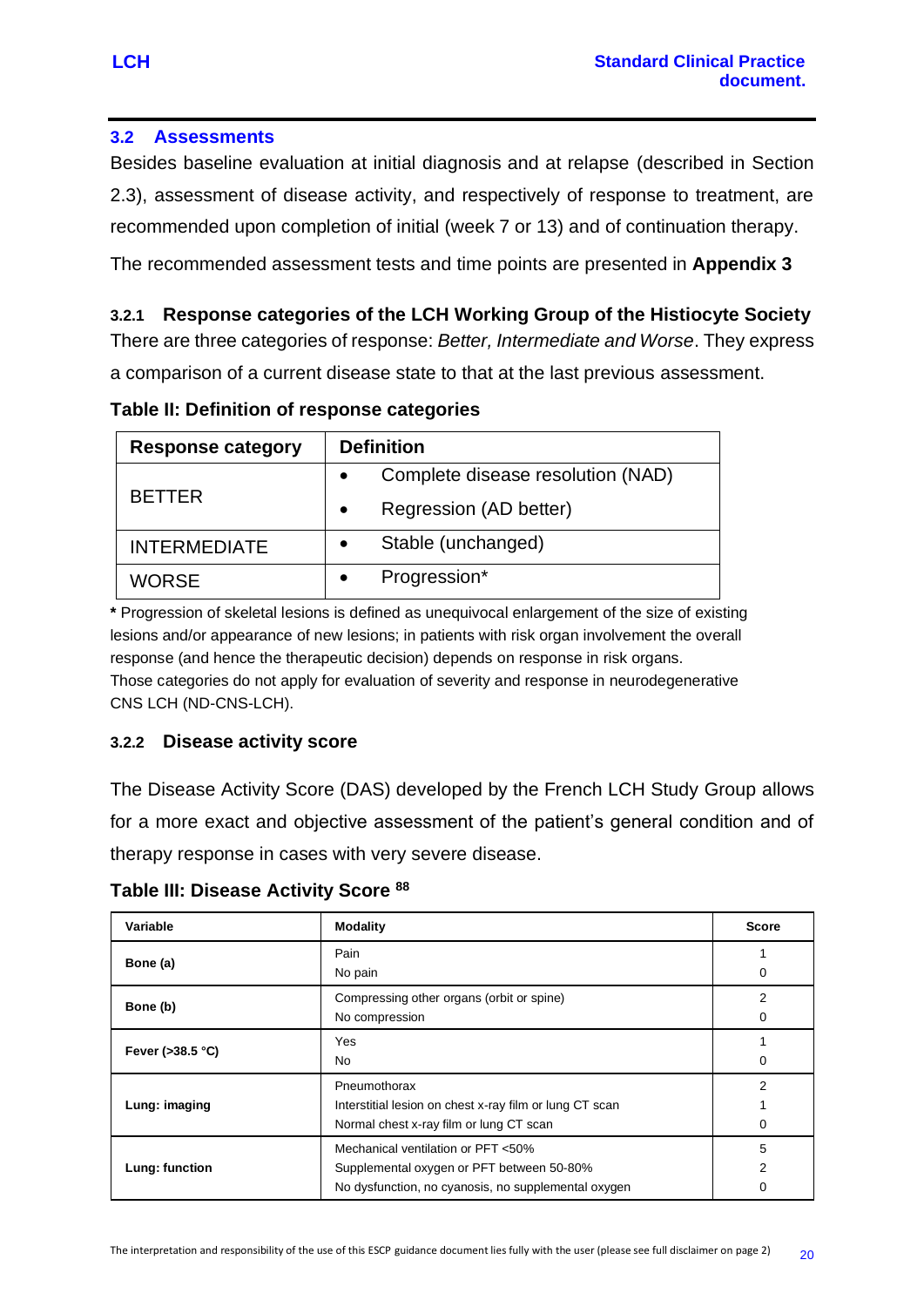| Skin: area involved                  | 25%<br>$5 - 25%$                                          | 2<br>1         |
|--------------------------------------|-----------------------------------------------------------|----------------|
|                                      | Below 5%                                                  | 0              |
|                                      | 5 cm max diameter                                         | 2              |
| Soft tissue tumor (including<br>CNS) | 2-5 cm max diameter                                       | 1              |
|                                      | 0-2 cm max diameter                                       | 0              |
|                                      | Yes                                                       | 1              |
| Nodes $(> 2 cm)$                     | <b>No</b>                                                 | $\Omega$       |
|                                      | <b>Below umbilicus</b>                                    | 2              |
| Liver                                | Enlarged above umbilicus                                  | 1              |
|                                      | Not enlarged                                              | $\Omega$       |
|                                      | <b>Below umbilicus</b>                                    | 2              |
| Spleen                               | Enlarged above umbilicus                                  | 1              |
|                                      | Not enlarged                                              | 0              |
|                                      | >10 N                                                     | 2              |
| Liver (enzymes)                      | $3 - 10N$                                                 | 1              |
|                                      | $<$ 3 N                                                   | 0              |
|                                      | >10 N                                                     | 2              |
| Liver (gamma GT)                     | $3 - 10 N$                                                | 1              |
|                                      | $<$ 3 N                                                   | 0              |
|                                      | Perfusion required in past week                           | 3              |
| <b>Albumin</b>                       | No perfusion, but < 30 g/L                                | 1              |
|                                      | $>$ 30 g/L                                                | 0              |
|                                      | More than 2 transfusions                                  | 4              |
| Platelet: requirements in past       | 1 or 2 transfusions                                       | 3              |
| week                                 | Low platelet count (PLT < $100 x10^9$ /L), no transfusion | $\overline{2}$ |
|                                      | Normal count                                              | 0              |
|                                      | more than 2 units (> 20 ml/kg/week)                       | 4              |
| <b>Red cells:</b>                    | 1 or 2 units (10-20 ml/kg/week)                           | 3              |
| requirements in past week            | Hb below 100 g/L, no transfusion                          | 1              |
|                                      | No transfusion                                            | 0              |

There is a correlation between the two response assessment tools (**Table VI**).

**Table IV: Response assessment in LCH**

|                    | <b>Response category</b><br>(HS criteria) | <b>Disease severity score</b>                                                                                                       |
|--------------------|-------------------------------------------|-------------------------------------------------------------------------------------------------------------------------------------|
| Non-Active Disease |                                           | Absolute Score 0-1                                                                                                                  |
| Response           | AD better                                 | Absolute Score 2-7 AND decrease of ≥4 points compared<br>to pre-salvage evaluation                                                  |
| AD intermediate    |                                           | Absolute Score 2-7 AND decrease of <4 points or<br>Absolute Score >7 AND no increase of score compared to<br>pre-salvage evaluation |
| Non-response       | AD worse                                  | Any increase of score compared to pre-salvage<br>evaluation                                                                         |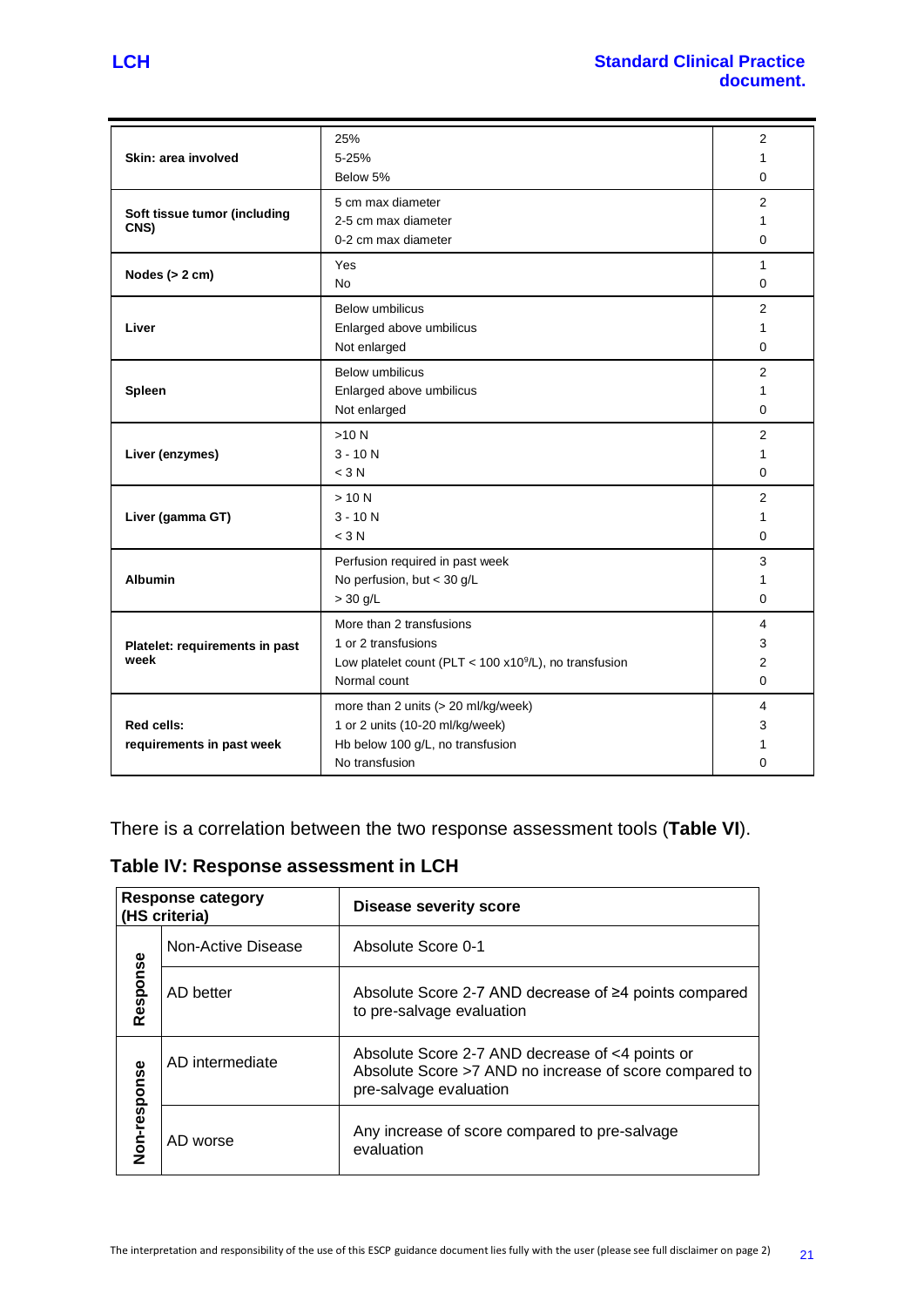#### <span id="page-24-0"></span>**3.3 Summary of known adverse events associated with treatment recommendation**

#### <span id="page-24-1"></span>**3.3.1 Steroids (Prednisone, Prednisolone)**

- Arterial hypertension
- Hyperglycemia
- Pancreatitis
- Increased susceptibility to infections
- Mood changes and psychotic reactions

#### <span id="page-24-2"></span>**3.3.2 Vinblastine**

- Hematologic toxicity
- Neuropathic pain
- Vocal cord paralysis
- Foot drop, paresis
- Jaw pain
- Constipation or ileus

#### <span id="page-24-3"></span>**3.3.3 6-mercaptopurine**

- Hematologic toxicity
- Hepatic toxicity

## <span id="page-24-4"></span>**3.4 Dose Modifications and delays**

#### <span id="page-24-5"></span>**3.4.1 Dose modifications for age and body weight**

#### **For children weighing less than 10 Kg:**

Prednisone (PRED): 1.3 mg/kg/day in three divided doses Vinblastine (VBL): 0.2 mg/kg/dose 6-mercaptopurine (6-MP): 1.7 mg/kg/day in a single dose

## <span id="page-24-6"></span>**3.4.2 Dose modifications for toxicity**

#### **3.4.2.1 Steroids**

• Hypertension:

Dose should not be reduced. Sodium restriction and anti-hypertensives should be employed in an effort to control hypertension. Avoid calcium channel blockers due to their potential prohemorrhagic effect.

• Hyperglycemia:

Dose should not be reduced for hyperglycemia. Rather, insulin therapy should be employed to control the blood glucose level.

#### • Pancreatitis:

Do not modify dose for asymptomatic elevations of amylase and/or lipase. Discontinue steroids, except for stress doses, in the presence of hemorrhagic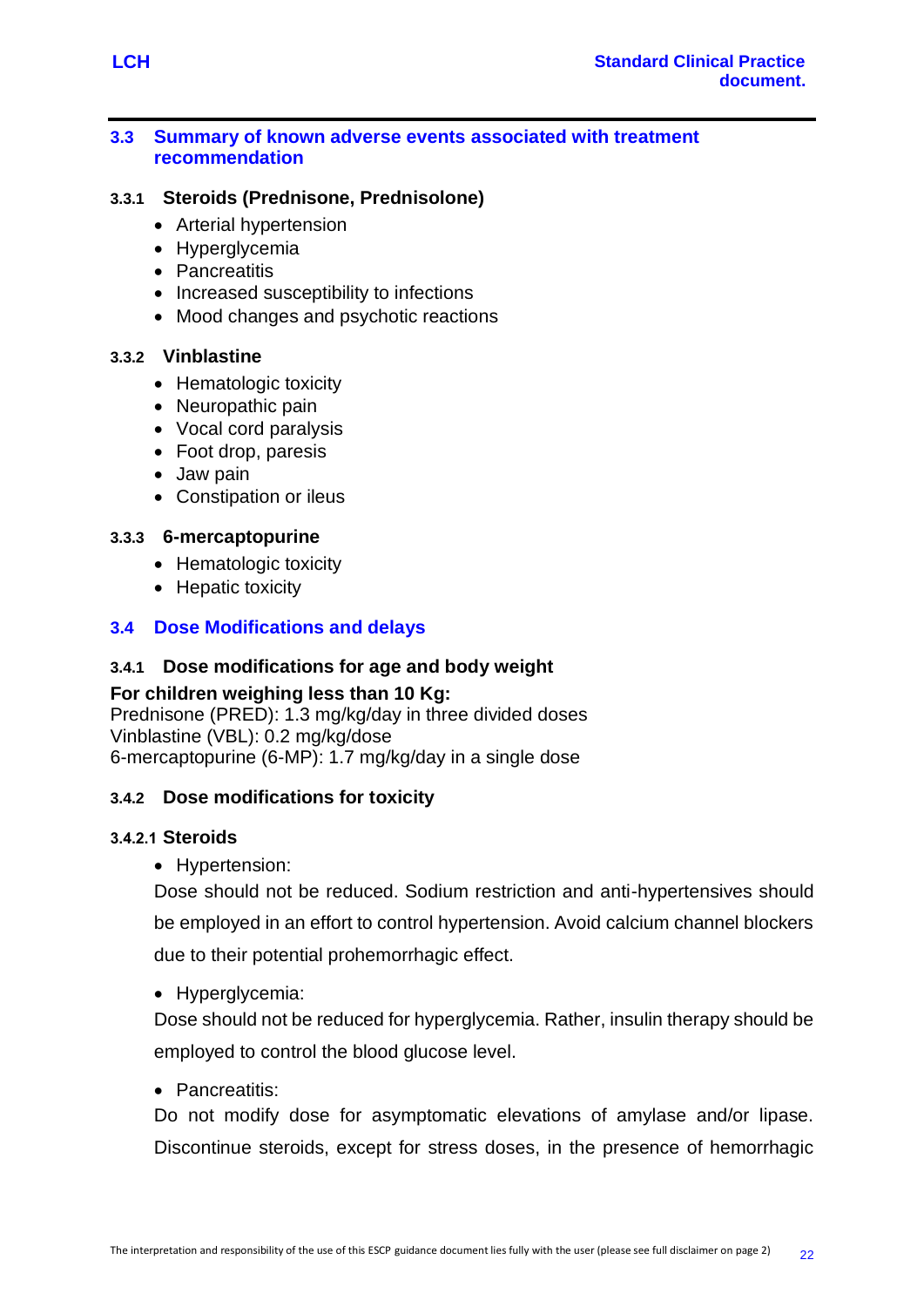pancreatitis or severe pancreatitis (abdominal pain >72 hours and ≥ Grade 3 amylase elevation  $(≥ 2.0x ULN)$ .

• Varicella:

Steroids should be held during active infection. Do not hold during incubation period following exposure.

• Inability to use oral doses:

Substitute IV methyl-prednisolone at 80% of the oral prednisone dose. Note that if substituting oral prednisolone for prednisone, the doses are the same; prednisone is converted in the liver to prednisolone.

• Severe infection:

Do not hold or discontinue steroids during induction without serious consideration.

• Severe psychosis:

Steroid dose may be reduced by 50%.

## **3.4.2.2 Vinblastine**

Modified "Balis" scale recommended for grading peripheral neuropathy in children.

• Severe neuropathic pain (Grade 3 or greater):

Hold dose(s). When symptoms subside, resume at 50% previous dose, then escalate to full dose as tolerated.

• Vocal Cord paralysis:

Hold dose(s). When symptoms subside, resume at 50% previous dose, then escalate to full dose as tolerated.

• Foot Drop, paresis:

Should be Grade 3 to consider holding or decreasing dose. These toxicities are largely reversible but over months to years. Accordingly, holding doses of vinblastine and/or lowering the dose may not result in rapid resolution of symptoms and may compromise cure.

• Jaw pain:

Treat with analgesics; do not modify vinblastine dose.

• Hyperbilirubinemia

| Direct Bilirubin    |  | Dose reduction of vinblastine |
|---------------------|--|-------------------------------|
| [µmol/L]<br>[mg/dl] |  |                               |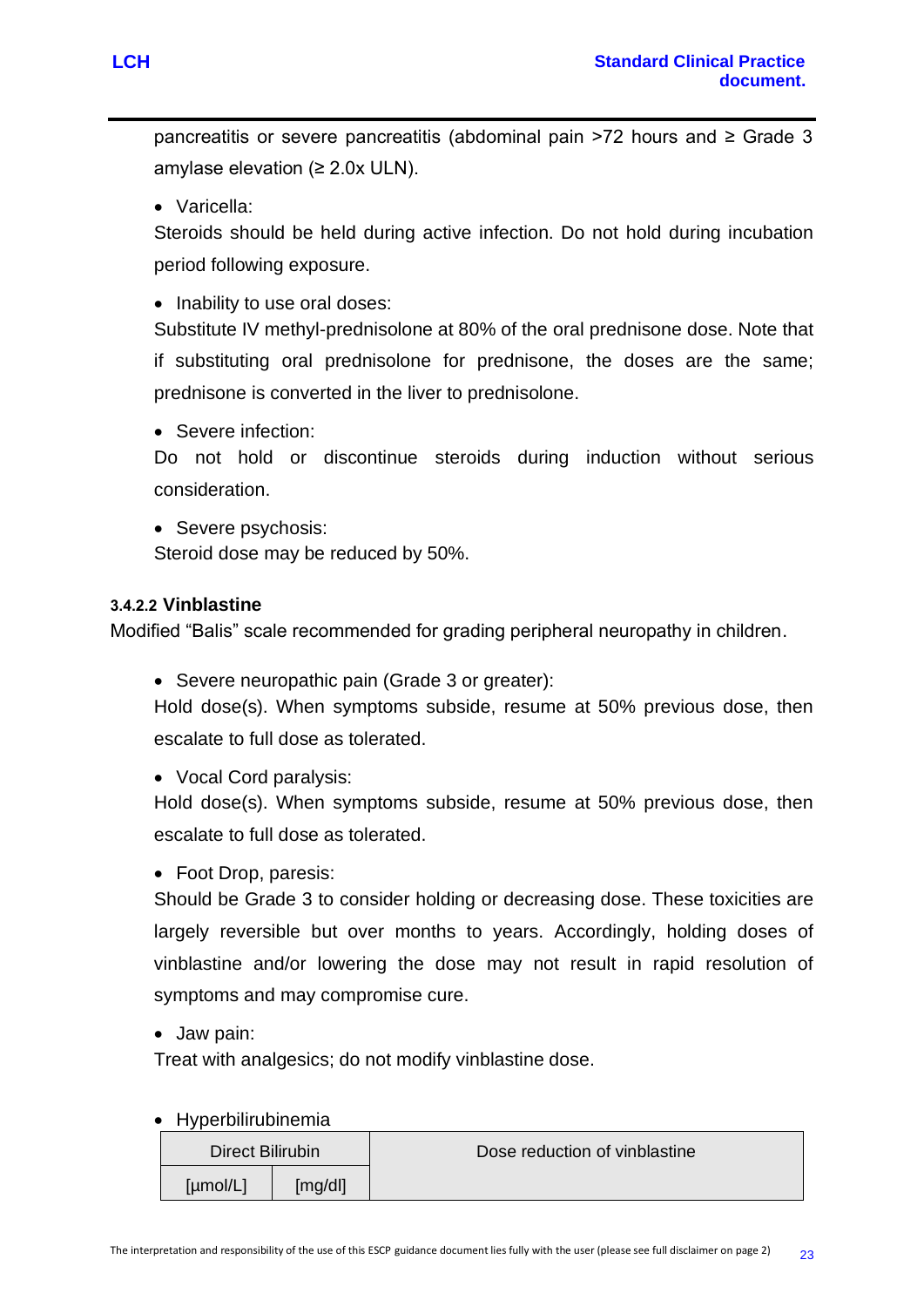| < 53.0     | < 3.1       | FULL dose                                                                                                  |  |
|------------|-------------|------------------------------------------------------------------------------------------------------------|--|
| 53.0-85.5  | $3.1 - 5.0$ | reduce by 50%                                                                                              |  |
| 85.6-103.0 | $5.1 - 6.0$ | reduce by 75%                                                                                              |  |
| >103       | > 6.0       | Withhold dose and administer next scheduled dose if<br>toxicity has resolved. Do not make up missed doses. |  |

• Constipation or ileus (≥ Grade 3) or typhlitis:

Hold dose(s); institute aggressive regimen to treat constipation if present. When symptoms abate resume at 50% dose and escalate to full dose as tolerated.

#### **3.4.2.3 6-mercaptopurine (6-MP)**

• Hematologic toxicity:

If absolute neutrophil count (ANC) falls below 0.5 x109/L (500/µL) or if platelet count falls below 50 x109/L (50,000/µL), hold 6-MP until recovery above these levels.

For the first drop in ANC or platelets, resume chemotherapy at 100% after ANC is ≥ 0.75 x109/L (750/µL) and platelets ≥ 75 x109/L (75,000/µL).

If ANC falls below 0.5 x109/L (500/µL), or if platelet count falls below 50 x109/L (50,000/ $\mu$ L) for a second time, discontinue doses until ANC is  $\geq$  0.75 x109/L (750/ $\mu$ L) and platelets are  $\geq$  75 x109/L (75,000/ $\mu$ L). Restart 6-MP at 50% of the original dose on the same day the counts recover. Increase to 75% and then 100% of the original dose at 2-4 week intervals provided ANC remains ≥ 0.75  $x109/L$  (750/µL) and platelets remain ≥ 75 x109/L (75,000/µL).

If ANC falls below 0.5 x109/L (500/µL) or if platelet count falls below 50 x109/L  $(50,000/\mu L)$  on  $\geq 2$  occasions, consider thiopurine pharmacology testing. Should therapy be withheld for myelosuppression or elevated transaminases, do not "make up" that week. Resume therapy at the correct point, chronologically.

• Hepatic toxicity:

For increase in hepatic transaminases (SGPT/ALT or SGOT/AST) to greater than 5x ULN consistent with Grade 3 toxicity, obtain total bilirubin. Monitor SGPT/ALT or SGOT/AST and total bilirubin every 4 weeks as long as transaminases remain over 5x ULN. Continue full dose therapy unless either of the following occurs: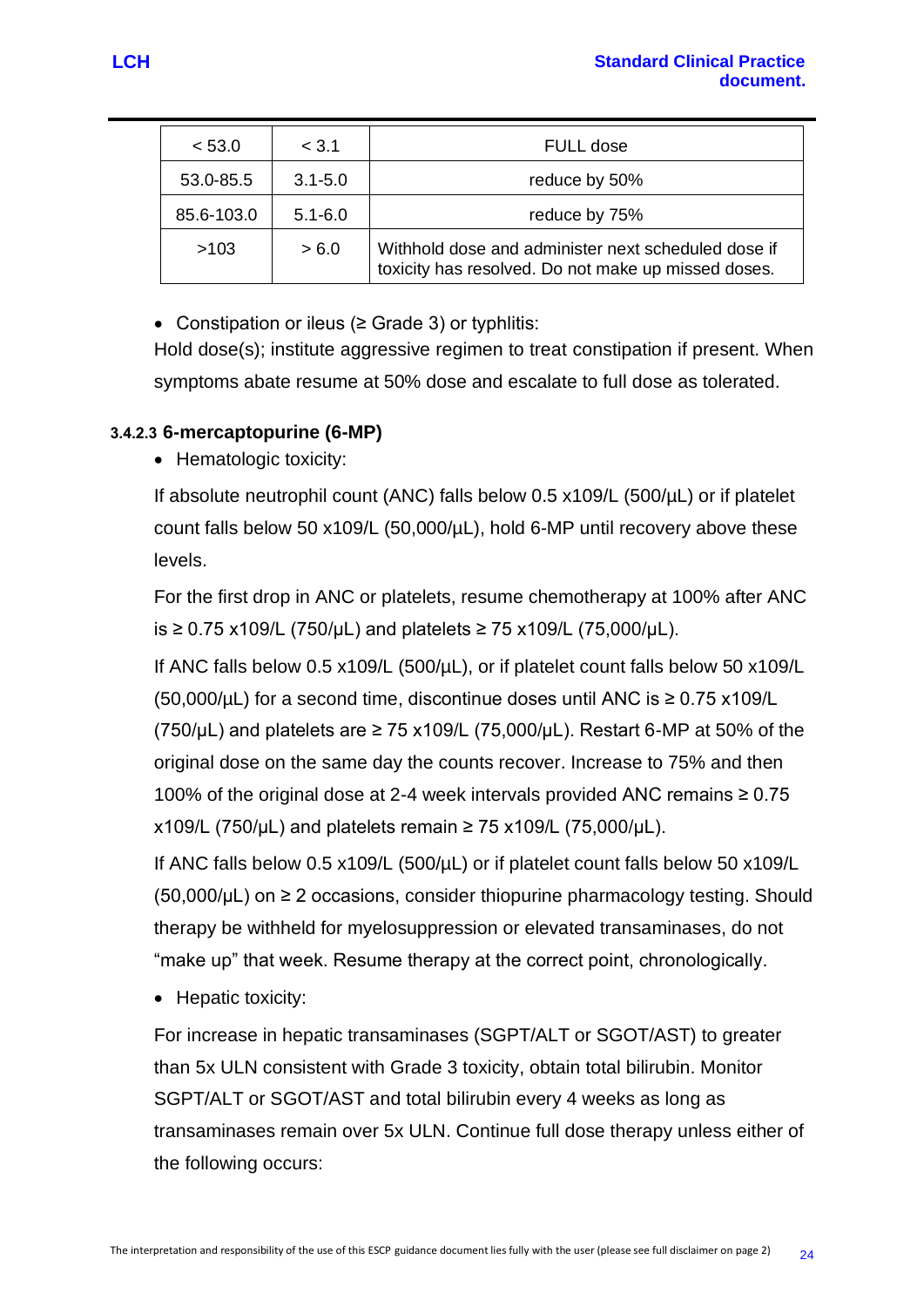1) Direct bilirubin >34.2 µmol/L (>2.0 mg/dL)

2) SGPT/ALT or SGOT/AST > 20x ULN (consistent with Grade 4 toxicity) on two determinations at least one week apart.

If either of these occurs, hold 6-MP and monitor labs (as above) weekly. Restart therapy at full dose when the transaminase is less than 5x ULN and bilirubin is normal. If liver dysfunction persists, sclerosing cholangitis should be considered and excluded, and alternative therapy should be considered.

# <span id="page-27-0"></span>**3.5 Supportive Treatment**

## <span id="page-27-1"></span>**3.5.1 Gastric protection**

Gastric protection concomitant to steroids is recommended. H-2 inhibitors (e.g. Ranitidine), proton pump blockers (e.g. Omeprazole), or Sucralfate could be used depending on local preferences.

## <span id="page-27-2"></span>**3.5.2 Pneumocystis jiroveci prophylaxis**

Oral sulphamethoxazole/trimethoprim, 5 mg/kg/day of the trimethoprime, divided into 2 doses/day, on 3 days per week (or per local protocol) is recommended throughout the study period and for 12 weeks thereafter.

## <span id="page-27-3"></span>**3.5.3 Antiemetics**

Antiemetics to be given as necessary according to local practices.

## <span id="page-27-4"></span>**3.5.4 Transfusions**

Blood cell components should be filtered and irradiated (>25 Gy) for prevention of GvHD according to local practice.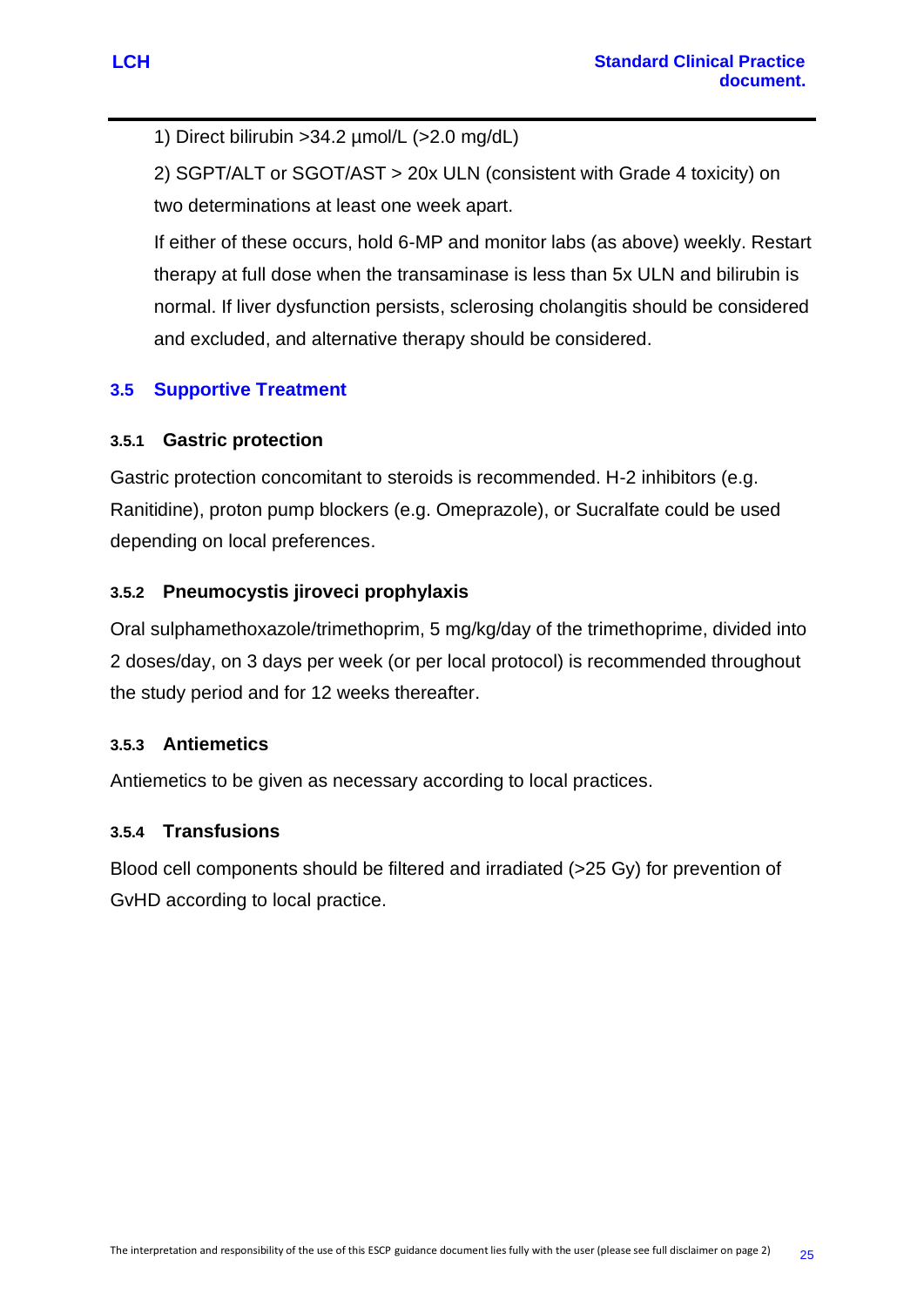## <span id="page-28-0"></span>**3.6 Patient Follow Up**

Follow up of the patients serves monitoring remission state and timely recognition of disease- or treatment-related sequelae.

| <b>Indication</b>                                                                            | <b>Risk for defined</b><br>sequelae                    | <b>Investigation/Test</b>                                               | Intervals after end of<br>therapy or disease<br>resolution*                   |
|----------------------------------------------------------------------------------------------|--------------------------------------------------------|-------------------------------------------------------------------------|-------------------------------------------------------------------------------|
| All patients                                                                                 |                                                        | Ask for<br>polyuria/polydipsia                                          | At each visite                                                                |
|                                                                                              |                                                        | Clinical examination,<br>height, weight, pubertal<br>status             | 1st yr: each 3 mo;<br>than each 6 mo until 5<br>years<br>Thereafter: yearly   |
| Evidence of liver<br>disease (particularly<br>cholestasis) at the end<br>of treatment        | Sclerosing cholangitis                                 | GPT, GGT, Bili, ALP<br>Liver sonography                                 | 1st yr: each 3 mo;<br>than each 6 mo until 5 yrs<br>Thereafter: yearly        |
| Persisting radiological<br>or clinical pulmonary<br>abnormalities at the<br>end of treatment | Honeycombing, chronic<br>respiratory insufficiency     | Pulmonary function<br>tests                                             | 1st yr: each 3 mo;<br>than each 6 mo until 5 yrs<br>Thereafter: yearly        |
|                                                                                              |                                                        | Radiography (or low-<br>dose CT)                                        | 1st yr: each 6 mo<br>2-5 yrs: yearly<br>Thereafter: upon clinical<br>judgment |
| Previous involvement<br>of the facial bones, jaw,<br>oral mucosa                             | Abnormal dentition                                     | Dental assessment                                                       | As clinically indicated, at<br>least once at 5 years                          |
| Previous temporal bone<br>involvement                                                        | <b>Hearing loss</b>                                    | Audiology                                                               | At school entry and as<br>clinically indicated                                |
| History of<br>polyuria/polydipsia                                                            | Central diabetes<br>insipidus                          | Urine osmolality in a<br>morning sample, water<br>deprivation test, MRI | At manifestation                                                              |
| Central diabetes<br>insipidus                                                                | Anterior pituitary<br>dysfunction<br>Neurodegeneration | Brain MRI **                                                            | 1st yr: each 6 mo<br>2-5 yrs: yearly<br>Thereafter: each 2 yrs                |
| Radiological<br>neurodegeneration                                                            | Clinical<br>neurodegeneration                          | Brain MRI **                                                            | 1st yr: each 6 mo<br>2-5 yrs: yearly<br>Thereafter: each 2 yrs                |
|                                                                                              |                                                        | Neurological exam                                                       | 1st yr: each 6 mo<br>2-5 yrs: yearly<br>Thereafter: yearly                    |
|                                                                                              |                                                        | Psychological tests                                                     | At end of treatment<br>2 yearly for 5 years                                   |

**Table VI: Recommended follow-up after end of therapy for pediatric-onset LCH**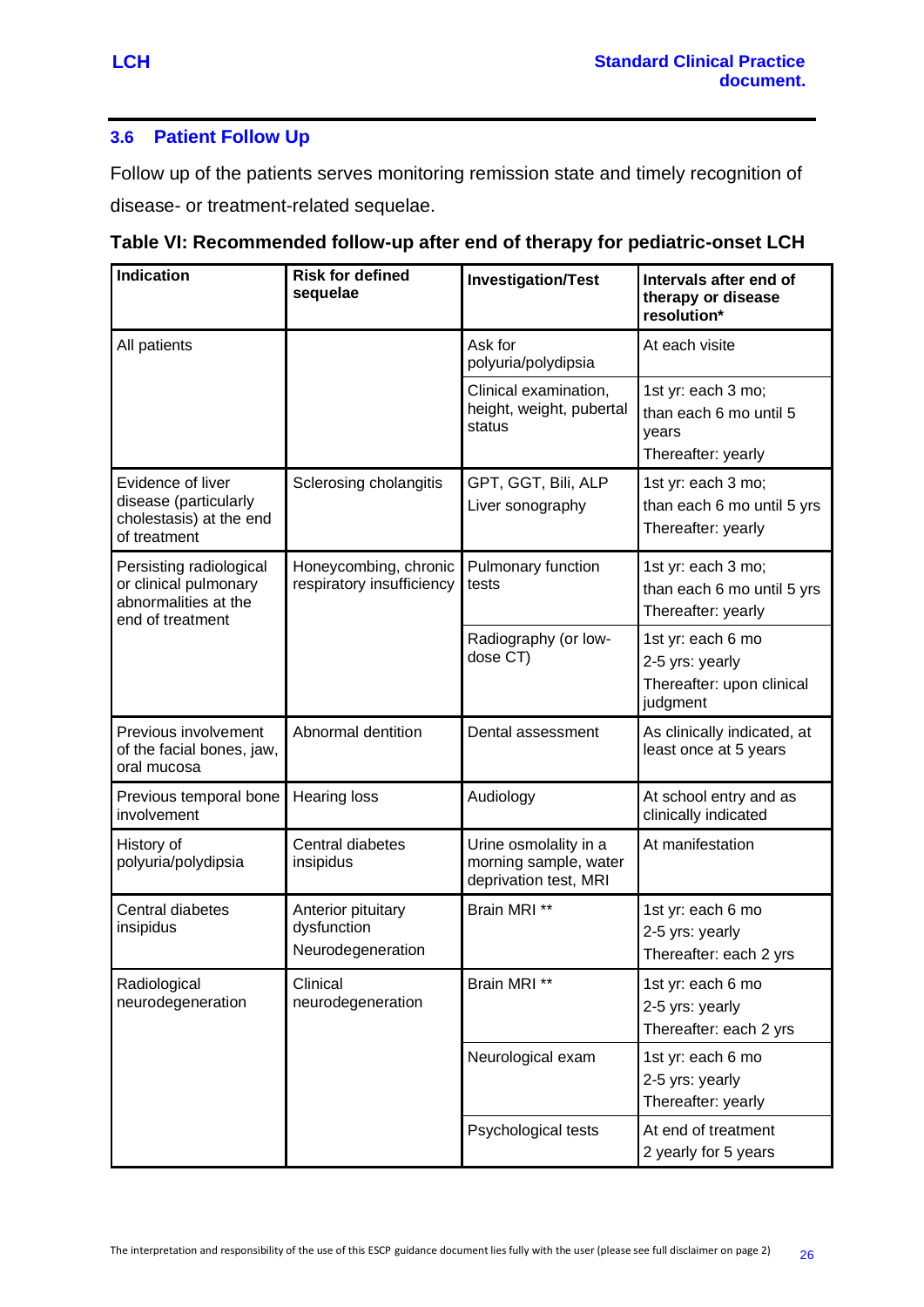| hereafter: upon clinical<br><b>judgment</b> |  |  |
|---------------------------------------------|--|--|
|                                             |  |  |

\* Aftercare recommended for at least 5 years after treatment, preferably until age of 18 (completion of growth and puberty). Beyond 5 years, examinations are recommended yearly or as clinically appropriate in patients with known PC and those being at risk for late manifestations.

\*\* for brain MRI guideline see **Appendix 2**

# <span id="page-29-0"></span>**4. REFERENCE LIST**

1. Haupt R, Minkov M, Astigarraga I, Schafer E, Nanduri V, Jubran R, et al. Langerhans cell histiocytosis (LCH): guidelines for diagnosis, clinical work-up, and treatment for patients till the age of 18 years. Pediatr Blood Cancer. 2013 Feb;60(2):175-84.

2. Ceci A, de Terlizzi M, Colella R, Loiacono G, Balducci D, Surico G, et al. Langerhans cell histiocytosis in childhood: results from the Italian Cooperative AIEOP-CNR-H.X '83 study. Med Pediatr Oncol. 1993;21(4):259-64.

3. Gadner H, Grois N, Arico M, Broadbent V, Ceci A, Jakobson A, et al. A randomized trial of treatment for multisystem Langerhans' cell histiocytosis. J Pediatr. 2001 May;138(5):728-34.

4. Gadner H, Grois N, Potschger U, Minkov M, Arico M, Braier J, et al. Improved outcome in multisystem Langerhans cell histiocytosis is associated with therapy intensification. Blood. 2008 Mar 1;111(5):2556-62.

5. Gadner H, Minkov M, Grois N, Potschger U, Thiem E, Arico M, et al. Therapy prolongation improves outcome in multisystem Langerhans cell histiocytosis. Blood. 2013 Jun 20;121(25):5006-14.

6. Morimoto A, Ikushima S, Kinugawa N, Ishii E, Kohdera U, Sako M, et al. Improved outcome in the treatment of pediatric multifocal Langerhans cell histiocytosis: Results from the Japan Langerhans Cell Histiocytosis Study Group-96 protocol study. Cancer. 2006 Aug 1;107(3):613-9.

7. Morimoto A, Ishida Y, Suzuki N, Ohga S, Shioda Y, Okimoto Y, et al. Nationwide survey of single-system single site Langerhans cell histiocytosis in Japan. Pediatr Blood Cancer. 2010 Jan;54(1):98-102.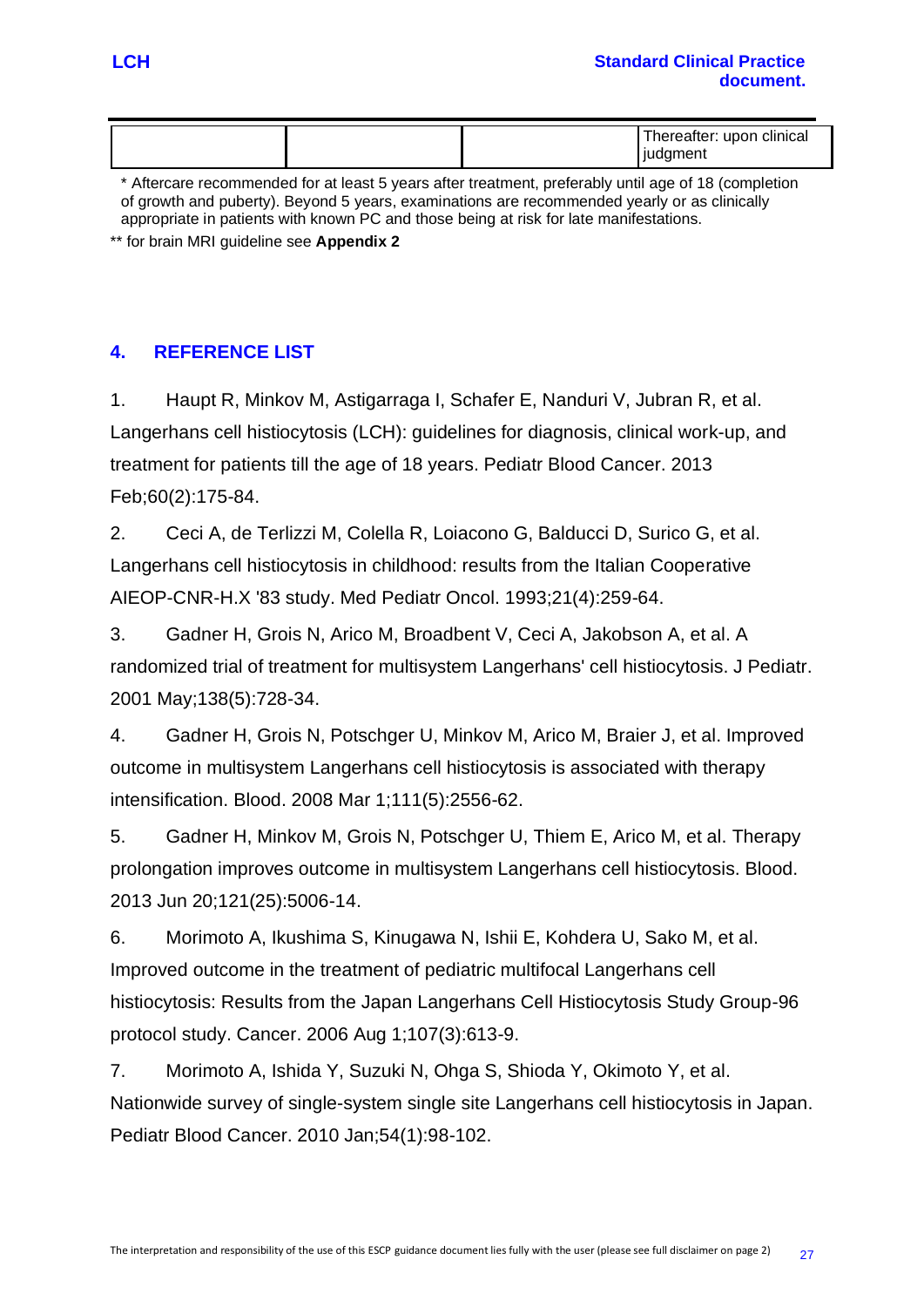8. Morimoto A, Shioda Y, Imamura T, Kudo K, Kawaguchi H, Sakashita K, et al. Intensified and prolonged therapy comprising cytarabine, vincristine and prednisolone improves outcome in patients with multisystem Langerhans cell histiocytosis: results of the Japan Langerhans Cell Histiocytosis Study Group-02 Protocol Study. Int J Hematol. 2016 Jul;104(1):99-109.

9. Rigaud C, Barkaoui MA, Thomas C, Bertrand Y, Lambilliotte A, Miron J, et al. Langerhans cell histiocytosis: therapeutic strategy and outcome in a 30-year nationwide cohort of 1478 patients under 18 years of age. Br J Haematol. 2016 Sep;174(6):887-98.

10. Jaffe R, Weiss LM, Facchetti F. Tumors derived from Langerhans cells. In: Swerdlow SH, Campo E, Harris NL, Jaffe ES, Pileri SA, Stein H, et al., eds. WHO Classification of Tumors of Hematopoietic and Lymphoid Tissues. Lyon: IARC Press, 2008:358-60.

11. Lau SK, Chu PG, Weiss LM. Immunohistochemical expression of Langerin in Langerhans cell histiocytosis and non-Langerhans cell histiocytic disorders. Am J Surg Pathol. 2008 Apr;32(4):615-9.

12. Chikwava K, Jaffe R. Langerin (CD207) staining in normal pediatric tissues, reactive lymph nodes, and childhood histiocytic disorders. Pediatr Dev Pathol. 2004 Nov-Dec;7(6):607-14.

13. Valladeau J, Ravel O, Dezutter-Dambuyant C, Moore K, Kleijmeer M, Liu Y, et al. Langerin, a novel C-type lectin specific to Langerhans cells, is an endocytic receptor that induces the formation of Birbeck granules. Immunity. 2000 Jan;12(1):71-81.

14. Prosch H, Grois N, Prayer D, Waldhauser F, Steiner M, Minkov M, et al. Central diabetes insipidus as presenting symptom of Langerhans cell histiocytosis. Pediatr Blood Cancer. 2004 Oct;43(5):594-9.

15. Badalian-Very G, Vergilio JA, Degar BA, MacConaill LE, Brandner B, Calicchio ML, et al. Recurrent BRAF mutations in Langerhans cell histiocytosis. Blood. 2010 Sep 16;116(11):1919-23.

16. Berres ML, Merad M, Allen CE. Progress in understanding the pathogenesis of Langerhans cell histiocytosis: back to Histiocytosis X? Br J Haematol. 2015 Apr;169(1):3-13.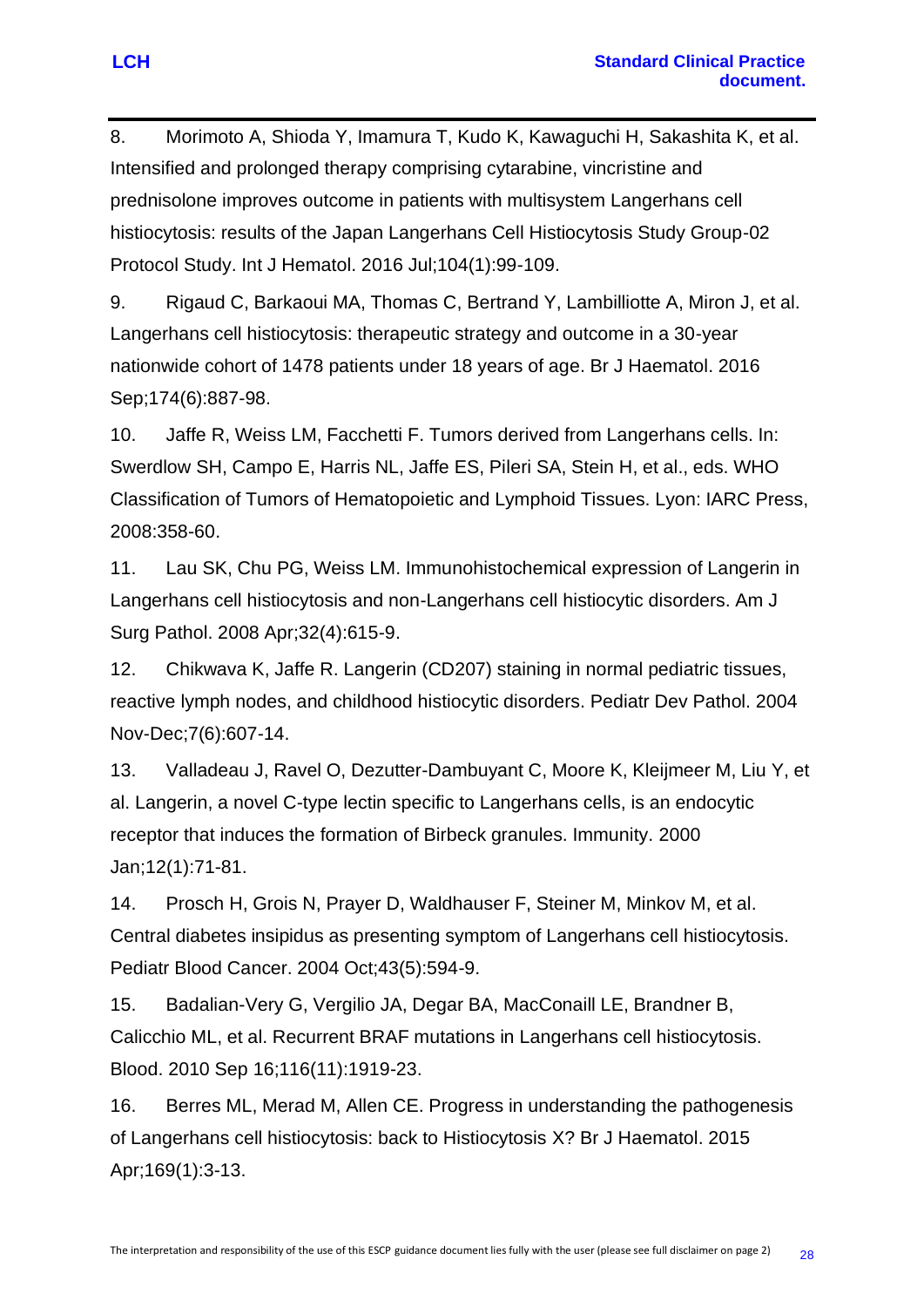17. Chakraborty R, Hampton OA, Shen X, Simko SJ, Shih A, Abhyankar H, et al. Mutually exclusive recurrent somatic mutations in MAP2K1 and BRAF support a central role for ERK activation in LCH pathogenesis. Blood. 2014 Nov 6;124(19):3007-15.

18. Durham BH. Molecular characterization of the histiocytoses: Neoplasia of dendritic cells and macrophages. Semin Cell Dev Biol. 2019 Feb;86:62-76.

19. Heritier S, Helias-Rodzewicz Z, Chakraborty R, Sengal AG, Bellanne-Chantelot C, Thomas C, et al. New somatic BRAF splicing mutation in Langerhans cell histiocytosis. Mol Cancer. 2017 Jul 6;16(1):115.

20. Nelson DS, van Halteren A, Quispel WT, van den Bos C, Bovee JV, Patel B, et al. MAP2K1 and MAP3K1 mutations in Langerhans cell histiocytosis. Genes Chromosomes Cancer. 2015 Jun;54(6):361-8.

21. Zarnegar S, Durham BH, Khattar P, Shukla NN, Benayed R, Lacouture ME, et al. Novel activating BRAF fusion identifies a recurrent alternative mechanism for ERK activation in pediatric Langerhans cell histiocytosis. Pediatr Blood Cancer. 2018 Jan;65(1).

22. Heritier S, Helias-Rodzewicz Z, Lapillonne H, Terrones N, Garrigou S, Normand C, et al. Circulating cell-free BRAF(V600E) as a biomarker in children with Langerhans cell histiocytosis. Br J Haematol. 2017 Aug;178(3):457-67.

23. Nann D, Schneckenburger P, Steinhilber J, Metzler G, Beschorner R, Schwarze CP, et al. Pediatric Langerhans cell histiocytosis: the impact of mutational profile on clinical progression and late sequelae. Ann Hematol. 2019 Jul;98(7):1617- 26.

24. Heritier S, Emile JF, Barkaoui MA, Thomas C, Fraitag S, Boudjemaa S, et al. BRAF Mutation Correlates With High-Risk Langerhans Cell Histiocytosis and Increased Resistance to First-Line Therapy. J Clin Oncol. 2016 Sep 1;34(25):3023- 30.

25. Eckstein OS, Visser J, Rodriguez-Galindo C, Allen CE, Group N-LS. Clinical responses and persistent BRAF V600E(+) blood cells in children with LCH treated with MAPK pathway inhibition. Blood. 2019 Apr 11;133(15):1691-4.

26. Atkin KL, Ditchfield MR. The role of whole-body MRI in pediatric oncology. J Pediatr Hematol Oncol. 2014 Jul;36(5):342-52.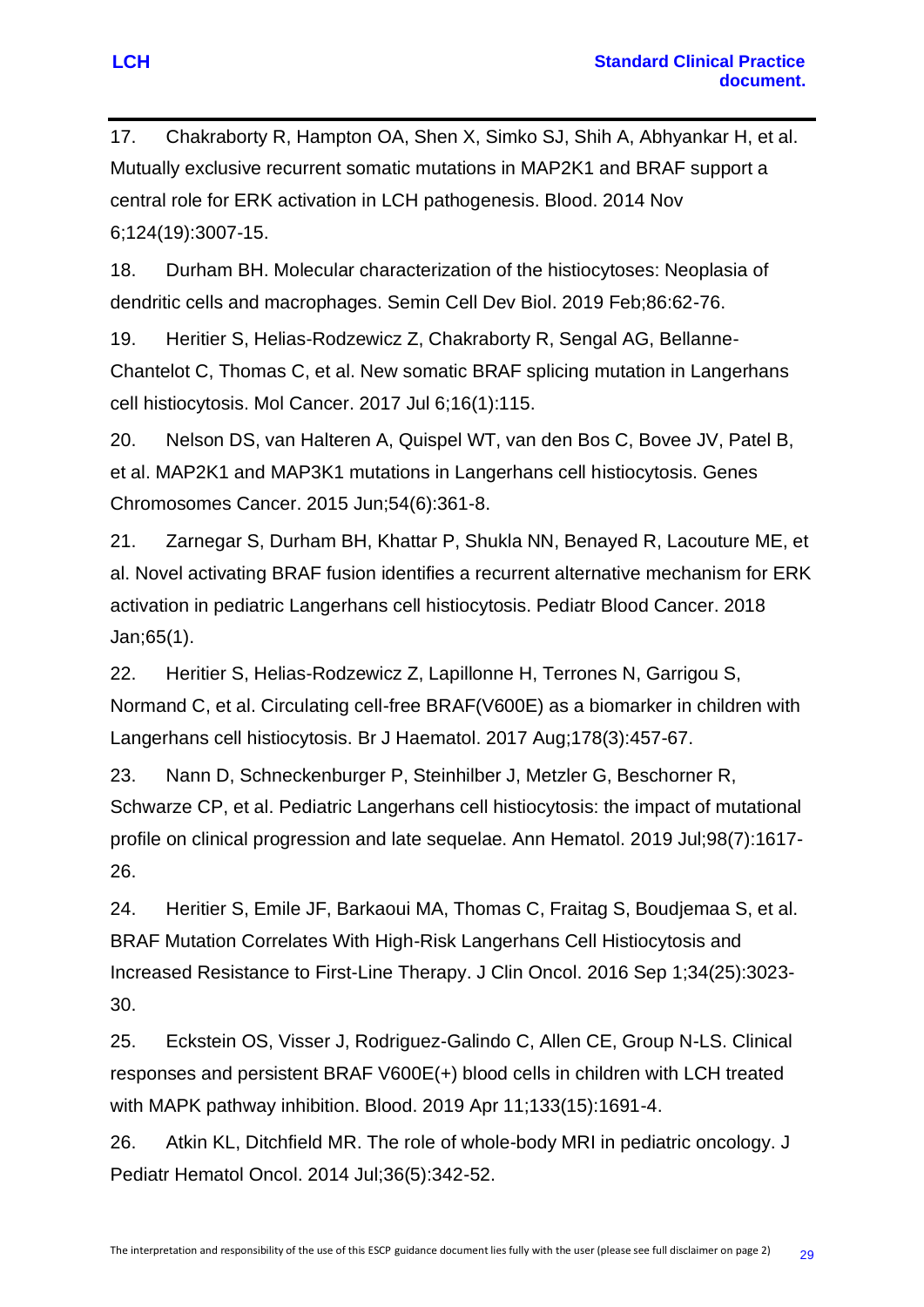27. Goo HW, Yang DH, Ra YS, Song JS, Im HJ, Seo JJ, et al. Whole-body MRI of Langerhans cell histiocytosis: comparison with radiography and bone scintigraphy. Pediatr Radiol. 2006 Oct;36(10):1019-31.

28. Johnston C, Brennan S, Ford S, Eustace S. Whole body MR imaging: applications in oncology. Eur J Surg Oncol. 2006 Apr;32(3):239-46.

29. Kellenberger CJ, Epelman M, Miller SF, Babyn PS. Fast STIR whole-body MR imaging in children. Radiographics. 2004 Sep-Oct;24(5):1317-30.

30. Titgemeyer C, Grois N, Minkov M, Flucher-Wolfram B, Gatterer-Menz I, Gadner H. Pattern and course of single-system disease in Langerhans cell histiocytosis data from the DAL-HX 83- and 90-study. Med Pediatr Oncol. 2001 Aug;37(2):108-14.

31. Binkovitz LA, Olshefski RS, Adler BH. Coincidence FDG-PET in the evaluation of Langerhans' cell histiocytosis: preliminary findings. Pediatr Radiol. 2003 Sep;33(9):598-602.

32. Lahey ME. Prognostic factors in histiocytosis X. Am J Pediatr Hematol Oncol. 1981 Spring;3(1):57-60.

33. Minkov M, Grois N, Heitger A, Potschger U, Westermeier T, Gadner H. Response to initial treatment of multisystem Langerhans cell histiocytosis: an important prognostic indicator. Med Pediatr Oncol. 2002 Dec;39(6):581-5.

34. Ronceray L, Potschger U, Janka G, Gadner H, Minkov M. Pulmonary involvement in pediatric-onset multisystem langerhans cell histiocytosis: effect on course and outcome. J Pediatr. 2012 Jul;161(1):129-33 e3.

35. Vasallo R, Ryu J, Colby T, Hartman T, Limper A. Pulmonary Langerhans´ cell histiocytosis. N Engl J Med. 2000;342(26):1969-78.

36. Grois N, Fahrner B, Arceci RJ, Henter JI, McClain K, Lassmann H, et al. Central nervous system disease in Langerhans cell histiocytosis. J Pediatr. 2010 Jun;156(6):873-81, 81 e1.

37. Grois N, Potschger U, Prosch H, Minkov M, Arico M, Braier J, et al. Risk factors for diabetes insipidus in langerhans cell histiocytosis. Pediatr Blood Cancer. 2006 Feb;46(2):228-33.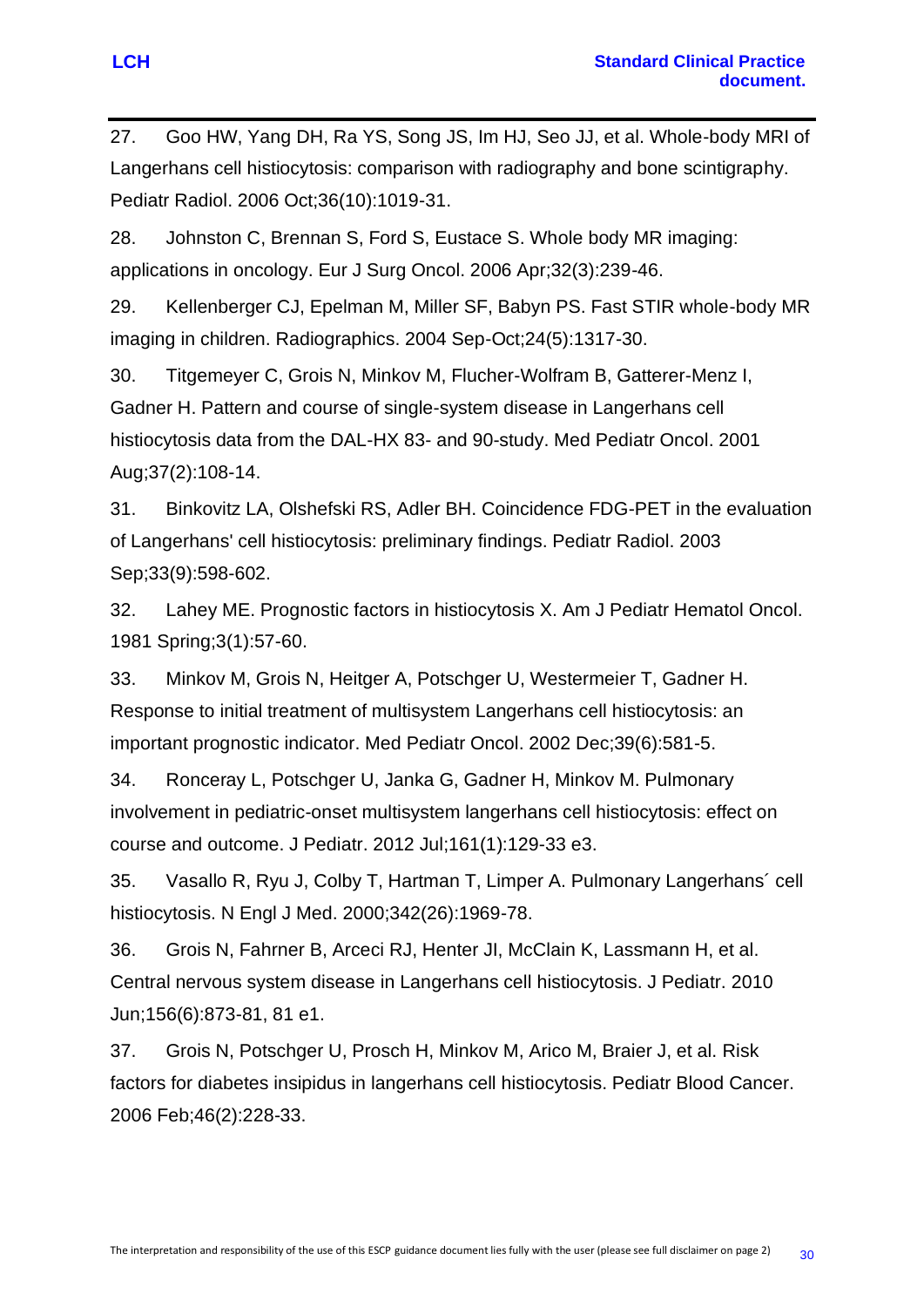38. Prayer D, Grois N, Prosch H, Gadner H, Barkovich AJ. MR imaging presentation of intracranial disease associated with Langerhans cell histiocytosis. AJNR Am J Neuroradiol. 2004 May;25(5):880-91.

39. Allen CE, Ladisch S, McClain KL. How I treat Langerhans cell histiocytosis. Blood. 2015 Jul 02;126(1):26-35.

40. Broadbent V, Gadner H, Komp DM, Ladisch S. Histiocytosis syndromes in children: II. Approach to the clinical and laboratory evaluation of children with Langerhans cell histiocytosis. Clinical Writing Group of the Histiocyte Society. Med Pediatr Oncol. 1989;17(6):492-5.

41. Berry DH, Gresik M, Maybee D, Marcus R. Histiocytosis X in bone only. Med Pediatr Oncol. 1990;18(4):292-4.

42. Bollini G, Jouve JL, Gentet JC, Jacquemier M, Bouyala JM. Bone lesions in histiocytosis X. J Pediatr Orthop. 1991 Jul-Aug;11(4):469-77.

43. Fiorillo A, Sadile F, De Chiara C, Parasole R, Simeone D, D'Amore R, et al. Bone lesions in Langerhans cell histiocytosis. Clin Pediatr (Phila). 1993 Feb;32(2):118-20.

44. Kilpatrick SE, Wenger DE, Gilchrist GS, Shives TC, Wollan PC, Unni KK. Langerhans' cell histiocytosis (histiocytosis X) of bone. A clinicopathologic analysis of 263 pediatric and adult cases. Cancer. 1995 12/15/1995;76(12):2471-84.

45. Lau LM, Stuurman K, Weitzman S. Skeletal Langerhans cell histiocytosis in children: permanent consequences and health-related quality of life in long-term survivors. Pediatr Blood Cancer. 2008 Mar;50(3):607-12.

46. Womer RB, Raney RB, Jr., D'Angio GJ. Healing rates of treated and untreated bone lesions in histiocytosis X. Pediatrics. 1985 Aug;76(2):286-8.

47. Hutter C, Minkov M. Insights into the pathogenesis of Langerhans cell histiocytosis: the development of targeted therapies. Immunotargets Ther. 2016;5:81- 91.

48. Cohen M, Zornoza J, Cangir A, Murray JA, Wallace S. Direct injection of methylprednisolone sodium succinate in the treatment of solitary eosinophilic granuloma of bone: a report of 9 cases. Radiology. 1980 Aug;136(2):289-93.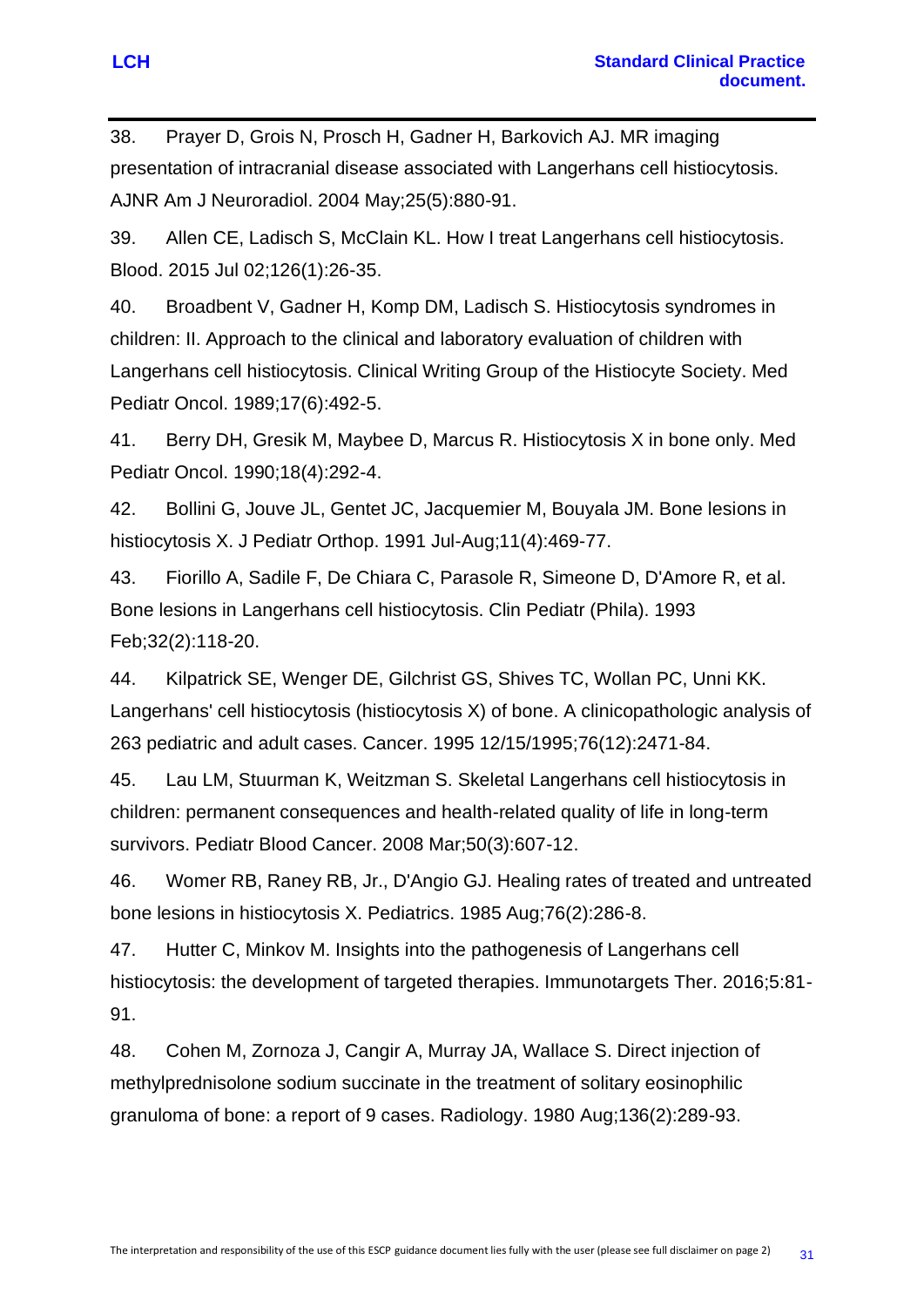49. Egeler RM, Thompson RC, Jr., Voute PA, Nesbit ME, Jr. Intralesional infiltration of corticosteroids in localized Langerhans' cell histiocytosis. J Pediatr Orthop. 1992 Nov-Dec;12(6):811-4.

50. Abla O, Egeler RM, Weitzman S. Langerhans cell histiocytosis: Current concepts and treatments. Cancer Treat Rev. 2010 Jun;36(4):354-9.

51. Arceci RJ, Brenner MK, Pritchard J. Controversies and new approaches to treatment of Langerhans cell histiocytosis. Hematol Oncol Clin North Am. 1998 Apr;12(2):339-57.

52. Broadbent V, Gadner H. Current therapy for Langerhans cell histiocytosis. Hematol Oncol Clin North Am. 1998 Apr;12(2):327-38.

53. McClain KL. Drug therapy for the treatment of Langerhans cell histiocytosis. Expert Opin Pharmacother. 2005 Nov;6(14):2435-41.

54. Minkov M. Multisystem Langerhans cell histiocytosis in children: current treatment and future directions. Paediatr Drugs. 2011 Apr 1;13(2):75-86.

55. Minkov M, Rodriguez-Galindo C. Treatment of Langerhans cell histiocytosis: it is time to learn from the past. Br J Haematol. 2015 Oct;171(1):148-9.

56. Monsereenusorn C, Rodriguez-Galindo C. Clinical Characteristics and Treatment of Langerhans Cell Histiocytosis. Hematol Oncol Clin North Am. 2015 Oct;29(5):853-73.

57. Donadieu J, Bernard F, van Noesel M, Barkaoui M, Bardet O, Mura R, et al. Cladribine and cytarabine in refractory multisystem Langerhans cell histiocytosis: results of an international phase 2 study. Blood. 2015 Sep 17;126(12):1415-23.

58. Minkov M, Grois N, Broadbent V, Ceci A, Jakobson A, Ladisch S. Cyclosporine A therapy for multisystem langerhans cell histiocytosis. Med Pediatr Oncol. 1999 Nov;33(5):482-5.

59. Weitzman S, Braier J, Donadieu J, Egeler RM, Grois N, Ladisch S, et al. 2'- Chlorodeoxyadenosine (2-CdA) as salvage therapy for Langerhans cell histiocytosis (LCH). results of the LCH-S-98 protocol of the histiocyte society. Pediatr Blood Cancer. 2009 Dec 15;53(7):1271-6.

60. Bernard F, Thomas C, Bertrand Y, Munzer M, Landman Parker J, Ouache M, et al. Multi-centre pilot study of 2-chlorodeoxyadenosine and cytosine arabinoside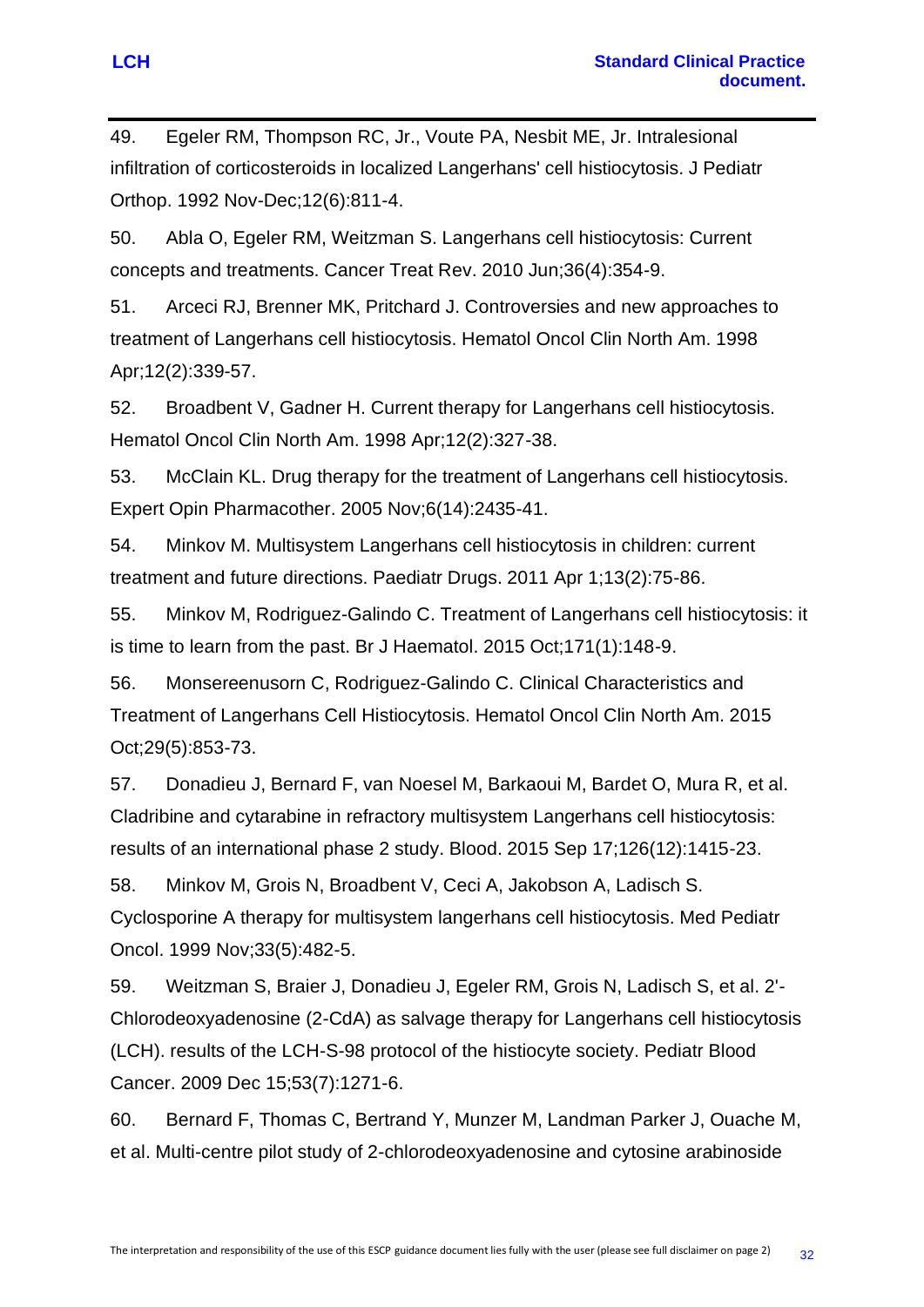combined chemotherapy in refractory Langerhans cell histiocytosis with haematological dysfunction. Eur J Cancer. 2005 Nov;41(17):2682-9.

61. Steiner M, Matthes-Martin S, Attarbaschi A, Minkov M, Grois N, Unger E, et al. Improved outcome of treatment-resistant high-risk Langerhans cell histiocytosis after allogeneic stem cell transplantation with reduced-intensity conditioning. Bone Marrow Transplant. 2005 Aug;36(3):215-25.

62. Akkari V, Donadieu J, Piguet C, Bordigoni P, Michel G, Blanche S, et al. Hematopoietic stem cell transplantation in patients with severe Langerhans cell histiocytosis and hematological dysfunction: experience of the French Langerhans Cell Study Group. Bone Marrow Transplant. 2003 Jun;31(12):1097-103.

63. Feldges AJ, Imbach P, Pluss HJ, Sartorius J, Wagner HP, Wyss M. [Therapy of juvenile disseminated histiocytosis X. First results of a prospective study at the pediatric section of the Swiss Work Group for Clinical Cancer Research (SAKK)]. Schweiz Med Wochenschr. 1980 Jun 7;110(23):912-5.

64. Gadner H, Heitger A, Grois N, Gatterer-Menz I, Ladisch S. Treatment strategy for disseminated Langerhans cell histiocytosis. DAL HX-83 Study Group. Med Pediatr Oncol. 1994;23(2):72-80.

65. Lahey ME. Histiocytosis X--comparison of three treatment regimens. J Pediatr. 1975 Aug;87(2):179-83.

66. Minkov M, Steiner M, Potschger U, Arico M, Braier J, Donadieu J, et al. Reactivations in multisystem Langerhans cell histiocytosis: data of the international LCH registry. J Pediatr. 2008 Nov;153(5):700-5, 5 e1-2.

67. Morimoto A, Kobayashi R, Maeda M, Asami K, Bessho F, Imashuku S. Impact of reactivation on the sequelae of multi-system Langerhans cell histiocytosis patients. Pediatr Blood Cancer. 2008 Apr;50(4):931-2; author reply 2.

68. Pollono D, Rey G, Latella A, Rosso D, Chantada G, Braier J. Reactivation and risk of sequelae in Langerhans cell histiocytosis. Pediatr Blood Cancer. 2007 Jun 15;48(7):696-9.

69. Minkov M. Langerhans cell histiocytosis: pragmatic empirism on the road to rational cure. Expert Opin Pharmacother. 2012 Jun 20.

70. Egeler RM, de Kraker J, Voute PA. Cytosine-arabinoside, vincristine, and prednisolone in the treatment of children with disseminated Langerhans cell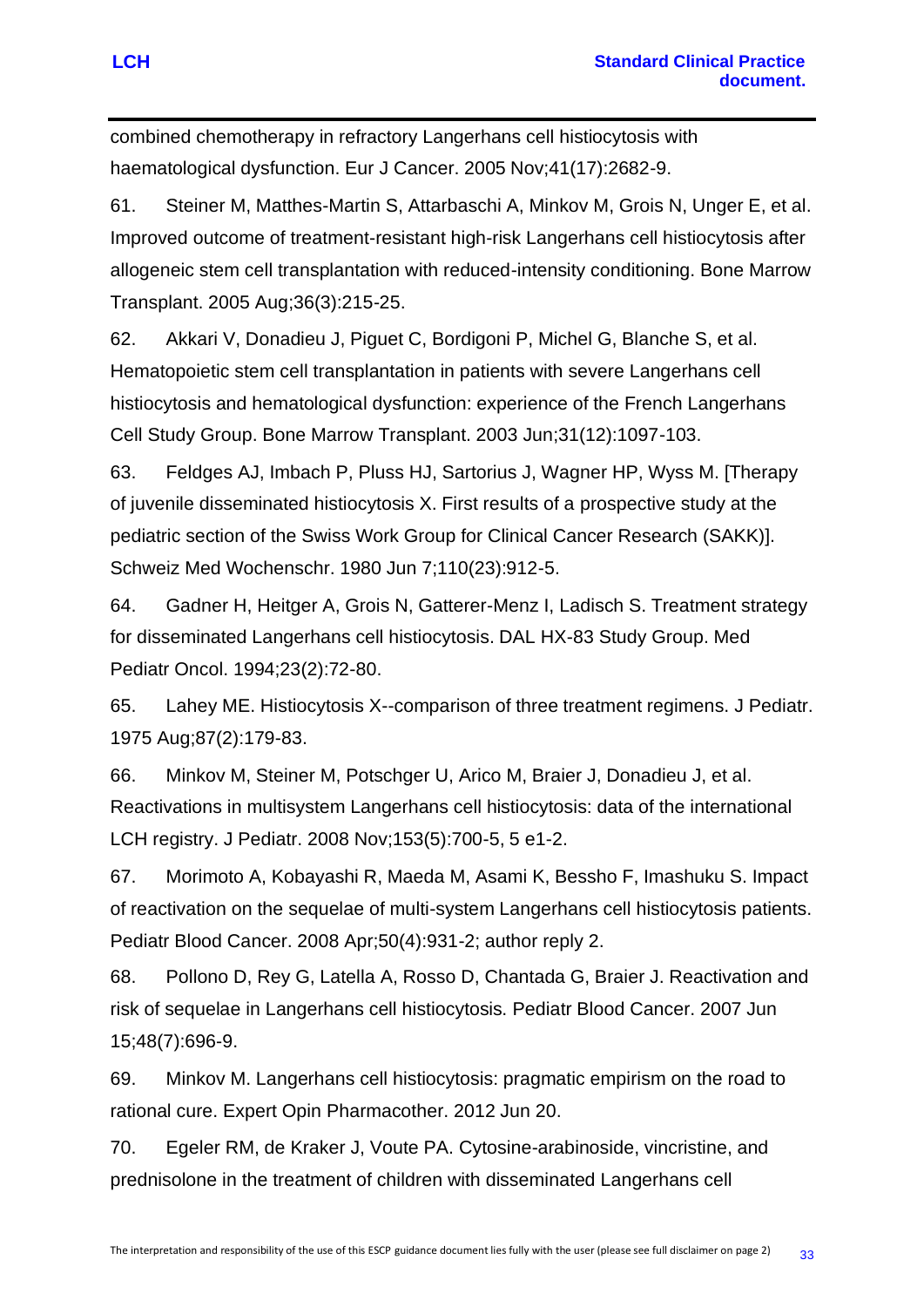histiocytosis with organ dysfunction: experience at a single institution. Med Pediatr Oncol. 1993;21(4):265-70.

71. Simko SJ, McClain KL, Allen CE. Up-front therapy for LCH: is it time to test an alternative to vinblastine/prednisone? Br J Haematol. 2015 Apr;169(2):299-301.

72. Abraham A, Alsultan A, Jeng M, Rodriguez-Galindo C, Campbell PK. Clofarabine salvage therapy for refractory high-risk langerhans cell histiocytosis. Pediatr Blood Cancer. 2013 Jun;60(6):E19-22.

73. Rodriguez-Galindo C, Jeng M, Khuu P, McCarville MB, Jeha S. Clofarabine in refractory Langerhans cell histiocytosis. Pediatr Blood Cancer. 2008 Nov;51(5):703- 6.

74. Simko SJ, Tran HD, Jones J, Bilgi M, Beaupin LK, Coulter D, et al. Clofarabine salvage therapy in refractory multifocal histiocytic disorders, including Langerhans cell histiocytosis, juvenile xanthogranuloma and Rosai-Dorfman disease. Pediatr Blood Cancer. 2014 Mar;61(3):479-87.

75. Arzoo K, Sadeghi S, Pullarkat V. Pamidronate for bone pain from osteolytic lesions in Langerhans'-cell histiocytosis. N Engl J Med. 2001 Jul 19;345(3):225.

76. Brown RE. More on pamidronate in Langerhans'-cell histiocytosis. N Engl J Med. 2001 Nov 15;345(20):1503.

77. Farran RP, Zaretski E, Egeler RM. Treatment of Langerhans cell histiocytosis with pamidronate. J Pediatr Hematol Oncol. 2001 Jan;23(1):54-6.

78. Morimoto A, Shioda Y, Imamura T, Kanegane H, Sato T, Kudo K, et al. Nationwide survey of bisphosphonate therapy for children with reactivated Langerhans cell histiocytosis in Japan. Pediatr Blood Cancer. 2011 Jan;56(1):110-5.

79. Veys PA, Nanduri V, Baker KS, He W, Bandini G, Biondi A, et al. Haematopoietic stem cell transplantation for refractory Langerhans cell histiocytosis: outcome by intensity of conditioning. Br J Haematol. 2015 Jun;169(5):711-8.

80. Rollins BJ. Genomic Alterations in Langerhans Cell Histiocytosis. Hematol Oncol Clin North Am. 2015 Oct;29(5):839-51.

81. Bubolz AM, Weissinger SE, Stenzinger A, Arndt A, Steinestel K, Bruderlein S, et al. Potential clinical implications of BRAF mutations in histiocytic proliferations. Oncotarget. 2014 Jun 30;5(12):4060-70.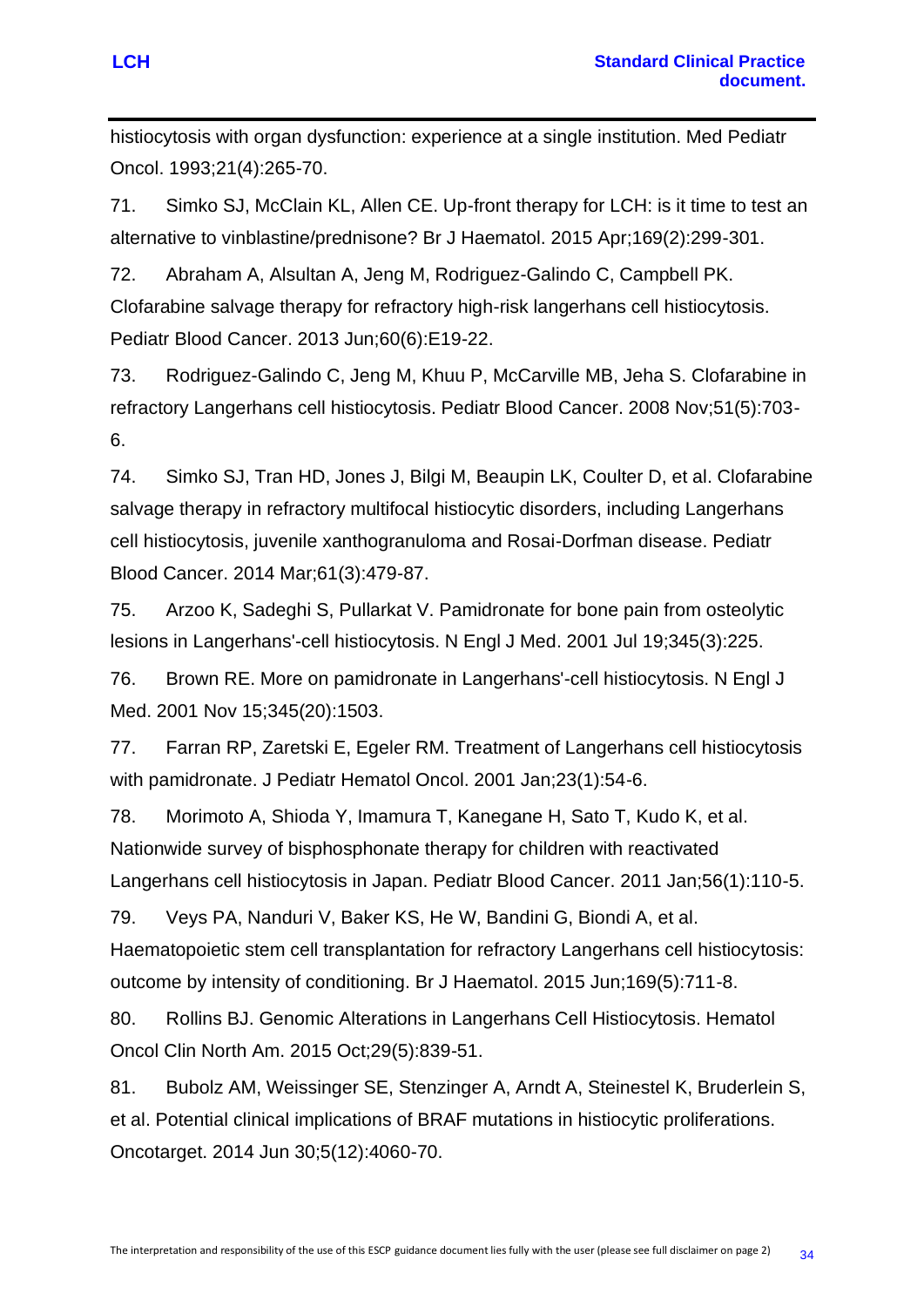82. Charles J, Beani JC, Fiandrino G, Busser B. Major response to vemurafenib in patient with severe cutaneous Langerhans cell histiocytosis harboring BRAF V600E mutation. J Am Acad Dermatol. 2014 Sep;71(3):e97-9.

83. Haroche J, Cohen-Aubart F, Emile JF, Arnaud L, Maksud P, Charlotte F, et al. Dramatic efficacy of vemurafenib in both multisystemic and refractory Erdheim-Chester disease and Langerhans cell histiocytosis harboring the BRAF V600E mutation. Blood. 2013 Feb 28;121(9):1495-500.

84. Haroche J, Cohen-Aubart F, Emile JF, Maksud P, Drier A, Toledano D, et al. Reproducible and sustained efficacy of targeted therapy with vemurafenib in patients with BRAF(V600E)-mutated Erdheim-Chester disease. J Clin Oncol. 2015 Feb 10;33(5):411-8.

85. Heritier S, Jehanne M, Leverger G, Emile JF, Alvarez JC, Haroche J, et al. Vemurafenib Use in an Infant for High-Risk Langerhans Cell Histiocytosis. JAMA Oncol. 2015 Sep;1(6):836-8.

86. Hyman DM, Puzanov I, Subbiah V, Faris JE, Chau I, Blay JY, et al. Vemurafenib in Multiple Nonmelanoma Cancers with BRAF V600 Mutations. N Engl J Med. 2015 Aug 20;373(8):726-36.

87. Donadieu J, Larabi IA, Tardieu M, Visser J, Hutter C, Sieni E, et al. Vemurafenib for Refractory Multisystem Langerhans Cell Histiocytosis in Children: An International Observational Study. J Clin Oncol. 2019 Nov 1;37(31):2857-65.

88. Donadieu J, Piguet C, Bernard F, Barkaoui M, Ouache M, Bertrand Y, et al. A new clinical score for disease activity in Langerhans cell histiocytosis. Pediatr Blood Cancer. 2004 Dec;43(7):770-6.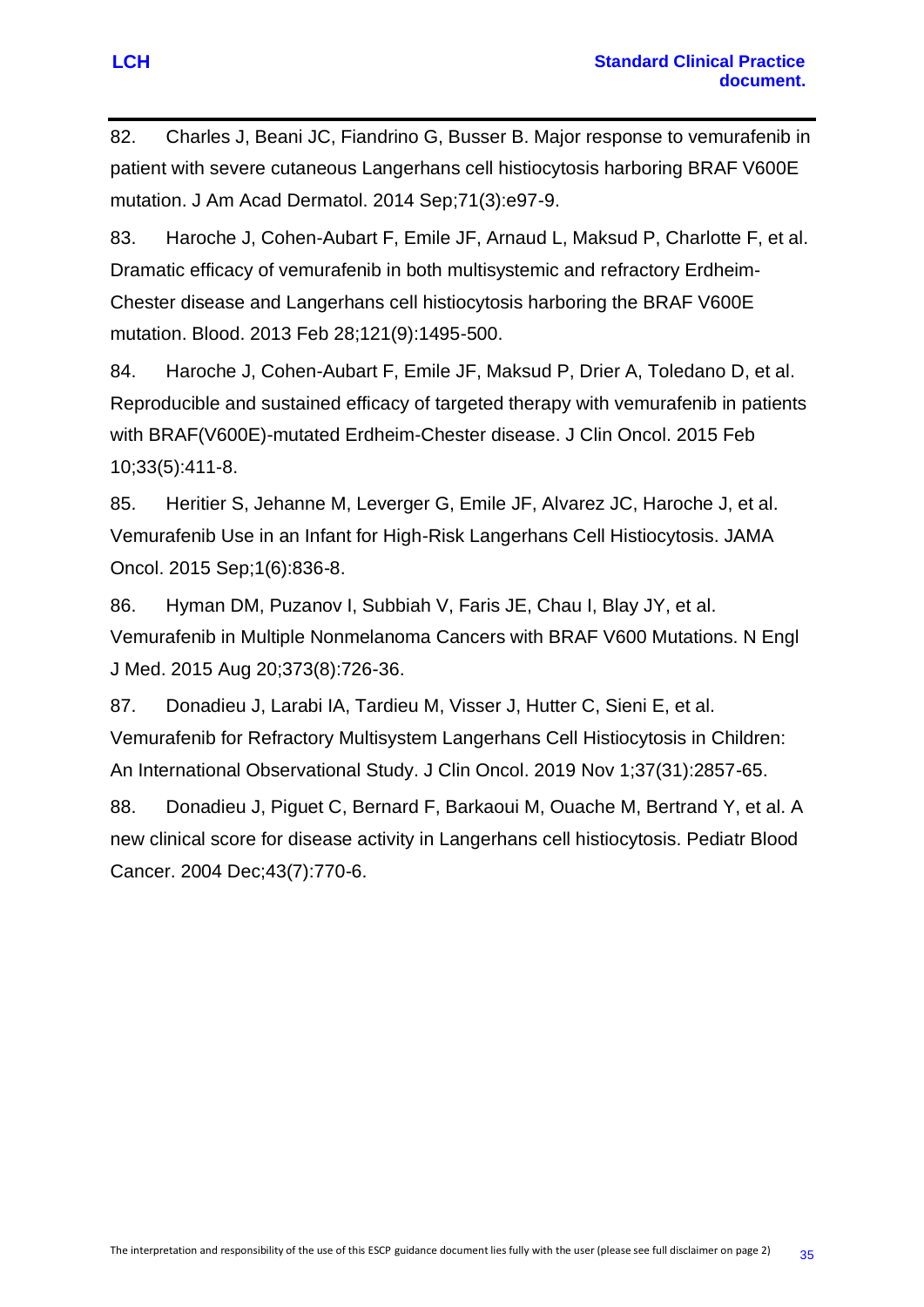# <span id="page-38-0"></span>**APPENDIX 1 – CLINICAL CLASSIFICATION OF LCH**

#### **Clinical forms of LCH**

| <b>Disease categories:</b> | <b>Definitions:</b>                                              |  |  |  |  |
|----------------------------|------------------------------------------------------------------|--|--|--|--|
| <b>Single System LCH</b>   | One organ/system involved (uni- or multifocal):                  |  |  |  |  |
| $(SS-LCH)$                 | Bone unifocal (single bone) or multifocal (>1 bone)              |  |  |  |  |
|                            | Skin<br>$\bullet$                                                |  |  |  |  |
|                            | Lymph node (not the draining lymph node of another LCH lesion)   |  |  |  |  |
|                            | Lungs<br>$\bullet$                                               |  |  |  |  |
|                            | • Central nervous system                                         |  |  |  |  |
|                            | • Other (e.g. thyroid, thymus)                                   |  |  |  |  |
| <b>Multisystem LCH</b>     | Two or more organs/systems involved                              |  |  |  |  |
| (MS-LCH)                   | With or without involvement of "Risk Organs" (e.g. hematopoietic |  |  |  |  |
|                            | system, liver, spleen)                                           |  |  |  |  |

#### **Definition of risk organ involvement**

| Hematopoietic<br>involvement:<br>(with or without bone)<br>marrow involvement*) | At least 2 of the following:<br>• anemia: hemoglobin <100 g/L (<10 g/dl), infants <90 g/L (<9.0<br>g/dl), not due to other causes e.g. iron deficiency<br>• leukocytopenia: leukocytes <4,0 x10 <sup>9</sup> /l (4,000/µL)<br>• thrombocytopenia: platelets <100 x10 <sup>9</sup> /l (100.000/µL) |
|---------------------------------------------------------------------------------|---------------------------------------------------------------------------------------------------------------------------------------------------------------------------------------------------------------------------------------------------------------------------------------------------|
| <b>Spleen involvement:</b>                                                      | • enlargement >2 cm below costal margin in the midclavicular<br>$line**$                                                                                                                                                                                                                          |
| Liver involvement:                                                              | • enlargement >3 cm below costal margin in the midclavicular<br>line**<br>and/or                                                                                                                                                                                                                  |
|                                                                                 | • dysfunction (i.e. hypoproteinemia <55 g/L, hypoalbuminemia <25<br>g/L, not due to other causes<br>and/or<br>• histopathological findings of active disease                                                                                                                                      |

\*Bone marrow involvement is defined as presence of CD1a positive cells on marrow slides. The clinical significance of marrow CD1a positivity is still unclear. Hemophagocytosis may be prominent. In cases of severe progressive disease, prominent hemophagocytosis, as well as hypocellularity, myelodysplasia or myelofibrosis may be found.

\*\* Enlargement in **cm below the costal margin** as assessed by palpation is used for definition of organ involvement.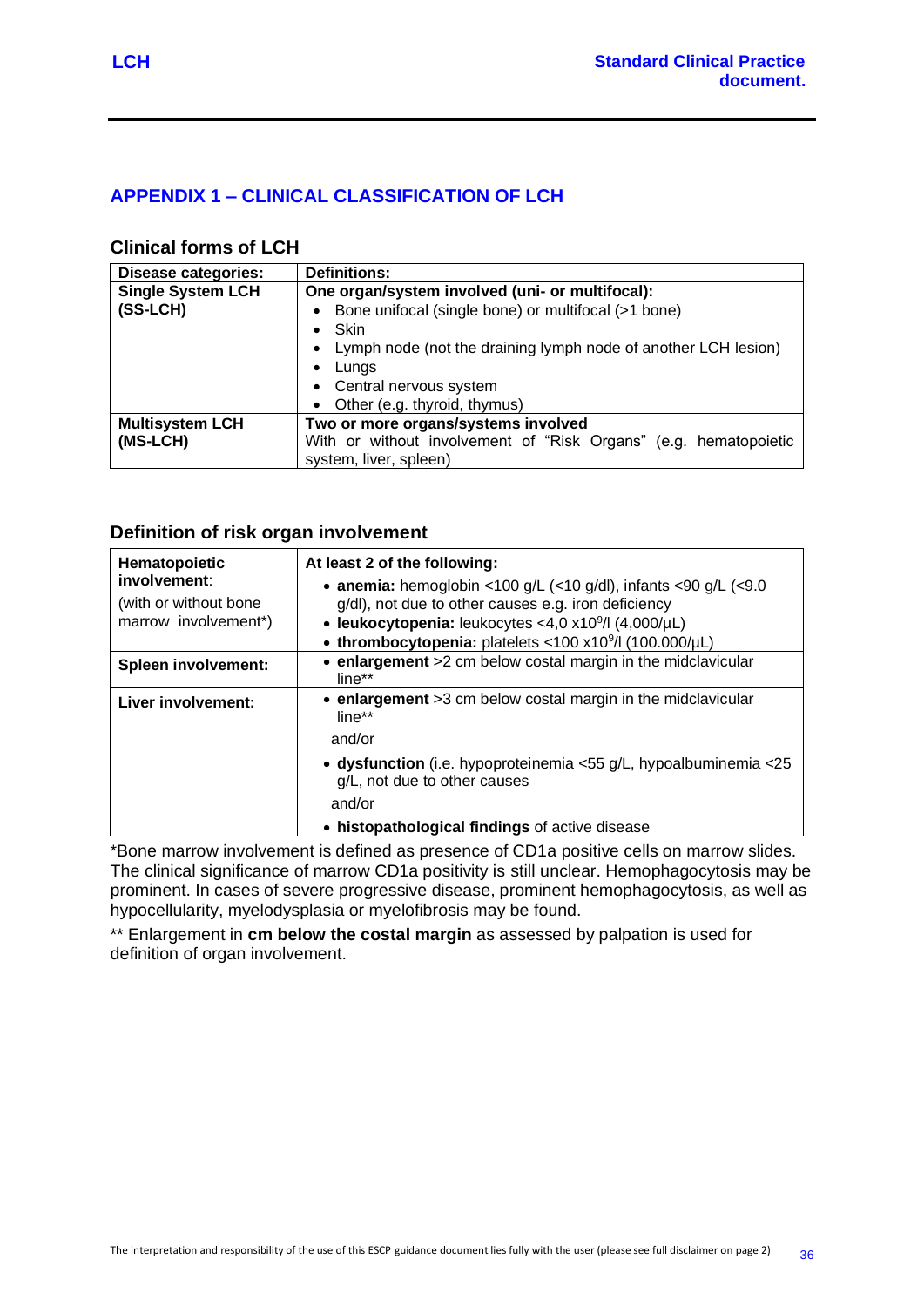## <span id="page-39-0"></span>**APPENDIX 2 – GUIDELINES FOR BRAIN MRI IN LCH**

The aim of cranial MRI in patients with LCH is to systematically seek neurodegenerative involvement (cerebellum, basal ganglia, brain stem) and tumorous (hypothalamic-pituitary region, meninges, pineal gland, choroid plexus) involvement. Therefore, the MRI protocol for the examination of the brain of patients with CNS-LCH - especially for a first exploration - must be able to assess both the hypothalamicpituitary axis and the entire brain.<sup>38</sup>

To meet minimal quality requirements the MRI scan must include:

- thin axial T1-weighted sequences (T1 3mm, 50% gap only for pituitary/hypothalamic regions, axial T1 5mm, 50% gap for the whole brain (to see hyperintensity in basal ganglia/dentate nuclei)
- thin coronal and sagittal T1-weighted sequences  $(\leq 3$  mm slice thickness) for the hypothalamic-pituitary region
- axial T2-weighted and FLAIR sequences (<5 mm slice thickness) over the entire brain
- contrast enhanced coronal and sagittal T1 weighted sequence brain and hypothalamic-pituitary region with parameters as indicated above, and one 5mm/50% gap sequence with fat suppression through the whole brain

*Additional sequences may be used if indicated. We do not recommend using magnetization transfer contrast (MTC). However, if MTC is used, the same technique has to be used consistently, and this information has to be specified on the report.*